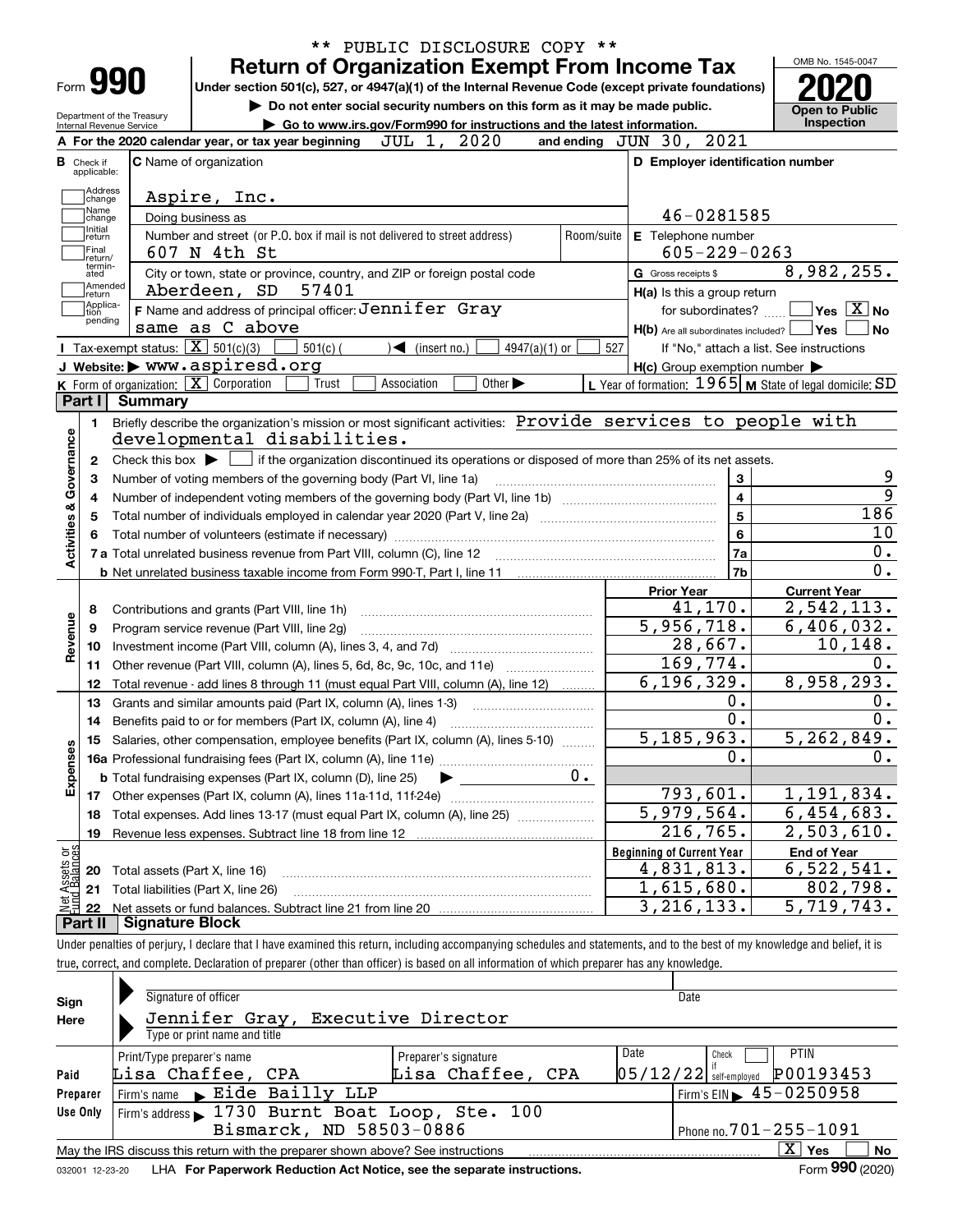|              | 46-0281585<br>Aspire, Inc.<br>Page 2<br>Form 990 (2020)                                                                                                                                          |  |
|--------------|--------------------------------------------------------------------------------------------------------------------------------------------------------------------------------------------------|--|
|              | <b>Part III Statement of Program Service Accomplishments</b>                                                                                                                                     |  |
|              | Check if Schedule O contains a response or note to any line in this Part III                                                                                                                     |  |
| 1            | Briefly describe the organization's mission:                                                                                                                                                     |  |
|              | We empower adults with disabilities to lead fulfilling lives. We are                                                                                                                             |  |
|              | committed to creating a community where all people are valued and                                                                                                                                |  |
|              | accepted.                                                                                                                                                                                        |  |
|              |                                                                                                                                                                                                  |  |
| $\mathbf{2}$ | Did the organization undertake any significant program services during the year which were not listed on the                                                                                     |  |
|              | $Yes \quad X$ No<br>prior Form 990 or 990-EZ?                                                                                                                                                    |  |
|              | If "Yes," describe these new services on Schedule O.                                                                                                                                             |  |
| 3            | $\sqrt{}$ Yes $\sqrt{}$ X $\sqrt{}$ No                                                                                                                                                           |  |
|              | If "Yes," describe these changes on Schedule O.                                                                                                                                                  |  |
| 4            | Describe the organization's program service accomplishments for each of its three largest program services, as measured by expenses.                                                             |  |
|              | Section 501(c)(3) and 501(c)(4) organizations are required to report the amount of grants and allocations to others, the total expenses, and                                                     |  |
|              |                                                                                                                                                                                                  |  |
| 4a           | revenue, if any, for each program service reported.<br>$(1.5)$ (Expenses \$ $\overline{)$ , 699, 636. including grants of \$ $\overline{)}$ ) (Revenue \$ $\overline{)}$<br>6,406,032.<br>(Code: |  |
|              | Aspire is dedicated to providing quality services to adults with                                                                                                                                 |  |
|              | developmental disabilities. An interdisciplinary team process is used                                                                                                                            |  |
|              | to support our participants to discover their unique goals. Independent                                                                                                                          |  |
|              | decision-making and self-advocacy are encouraged to every extent                                                                                                                                 |  |
|              | possible. We structure services to help each individual to live a                                                                                                                                |  |
|              | meaningful life, as they personally define it. This may include career                                                                                                                           |  |
|              | exploration, supports to obtain and maintain employment, or assistance                                                                                                                           |  |
|              |                                                                                                                                                                                                  |  |
|              | to attend and participate in day activities in the community, at<br>Aspire, or the participant's home. Aspire offers various levels or                                                           |  |
|              | residential supports including group, supervised, and monitored.                                                                                                                                 |  |
|              |                                                                                                                                                                                                  |  |
|              | Nursing case management is offered, along with transportation options<br>for most services, including medical transportation.                                                                    |  |
|              |                                                                                                                                                                                                  |  |
| 4b           | $\overline{\phantom{a}}$<br>(Revenue \$                                                                                                                                                          |  |
|              |                                                                                                                                                                                                  |  |
|              |                                                                                                                                                                                                  |  |
|              |                                                                                                                                                                                                  |  |
|              |                                                                                                                                                                                                  |  |
|              |                                                                                                                                                                                                  |  |
|              |                                                                                                                                                                                                  |  |
|              |                                                                                                                                                                                                  |  |
|              |                                                                                                                                                                                                  |  |
|              |                                                                                                                                                                                                  |  |
|              |                                                                                                                                                                                                  |  |
|              |                                                                                                                                                                                                  |  |
|              |                                                                                                                                                                                                  |  |
| 4c           | $\left(\text{Code:}\right)$ $\left(\text{Expenses $}\right)$<br>) (Revenue \$<br>including grants of \$                                                                                          |  |
|              |                                                                                                                                                                                                  |  |
|              |                                                                                                                                                                                                  |  |
|              |                                                                                                                                                                                                  |  |
|              |                                                                                                                                                                                                  |  |
|              |                                                                                                                                                                                                  |  |
|              |                                                                                                                                                                                                  |  |
|              |                                                                                                                                                                                                  |  |
|              |                                                                                                                                                                                                  |  |
|              |                                                                                                                                                                                                  |  |
|              |                                                                                                                                                                                                  |  |
|              |                                                                                                                                                                                                  |  |
|              |                                                                                                                                                                                                  |  |
| 4d           | Other program services (Describe on Schedule O.)                                                                                                                                                 |  |
|              | (Expenses \$<br>(Revenue \$<br>including grants of \$                                                                                                                                            |  |
| 4е           | 5,699,636.<br>Total program service expenses<br>nnn.                                                                                                                                             |  |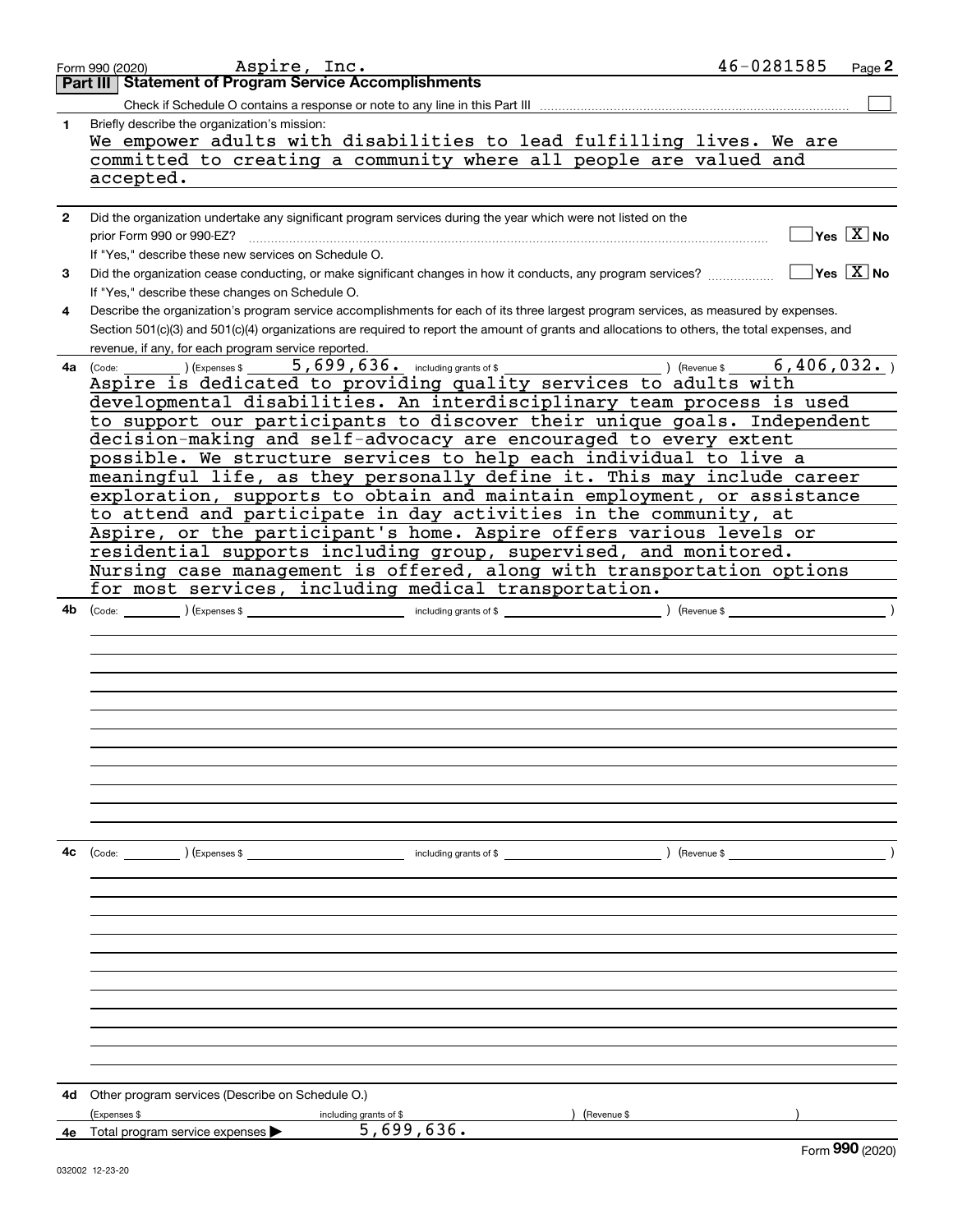|     | 46-0281585<br>Aspire, Inc.<br>Form 990 (2020)                                                                                                                                                                                 |                         |                         | $Page$ <sup>3</sup> |
|-----|-------------------------------------------------------------------------------------------------------------------------------------------------------------------------------------------------------------------------------|-------------------------|-------------------------|---------------------|
|     | <b>Part IV   Checklist of Required Schedules</b>                                                                                                                                                                              |                         |                         |                     |
|     |                                                                                                                                                                                                                               |                         | Yes                     | No                  |
| 1.  | Is the organization described in section $501(c)(3)$ or $4947(a)(1)$ (other than a private foundation)?                                                                                                                       |                         |                         |                     |
|     |                                                                                                                                                                                                                               | $\mathbf{1}$            | X                       |                     |
| 2   |                                                                                                                                                                                                                               | $\overline{\mathbf{2}}$ | $\overline{\mathbf{x}}$ |                     |
| З   | Did the organization engage in direct or indirect political campaign activities on behalf of or in opposition to candidates for                                                                                               |                         |                         |                     |
|     |                                                                                                                                                                                                                               | 3                       |                         | x                   |
| 4   | Section 501(c)(3) organizations. Did the organization engage in lobbying activities, or have a section 501(h) election in effect                                                                                              |                         |                         |                     |
|     |                                                                                                                                                                                                                               | 4                       |                         | x                   |
| 5   | Is the organization a section 501(c)(4), 501(c)(5), or 501(c)(6) organization that receives membership dues, assessments, or                                                                                                  |                         |                         |                     |
|     |                                                                                                                                                                                                                               | 5                       |                         | x                   |
| 6   | Did the organization maintain any donor advised funds or any similar funds or accounts for which donors have the right to                                                                                                     |                         |                         |                     |
|     | provide advice on the distribution or investment of amounts in such funds or accounts? If "Yes," complete Schedule D, Part I                                                                                                  | 6                       |                         | x                   |
| 7   | Did the organization receive or hold a conservation easement, including easements to preserve open space,                                                                                                                     |                         |                         |                     |
|     |                                                                                                                                                                                                                               | $\overline{7}$          |                         | x                   |
| 8   | Did the organization maintain collections of works of art, historical treasures, or other similar assets? If "Yes," complete                                                                                                  |                         |                         |                     |
|     |                                                                                                                                                                                                                               | 8                       |                         | x                   |
| 9   | Did the organization report an amount in Part X, line 21, for escrow or custodial account liability, serve as a custodian for                                                                                                 |                         |                         |                     |
|     | amounts not listed in Part X; or provide credit counseling, debt management, credit repair, or debt negotiation services?                                                                                                     |                         |                         |                     |
|     |                                                                                                                                                                                                                               | 9                       |                         | x                   |
| 10  | Did the organization, directly or through a related organization, hold assets in donor-restricted endowments                                                                                                                  |                         |                         |                     |
|     |                                                                                                                                                                                                                               | 10                      |                         | x                   |
| 11  | If the organization's answer to any of the following questions is "Yes," then complete Schedule D, Parts VI, VII, VIII, IX, or X                                                                                              |                         |                         |                     |
|     | as applicable.                                                                                                                                                                                                                |                         |                         |                     |
|     | a Did the organization report an amount for land, buildings, and equipment in Part X, line 10? If "Yes," complete Schedule D,                                                                                                 |                         |                         |                     |
|     |                                                                                                                                                                                                                               | 11a                     | X                       |                     |
|     | <b>b</b> Did the organization report an amount for investments - other securities in Part X, line 12, that is 5% or more of its total                                                                                         |                         |                         |                     |
|     |                                                                                                                                                                                                                               | 11 <sub>b</sub>         |                         | x                   |
|     | c Did the organization report an amount for investments - program related in Part X, line 13, that is 5% or more of its total                                                                                                 |                         |                         |                     |
|     |                                                                                                                                                                                                                               | 11c                     |                         | x                   |
|     | d Did the organization report an amount for other assets in Part X, line 15, that is 5% or more of its total assets reported in                                                                                               |                         |                         |                     |
|     |                                                                                                                                                                                                                               | 11d                     |                         | x                   |
|     | e Did the organization report an amount for other liabilities in Part X, line 25? If "Yes," complete Schedule D, Part X                                                                                                       | 11e                     |                         | $\mathbf X$         |
|     | f Did the organization's separate or consolidated financial statements for the tax year include a footnote that addresses                                                                                                     |                         |                         |                     |
|     | the organization's liability for uncertain tax positions under FIN 48 (ASC 740)? If "Yes," complete Schedule D, Part X                                                                                                        | 11f                     | Х                       |                     |
|     | 12a Did the organization obtain separate, independent audited financial statements for the tax year? If "Yes." complete                                                                                                       |                         |                         |                     |
|     |                                                                                                                                                                                                                               | 12a                     | X                       |                     |
|     | <b>b</b> Was the organization included in consolidated, independent audited financial statements for the tax year?                                                                                                            |                         |                         |                     |
|     | If "Yes," and if the organization answered "No" to line 12a, then completing Schedule D, Parts XI and XII is optional                                                                                                         | 12 <sub>b</sub>         |                         | х                   |
| 13  |                                                                                                                                                                                                                               | 13                      |                         | $\mathbf x$         |
| 14a | Did the organization maintain an office, employees, or agents outside of the United States?                                                                                                                                   | 14a                     |                         | X                   |
|     | <b>b</b> Did the organization have aggregate revenues or expenses of more than \$10,000 from grantmaking, fundraising, business,                                                                                              |                         |                         |                     |
|     | investment, and program service activities outside the United States, or aggregate foreign investments valued at \$100,000                                                                                                    |                         |                         |                     |
|     |                                                                                                                                                                                                                               | 14b                     |                         | x                   |
| 15  | Did the organization report on Part IX, column (A), line 3, more than \$5,000 of grants or other assistance to or for any                                                                                                     |                         |                         |                     |
|     |                                                                                                                                                                                                                               | 15                      |                         | X                   |
| 16  | Did the organization report on Part IX, column (A), line 3, more than \$5,000 of aggregate grants or other assistance to                                                                                                      |                         |                         | X                   |
|     |                                                                                                                                                                                                                               | 16                      |                         |                     |
| 17  | Did the organization report a total of more than \$15,000 of expenses for professional fundraising services on Part IX,                                                                                                       |                         |                         | X                   |
|     |                                                                                                                                                                                                                               | 17                      |                         |                     |
| 18  | Did the organization report more than \$15,000 total of fundraising event gross income and contributions on Part VIII, lines                                                                                                  |                         |                         | X                   |
|     |                                                                                                                                                                                                                               | 18                      |                         |                     |
| 19  | Did the organization report more than \$15,000 of gross income from gaming activities on Part VIII, line 9a? If "Yes."                                                                                                        |                         |                         | x                   |
|     |                                                                                                                                                                                                                               | 19<br>20a               |                         | X                   |
|     |                                                                                                                                                                                                                               | 20 <sub>b</sub>         |                         |                     |
|     | b If "Yes" to line 20a, did the organization attach a copy of its audited financial statements to this return?<br>Did the organization report more than \$5,000 of grants or other assistance to any domestic organization or |                         |                         |                     |
| 21  |                                                                                                                                                                                                                               | 21                      |                         | X                   |
|     |                                                                                                                                                                                                                               |                         |                         |                     |

Form (2020) **990**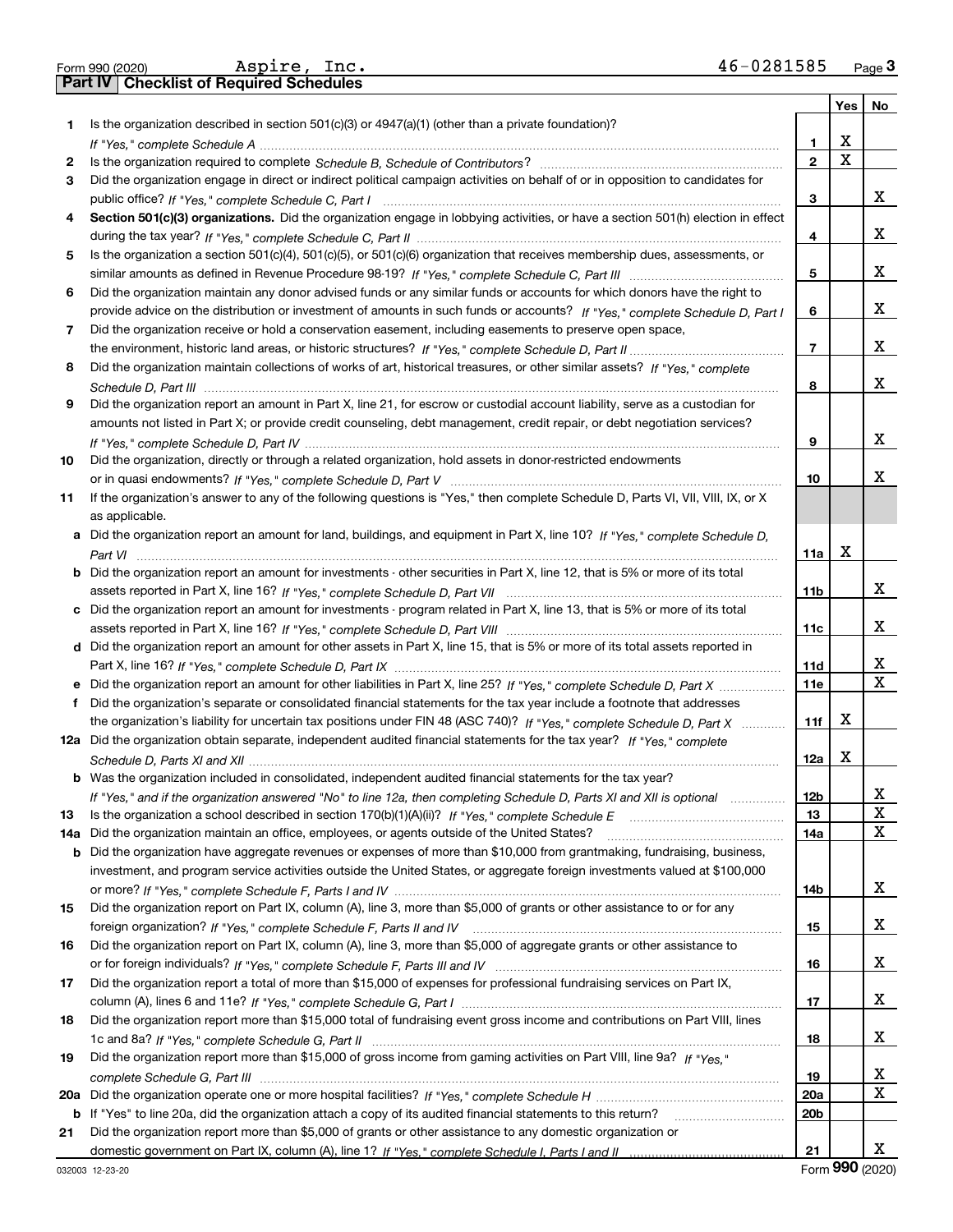|  | Form 990 (2020) |  |
|--|-----------------|--|
|  |                 |  |

Form 990 (2020) Page **4Part IV Checklist of Required Schedules** Aspire, Inc. 46-0281585

*(continued)*

|    |                                                                                                                                       |            | Yes | No          |
|----|---------------------------------------------------------------------------------------------------------------------------------------|------------|-----|-------------|
| 22 | Did the organization report more than \$5,000 of grants or other assistance to or for domestic individuals on                         |            |     |             |
|    |                                                                                                                                       | 22         |     | X           |
| 23 | Did the organization answer "Yes" to Part VII, Section A, line 3, 4, or 5 about compensation of the organization's current            |            |     |             |
|    | and former officers, directors, trustees, key employees, and highest compensated employees? If "Yes," complete                        | 23         |     | х           |
|    | 24a Did the organization have a tax-exempt bond issue with an outstanding principal amount of more than \$100,000 as of the           |            |     |             |
|    | last day of the year, that was issued after December 31, 2002? If "Yes," answer lines 24b through 24d and complete                    |            |     |             |
|    |                                                                                                                                       | 24a        |     | x           |
|    | <b>b</b> Did the organization invest any proceeds of tax-exempt bonds beyond a temporary period exception?                            | 24b        |     |             |
|    | c Did the organization maintain an escrow account other than a refunding escrow at any time during the year to defease                |            |     |             |
|    |                                                                                                                                       | 24c        |     |             |
|    |                                                                                                                                       | 24d        |     |             |
|    | 25a Section 501(c)(3), 501(c)(4), and 501(c)(29) organizations. Did the organization engage in an excess benefit                      |            |     |             |
|    |                                                                                                                                       | 25a        |     | х           |
|    | b Is the organization aware that it engaged in an excess benefit transaction with a disqualified person in a prior year, and          |            |     |             |
|    | that the transaction has not been reported on any of the organization's prior Forms 990 or 990-EZ? If "Yes," complete                 |            |     | х           |
|    | Schedule L, Part I<br>Did the organization report any amount on Part X, line 5 or 22, for receivables from or payables to any current | 25b        |     |             |
| 26 | or former officer, director, trustee, key employee, creator or founder, substantial contributor, or 35%                               |            |     |             |
|    |                                                                                                                                       | 26         |     | X           |
| 27 | Did the organization provide a grant or other assistance to any current or former officer, director, trustee, key employee,           |            |     |             |
|    | creator or founder, substantial contributor or employee thereof, a grant selection committee member, or to a 35% controlled           |            |     |             |
|    | entity (including an employee thereof) or family member of any of these persons? If "Yes," complete Schedule L, Part III              | 27         |     | х           |
| 28 | Was the organization a party to a business transaction with one of the following parties (see Schedule L, Part IV                     |            |     |             |
|    | instructions, for applicable filing thresholds, conditions, and exceptions):                                                          |            |     |             |
|    | a A current or former officer, director, trustee, key employee, creator or founder, or substantial contributor? If                    |            |     |             |
|    |                                                                                                                                       | 28a        |     | х           |
|    |                                                                                                                                       | 28b        | х   |             |
|    | c A 35% controlled entity of one or more individuals and/or organizations described in lines 28a or 28b? If                           |            |     | х           |
| 29 |                                                                                                                                       | 28c<br>29  |     | X           |
| 30 | Did the organization receive contributions of art, historical treasures, or other similar assets, or qualified conservation           |            |     |             |
|    |                                                                                                                                       | 30         |     | х           |
| 31 | Did the organization liquidate, terminate, or dissolve and cease operations? If "Yes," complete Schedule N, Part I                    | 31         |     | $\mathbf x$ |
| 32 | Did the organization sell, exchange, dispose of, or transfer more than 25% of its net assets? If "Yes," complete                      |            |     |             |
|    | Schedule N, Part II                                                                                                                   | 32         |     | X           |
| 33 | Did the organization own 100% of an entity disregarded as separate from the organization under Regulations                            |            |     |             |
|    |                                                                                                                                       | 33         |     | х           |
| 34 | Was the organization related to any tax-exempt or taxable entity? If "Yes," complete Schedule R, Part II, III, or IV, and             |            |     |             |
|    |                                                                                                                                       | 34         |     | х           |
|    | 35a Did the organization have a controlled entity within the meaning of section 512(b)(13)?                                           | <b>35a</b> |     | X           |
|    | b If "Yes" to line 35a, did the organization receive any payment from or engage in any transaction with a controlled entity           | 35b        |     |             |
| 36 | Section 501(c)(3) organizations. Did the organization make any transfers to an exempt non-charitable related organization?            |            |     |             |
|    |                                                                                                                                       | 36         |     | х           |
| 37 | Did the organization conduct more than 5% of its activities through an entity that is not a related organization                      |            |     |             |
|    |                                                                                                                                       | 37         |     | х           |
| 38 | Did the organization complete Schedule O and provide explanations in Schedule O for Part VI, lines 11b and 19?                        |            |     |             |
|    | Note: All Form 990 filers are required to complete Schedule O                                                                         | 38         | X   |             |
|    | <b>Statements Regarding Other IRS Filings and Tax Compliance</b><br><b>Part V</b>                                                     |            |     |             |
|    | Check if Schedule O contains a response or note to any line in this Part V                                                            |            |     |             |
|    | 13<br>1a                                                                                                                              |            | Yes | No          |
| b  | 0<br>Enter the number of Forms W-2G included in line 1a. Enter -0- if not applicable<br>1b                                            |            |     |             |
| с  | Did the organization comply with backup withholding rules for reportable payments to vendors and reportable gaming                    |            |     |             |
|    |                                                                                                                                       | 1c         | X   |             |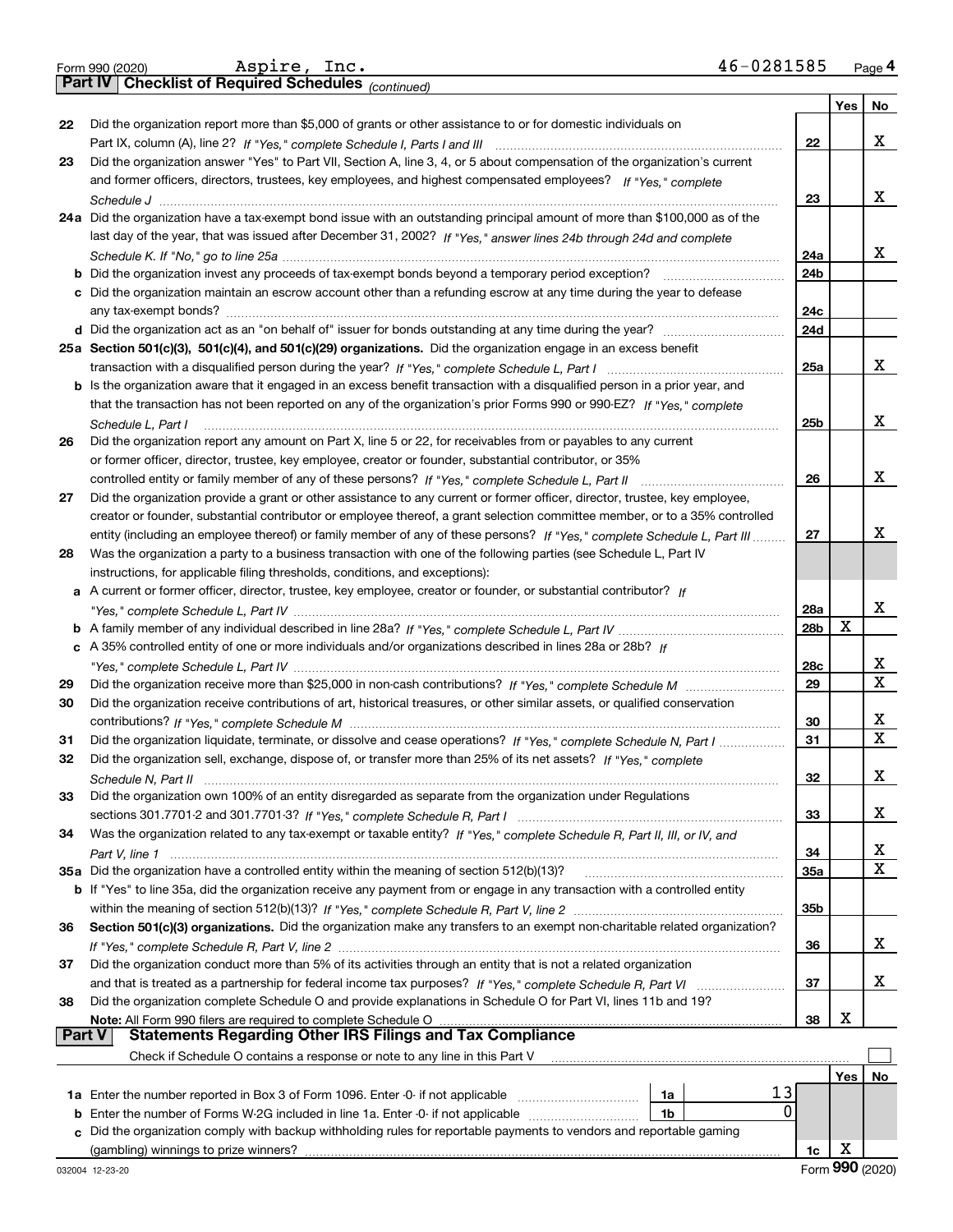|               | 46-0281585<br>Aspire, Inc.<br>Form 990 (2020)                                                                                                   |                |     | <u>Page</u> 5 |  |  |  |  |  |  |
|---------------|-------------------------------------------------------------------------------------------------------------------------------------------------|----------------|-----|---------------|--|--|--|--|--|--|
| <b>Part V</b> | Statements Regarding Other IRS Filings and Tax Compliance (continued)                                                                           |                |     |               |  |  |  |  |  |  |
|               |                                                                                                                                                 |                | Yes | No            |  |  |  |  |  |  |
|               | 2a Enter the number of employees reported on Form W-3, Transmittal of Wage and Tax Statements,                                                  |                |     |               |  |  |  |  |  |  |
|               | 186<br>filed for the calendar year ending with or within the year covered by this return<br>2a                                                  |                |     |               |  |  |  |  |  |  |
|               |                                                                                                                                                 |                |     |               |  |  |  |  |  |  |
|               |                                                                                                                                                 |                |     |               |  |  |  |  |  |  |
|               | 3a Did the organization have unrelated business gross income of \$1,000 or more during the year?                                                | 3a             |     | х             |  |  |  |  |  |  |
|               |                                                                                                                                                 | 3b             |     |               |  |  |  |  |  |  |
|               | 4a At any time during the calendar year, did the organization have an interest in, or a signature or other authority over, a                    |                |     |               |  |  |  |  |  |  |
|               |                                                                                                                                                 | 4a             |     | х             |  |  |  |  |  |  |
|               | <b>b</b> If "Yes," enter the name of the foreign country                                                                                        |                |     |               |  |  |  |  |  |  |
|               | See instructions for filing requirements for FinCEN Form 114, Report of Foreign Bank and Financial Accounts (FBAR).                             |                |     |               |  |  |  |  |  |  |
|               | 5a Was the organization a party to a prohibited tax shelter transaction at any time during the tax year?                                        | 5a             |     | х             |  |  |  |  |  |  |
|               |                                                                                                                                                 | 5b             |     | х             |  |  |  |  |  |  |
|               |                                                                                                                                                 | 5c             |     |               |  |  |  |  |  |  |
|               | 6a Does the organization have annual gross receipts that are normally greater than \$100,000, and did the organization solicit                  |                |     |               |  |  |  |  |  |  |
|               | any contributions that were not tax deductible as charitable contributions?                                                                     | 6a             |     | х             |  |  |  |  |  |  |
|               | <b>b</b> If "Yes," did the organization include with every solicitation an express statement that such contributions or gifts                   |                |     |               |  |  |  |  |  |  |
|               | were not tax deductible?                                                                                                                        | 6b             |     |               |  |  |  |  |  |  |
| 7             | Organizations that may receive deductible contributions under section 170(c).                                                                   |                |     |               |  |  |  |  |  |  |
| a             | Did the organization receive a payment in excess of \$75 made partly as a contribution and partly for goods and services provided to the payor? | 7a             |     | x             |  |  |  |  |  |  |
|               | <b>b</b> If "Yes," did the organization notify the donor of the value of the goods or services provided?                                        | 7b             |     |               |  |  |  |  |  |  |
|               | c Did the organization sell, exchange, or otherwise dispose of tangible personal property for which it was required                             |                |     |               |  |  |  |  |  |  |
|               |                                                                                                                                                 | 7с             |     | х             |  |  |  |  |  |  |
|               | 7d<br>d If "Yes," indicate the number of Forms 8282 filed during the year manufactured in the numerous state.                                   |                |     |               |  |  |  |  |  |  |
| е             | Did the organization receive any funds, directly or indirectly, to pay premiums on a personal benefit contract?                                 | 7e             |     | х             |  |  |  |  |  |  |
| f             | Did the organization, during the year, pay premiums, directly or indirectly, on a personal benefit contract?                                    | 7f             |     | x             |  |  |  |  |  |  |
| g             | If the organization received a contribution of qualified intellectual property, did the organization file Form 8899 as required?                | 7g             |     |               |  |  |  |  |  |  |
| h             | If the organization received a contribution of cars, boats, airplanes, or other vehicles, did the organization file a Form 1098-C?              | 7h             |     |               |  |  |  |  |  |  |
| 8             | Sponsoring organizations maintaining donor advised funds. Did a donor advised fund maintained by the                                            |                |     |               |  |  |  |  |  |  |
|               | sponsoring organization have excess business holdings at any time during the year?                                                              | 8              |     |               |  |  |  |  |  |  |
| 9             | Sponsoring organizations maintaining donor advised funds.                                                                                       |                |     |               |  |  |  |  |  |  |
| а             | Did the sponsoring organization make any taxable distributions under section 4966?                                                              | 9а             |     |               |  |  |  |  |  |  |
|               |                                                                                                                                                 | 9 <sub>b</sub> |     |               |  |  |  |  |  |  |
| 10            | Section 501(c)(7) organizations. Enter:                                                                                                         |                |     |               |  |  |  |  |  |  |
|               | 10a                                                                                                                                             |                |     |               |  |  |  |  |  |  |
|               | 10b <br>Gross receipts, included on Form 990, Part VIII, line 12, for public use of club facilities                                             |                |     |               |  |  |  |  |  |  |
| 11            | Section 501(c)(12) organizations. Enter:                                                                                                        |                |     |               |  |  |  |  |  |  |
| a             | 11a                                                                                                                                             |                |     |               |  |  |  |  |  |  |
|               | b Gross income from other sources (Do not net amounts due or paid to other sources against                                                      |                |     |               |  |  |  |  |  |  |
|               | 11b                                                                                                                                             |                |     |               |  |  |  |  |  |  |
|               | 12a Section 4947(a)(1) non-exempt charitable trusts. Is the organization filing Form 990 in lieu of Form 1041?                                  | 12a            |     |               |  |  |  |  |  |  |
|               | 12b<br><b>b</b> If "Yes," enter the amount of tax-exempt interest received or accrued during the year                                           |                |     |               |  |  |  |  |  |  |
| 13            | Section 501(c)(29) qualified nonprofit health insurance issuers.                                                                                |                |     |               |  |  |  |  |  |  |
|               | <b>a</b> Is the organization licensed to issue qualified health plans in more than one state?                                                   | 13a            |     |               |  |  |  |  |  |  |
|               | Note: See the instructions for additional information the organization must report on Schedule O.                                               |                |     |               |  |  |  |  |  |  |
|               | <b>b</b> Enter the amount of reserves the organization is required to maintain by the states in which the<br>13b                                |                |     |               |  |  |  |  |  |  |
|               | 13с                                                                                                                                             |                |     |               |  |  |  |  |  |  |
|               | Did the organization receive any payments for indoor tanning services during the tax year?                                                      | 14a            |     | x             |  |  |  |  |  |  |
| 14a           | b If "Yes," has it filed a Form 720 to report these payments? If "No," provide an explanation on Schedule O                                     | 14b            |     |               |  |  |  |  |  |  |
| 15            | Is the organization subject to the section 4960 tax on payment(s) of more than \$1,000,000 in remuneration or                                   |                |     |               |  |  |  |  |  |  |
|               |                                                                                                                                                 | 15             |     | х             |  |  |  |  |  |  |
|               | If "Yes," see instructions and file Form 4720, Schedule N.                                                                                      |                |     |               |  |  |  |  |  |  |
| 16            | Is the organization an educational institution subject to the section 4968 excise tax on net investment income?                                 | 16             |     | х             |  |  |  |  |  |  |
|               | If "Yes," complete Form 4720, Schedule O.                                                                                                       |                |     |               |  |  |  |  |  |  |
|               |                                                                                                                                                 |                |     |               |  |  |  |  |  |  |

Form (2020) **990**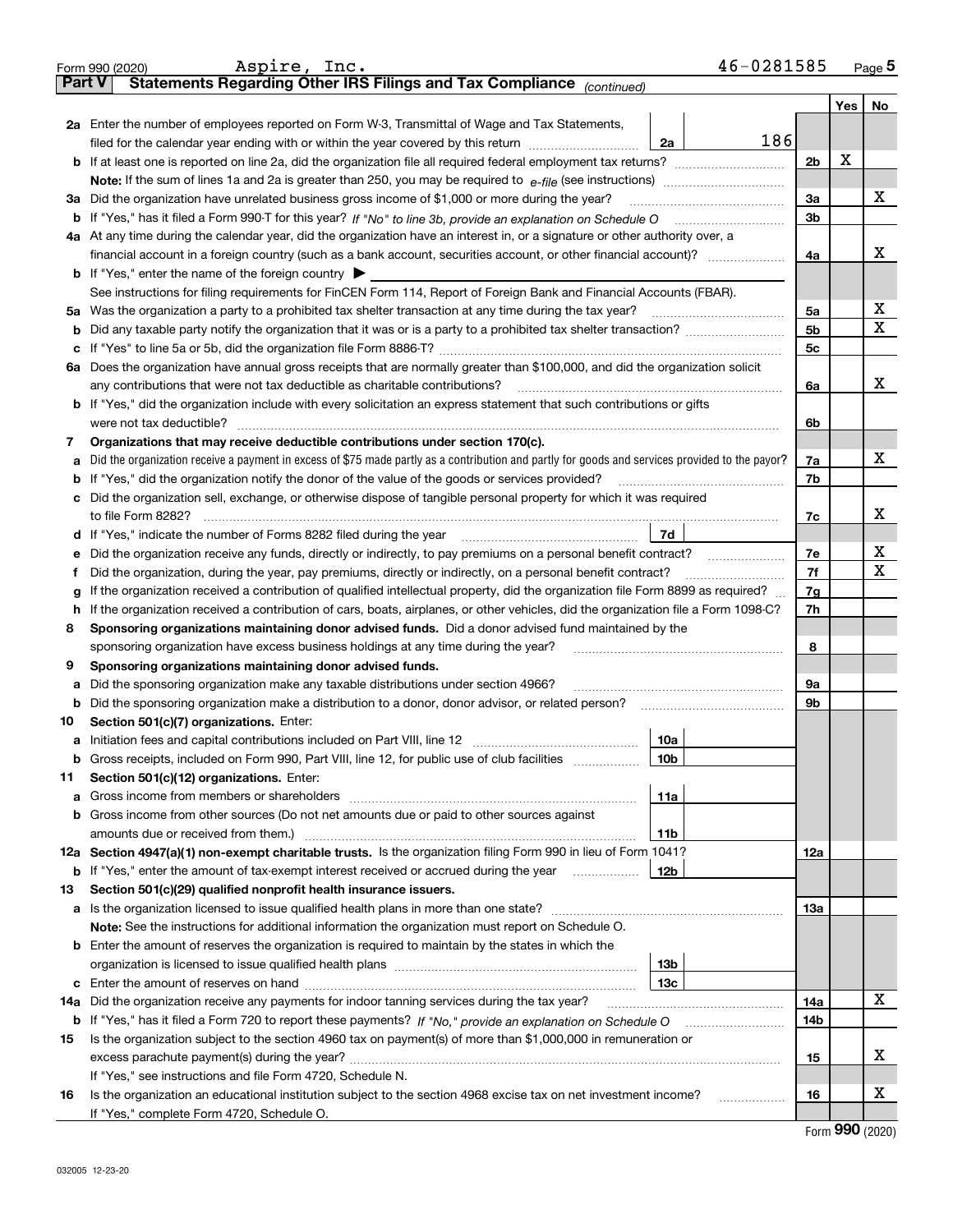|    | 46-0281585<br>Aspire, Inc.<br>Form 990 (2020)                                                                                                                                                                   |                 |     | Page $6$              |
|----|-----------------------------------------------------------------------------------------------------------------------------------------------------------------------------------------------------------------|-----------------|-----|-----------------------|
|    | Governance, Management, and Disclosure For each "Yes" response to lines 2 through 7b below, and for a "No" response<br><b>Part VI</b>                                                                           |                 |     |                       |
|    | to line 8a, 8b, or 10b below, describe the circumstances, processes, or changes on Schedule O. See instructions.                                                                                                |                 |     |                       |
|    |                                                                                                                                                                                                                 |                 |     | $\overline{\text{X}}$ |
|    | <b>Section A. Governing Body and Management</b>                                                                                                                                                                 |                 |     |                       |
|    |                                                                                                                                                                                                                 |                 | Yes | No                    |
|    | <b>1a</b> Enter the number of voting members of the governing body at the end of the tax year<br>1a<br>.                                                                                                        | 9               |     |                       |
|    | If there are material differences in voting rights among members of the governing body, or if the governing                                                                                                     |                 |     |                       |
|    | body delegated broad authority to an executive committee or similar committee, explain on Schedule O.                                                                                                           |                 |     |                       |
| b  | Enter the number of voting members included on line 1a, above, who are independent<br>1b                                                                                                                        | 9               |     |                       |
| 2  | Did any officer, director, trustee, or key employee have a family relationship or a business relationship with any other                                                                                        |                 |     |                       |
|    | officer, director, trustee, or key employee?                                                                                                                                                                    | 2               |     | Х                     |
| З  | Did the organization delegate control over management duties customarily performed by or under the direct supervision                                                                                           |                 |     | х                     |
| 4  | of officers, directors, trustees, or key employees to a management company or other person?<br>Did the organization make any significant changes to its governing documents since the prior Form 990 was filed? | 3<br>4          |     | $\mathbf X$           |
| 5  | Did the organization become aware during the year of a significant diversion of the organization's assets?                                                                                                      | 5               |     | X                     |
| 6  | Did the organization have members or stockholders?                                                                                                                                                              | 6               |     | $\mathbf X$           |
| 7a | Did the organization have members, stockholders, or other persons who had the power to elect or appoint one or                                                                                                  |                 |     |                       |
|    | more members of the governing body?                                                                                                                                                                             | 7a              |     | х                     |
|    | <b>b</b> Are any governance decisions of the organization reserved to (or subject to approval by) members, stockholders, or                                                                                     |                 |     |                       |
|    | persons other than the governing body?                                                                                                                                                                          | 7b              |     | х                     |
| 8  | Did the organization contemporaneously document the meetings held or written actions undertaken during the year by the following:                                                                               |                 |     |                       |
| a  | The governing body?                                                                                                                                                                                             | 8а              | X   |                       |
| b  | Each committee with authority to act on behalf of the governing body?                                                                                                                                           | 8b              | X   |                       |
| 9  | Is there any officer, director, trustee, or key employee listed in Part VII, Section A, who cannot be reached at the                                                                                            |                 |     |                       |
|    |                                                                                                                                                                                                                 | 9               |     | x                     |
|    | Section B. Policies <sub>(This Section B requests information about policies not required by the Internal Revenue Code.)</sub>                                                                                  |                 |     |                       |
|    |                                                                                                                                                                                                                 |                 | Yes | No                    |
|    |                                                                                                                                                                                                                 | 10a             |     | х                     |
|    | <b>b</b> If "Yes," did the organization have written policies and procedures governing the activities of such chapters, affiliates,                                                                             |                 |     |                       |
|    | and branches to ensure their operations are consistent with the organization's exempt purposes?                                                                                                                 | 10b             | X   |                       |
|    | 11a Has the organization provided a complete copy of this Form 990 to all members of its governing body before filing the form?                                                                                 | 11a             |     |                       |
|    | <b>b</b> Describe in Schedule O the process, if any, used by the organization to review this Form 990.                                                                                                          | 12a             | X   |                       |
|    |                                                                                                                                                                                                                 | 12 <sub>b</sub> | X   |                       |
|    | c Did the organization regularly and consistently monitor and enforce compliance with the policy? If "Yes," describe                                                                                            |                 |     |                       |
|    | in Schedule O how this was done manufactured and contain an according to the state of the state of the state o                                                                                                  | 12c             | X   |                       |
| 13 | Did the organization have a written whistleblower policy?                                                                                                                                                       | 13              | Y   |                       |
| 14 | Did the organization have a written document retention and destruction policy?                                                                                                                                  | 14              | X   |                       |
| 15 | Did the process for determining compensation of the following persons include a review and approval by independent                                                                                              |                 |     |                       |
|    | persons, comparability data, and contemporaneous substantiation of the deliberation and decision?                                                                                                               |                 |     |                       |
| а  | The organization's CEO, Executive Director, or top management official manufactured content of the organization's CEO, Executive Director, or top management official                                           | 15a             | X   |                       |
|    |                                                                                                                                                                                                                 | 15b             | X   |                       |
|    | If "Yes" to line 15a or 15b, describe the process in Schedule O (see instructions).                                                                                                                             |                 |     |                       |
|    | 16a Did the organization invest in, contribute assets to, or participate in a joint venture or similar arrangement with a                                                                                       |                 |     |                       |
|    | taxable entity during the year?                                                                                                                                                                                 | 16a             |     | х                     |
|    | <b>b</b> If "Yes," did the organization follow a written policy or procedure requiring the organization to evaluate its participation                                                                           |                 |     |                       |
|    | in joint venture arrangements under applicable federal tax law, and take steps to safeguard the organization's                                                                                                  |                 |     |                       |
|    | <b>Section C. Disclosure</b>                                                                                                                                                                                    | 16b             |     |                       |
| 17 | None<br>List the states with which a copy of this Form 990 is required to be filed $\blacktriangleright$                                                                                                        |                 |     |                       |
| 18 | Section 6104 requires an organization to make its Forms 1023 (1024 or 1024-A, if applicable), 990, and 990-T (Section 501(c)(3)s only) available                                                                |                 |     |                       |
|    | for public inspection. Indicate how you made these available. Check all that apply.                                                                                                                             |                 |     |                       |
|    | X   Own website<br>$\lfloor x \rfloor$ Upon request<br>Another's website<br>Other (explain on Schedule O)                                                                                                       |                 |     |                       |
| 19 | Describe on Schedule O whether (and if so, how) the organization made its governing documents, conflict of interest policy, and financial                                                                       |                 |     |                       |
|    | statements available to the public during the tax year.                                                                                                                                                         |                 |     |                       |
| 20 | State the name, address, and telephone number of the person who possesses the organization's books and records                                                                                                  |                 |     |                       |
|    | Beth Day - 605-229-0263                                                                                                                                                                                         |                 |     |                       |
|    | 57401<br>607 N 4th St, Aberdeen,<br>SD                                                                                                                                                                          |                 |     |                       |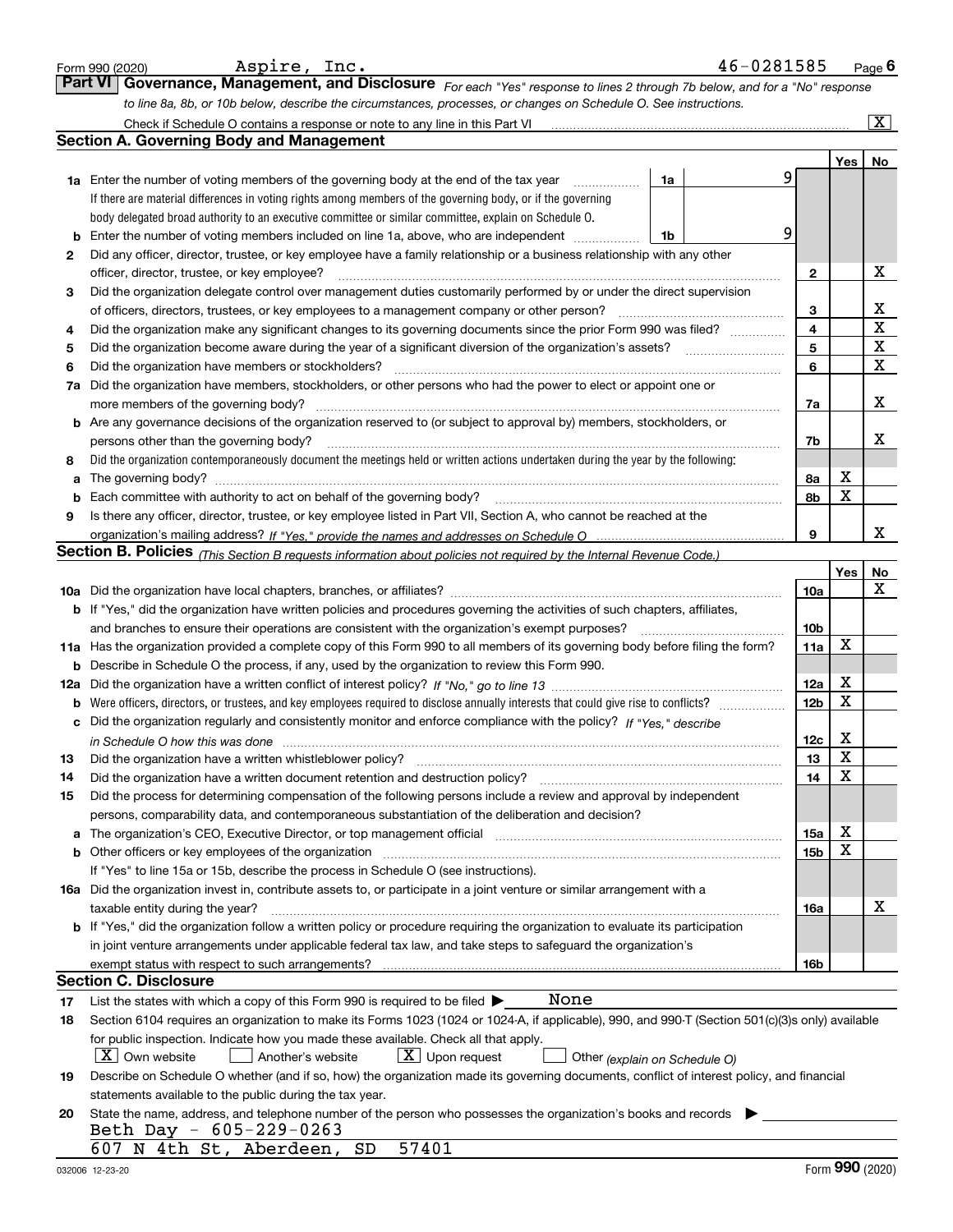| Form 990 (2020)                                                              | Aspire, Inc.                                                                                                                                              | 46-0281585 | Page - |  |  |  |  |  |  |
|------------------------------------------------------------------------------|-----------------------------------------------------------------------------------------------------------------------------------------------------------|------------|--------|--|--|--|--|--|--|
|                                                                              | Part VII Compensation of Officers, Directors, Trustees, Key Employees, Highest Compensated                                                                |            |        |  |  |  |  |  |  |
| <b>Employees, and Independent Contractors</b>                                |                                                                                                                                                           |            |        |  |  |  |  |  |  |
| Check if Schedule O contains a response or note to any line in this Part VII |                                                                                                                                                           |            |        |  |  |  |  |  |  |
| <b>Section A.</b>                                                            | Officers, Directors, Trustees, Key Employees, and Highest Compensated Employees                                                                           |            |        |  |  |  |  |  |  |
|                                                                              | to Complete this tople for all persons required to be listed. Benef compensation for the colondary vear ending with ar within the examination's toy year. |            |        |  |  |  |  |  |  |

**1a •** List all of the organization's current officers, directors, trustees (whether individuals or organizations), regardless of amount of compensation. tte this table for all persons required to be listed. Report compensation for the calendar year ending with or within the organization's tax year.

Enter -0- in columns (D), (E), and (F) if no compensation was paid.

 $\bullet$  List all of the organization's  $\,$ current key employees, if any. See instructions for definition of "key employee."

**•** List the organization's five current highest compensated employees (other than an officer, director, trustee, or key employee) who received reportable compensation (Box 5 of Form W-2 and/or Box 7 of Form 1099-MISC) of more than \$100,000 from the organization and any related organizations.

**•** List all of the organization's former officers, key employees, and highest compensated employees who received more than \$100,000 of reportable compensation from the organization and any related organizations.

**former directors or trustees**  ¥ List all of the organization's that received, in the capacity as a former director or trustee of the organization, more than \$10,000 of reportable compensation from the organization and any related organizations.

See instructions for the order in which to list the persons above.

Check this box if neither the organization nor any related organization compensated any current officer, director, or trustee.  $\mathcal{L}^{\text{max}}$ 

| (A)                     | (B)               |                                         |                                                                  |             | (C)          |                                  |              | (D)             | (E)                           | (F)                   |
|-------------------------|-------------------|-----------------------------------------|------------------------------------------------------------------|-------------|--------------|----------------------------------|--------------|-----------------|-------------------------------|-----------------------|
| Name and title          | Average           | Position<br>(do not check more than one |                                                                  | Reportable  | Reportable   | Estimated                        |              |                 |                               |                       |
|                         | hours per         |                                         | box, unless person is both an<br>officer and a director/trustee) |             |              | compensation                     | compensation | amount of       |                               |                       |
|                         | week<br>(list any |                                         |                                                                  |             |              |                                  |              | from<br>the     | from related<br>organizations | other<br>compensation |
|                         | hours for         |                                         |                                                                  |             |              |                                  |              | organization    | (W-2/1099-MISC)               | from the              |
|                         | related           |                                         |                                                                  |             |              |                                  |              | (W-2/1099-MISC) |                               | organization          |
|                         | organizations     |                                         |                                                                  |             |              |                                  |              |                 |                               | and related           |
|                         | below             | ndividual trustee or director           | Institutional trustee                                            | Officer     | Key employee | Highest compensated<br> employee | Former       |                 |                               | organizations         |
| Jennifer Gray           | line)             |                                         |                                                                  |             |              |                                  |              |                 |                               |                       |
| (1)                     | 40.00             |                                         |                                                                  |             |              |                                  |              |                 |                               |                       |
| Executive Director      |                   |                                         |                                                                  | $\mathbf X$ |              |                                  |              | 92,350.         | 0.                            | 12,578.               |
| Beth Day<br>(2)         | 40.00             |                                         |                                                                  |             |              |                                  |              |                 |                               |                       |
| <b>Business Manager</b> |                   |                                         |                                                                  | $\mathbf X$ |              |                                  |              | 60,890.         | 0.                            | 11,415.               |
| Elissa Dickey<br>(3)    | 0.50              |                                         |                                                                  |             |              |                                  |              |                 |                               |                       |
| President               |                   | $\mathbf X$                             |                                                                  | $\mathbf X$ |              |                                  |              | 0.              | 0.                            | 0.                    |
| Ryan Schimke<br>(4)     | 0.50              |                                         |                                                                  |             |              |                                  |              |                 |                               |                       |
| Vice President          |                   | $\mathbf X$                             |                                                                  | $\mathbf X$ |              |                                  |              | 0.              | 0.                            | 0.                    |
| (5) Laura Millett       | 0.50              |                                         |                                                                  |             |              |                                  |              |                 |                               |                       |
| Secretary/Treasurer     |                   | $\mathbf X$                             |                                                                  | $\mathbf X$ |              |                                  |              | 0.              | 0.                            | $0_{.}$               |
| Jay Gellhaus<br>(6)     | 0.50              |                                         |                                                                  |             |              |                                  |              |                 |                               |                       |
| Director                |                   | $\mathbf X$                             |                                                                  |             |              |                                  |              | 0.              | 0.                            | 0.                    |
| (7) Kristen Epp         | 0.50              |                                         |                                                                  |             |              |                                  |              |                 |                               |                       |
| Director                |                   | $\mathbf x$                             |                                                                  |             |              |                                  |              | 0.              | 0.                            | 0.                    |
| (8) Lisa German         | 0.50              |                                         |                                                                  |             |              |                                  |              |                 |                               |                       |
| Director                |                   | $\rm X$                                 |                                                                  |             |              |                                  |              | 0.              | 0.                            | 0.                    |
| (9) Cate Diede          | 0.50              |                                         |                                                                  |             |              |                                  |              |                 |                               |                       |
| Director                |                   | $\mathbf X$                             |                                                                  |             |              |                                  |              | 0.              | 0.                            | 0.                    |
| (10) Robin Ewalt        | 0.50              |                                         |                                                                  |             |              |                                  |              |                 |                               |                       |
| Director                |                   | $\mathbf X$                             |                                                                  |             |              |                                  |              | 0.              | 0.                            | 0.                    |
| (11) Jody Zueger        | 0.50              |                                         |                                                                  |             |              |                                  |              |                 |                               |                       |
| Director                |                   | $\mathbf x$                             |                                                                  |             |              |                                  |              | 0.              | 0.                            | 0.                    |
|                         |                   |                                         |                                                                  |             |              |                                  |              |                 |                               |                       |
|                         |                   |                                         |                                                                  |             |              |                                  |              |                 |                               |                       |
|                         |                   |                                         |                                                                  |             |              |                                  |              |                 |                               |                       |
|                         |                   |                                         |                                                                  |             |              |                                  |              |                 |                               |                       |
|                         |                   |                                         |                                                                  |             |              |                                  |              |                 |                               |                       |
|                         |                   |                                         |                                                                  |             |              |                                  |              |                 |                               |                       |
|                         |                   |                                         |                                                                  |             |              |                                  |              |                 |                               |                       |
|                         |                   |                                         |                                                                  |             |              |                                  |              |                 |                               |                       |
|                         |                   |                                         |                                                                  |             |              |                                  |              |                 |                               |                       |
|                         |                   |                                         |                                                                  |             |              |                                  |              |                 |                               |                       |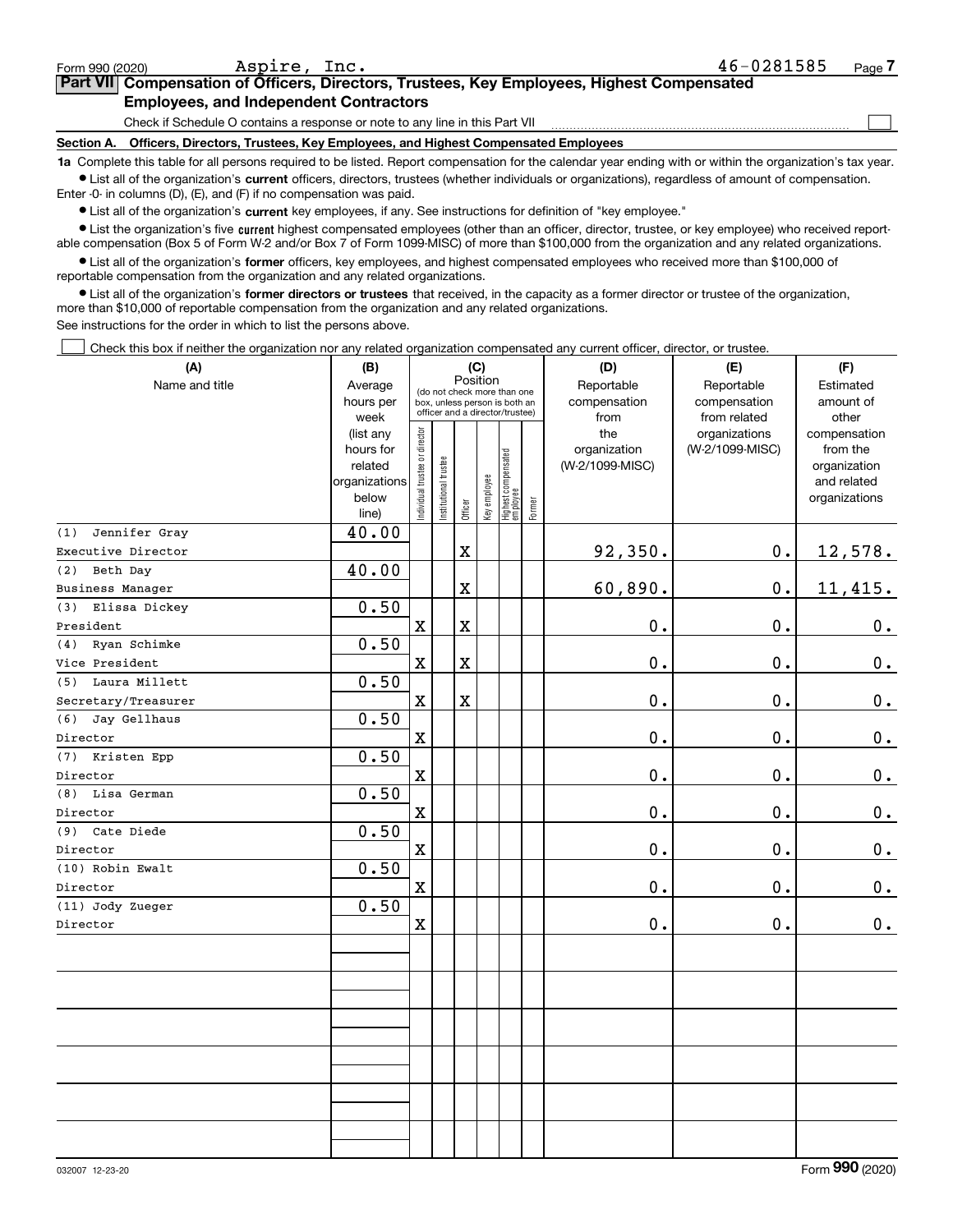| <b>Part VII</b><br>Section A. Officers, Directors, Trustees, Key Employees, and Highest Compensated Employees (continued)<br>(B)<br>(C)<br>(A)<br>(D)<br>(E)<br>(F)<br>Position<br>Average<br>Name and title<br>Reportable<br>Reportable<br>Estimated<br>(do not check more than one<br>hours per<br>compensation<br>compensation<br>amount of<br>box, unless person is both an<br>officer and a director/trustee)<br>week<br>from related<br>from<br>other<br>(list any<br>Individual trustee or director<br>the<br>organizations<br>compensation<br>hours for<br>organization<br>(W-2/1099-MISC)<br>from the<br>Highest compensated<br>employee<br>Institutional trustee<br>related<br>(W-2/1099-MISC)<br>organization<br>organizations<br>Key employee<br>and related<br>below<br>organizations<br>Former<br>Officer<br>line)<br>153, 240.<br>23,993.<br>0.<br>1b Subtotal<br>0.<br>0.<br>c Total from continuation sheets to Part VII, Section A [111] [120] [20]<br>23,993.<br>153, 240.<br>0.<br>Total number of individuals (including but not limited to those listed above) who received more than \$100,000 of reportable<br>$\mathbf{2}$<br>compensation from the organization $\blacktriangleright$<br>Yes<br>Did the organization list any former officer, director, trustee, key employee, or highest compensated employee on<br>3<br>з<br>For any individual listed on line 1a, is the sum of reportable compensation and other compensation from the organization<br>4<br>4<br>Did any person listed on line 1a receive or accrue compensation from any unrelated organization or individual for services<br>5<br>5<br><b>Section B. Independent Contractors</b><br>Complete this table for your five highest compensated independent contractors that received more than \$100,000 of compensation from<br>1<br>the organization. Report compensation for the calendar year ending with or within the organization's tax year.<br>(C)<br>(B)<br>(A)<br>Name and business address<br>Description of services<br>Compensation<br><b>NONE</b> | Aspire, Inc.<br>Form 990 (2020) |  |  |  |  |  |  |  |  | 46-0281585 |  |  |  | Page 8 |
|-------------------------------------------------------------------------------------------------------------------------------------------------------------------------------------------------------------------------------------------------------------------------------------------------------------------------------------------------------------------------------------------------------------------------------------------------------------------------------------------------------------------------------------------------------------------------------------------------------------------------------------------------------------------------------------------------------------------------------------------------------------------------------------------------------------------------------------------------------------------------------------------------------------------------------------------------------------------------------------------------------------------------------------------------------------------------------------------------------------------------------------------------------------------------------------------------------------------------------------------------------------------------------------------------------------------------------------------------------------------------------------------------------------------------------------------------------------------------------------------------------------------------------------------------------------------------------------------------------------------------------------------------------------------------------------------------------------------------------------------------------------------------------------------------------------------------------------------------------------------------------------------------------------------------------------------------------------------------------------------------------------------------------------------------------------|---------------------------------|--|--|--|--|--|--|--|--|------------|--|--|--|--------|
|                                                                                                                                                                                                                                                                                                                                                                                                                                                                                                                                                                                                                                                                                                                                                                                                                                                                                                                                                                                                                                                                                                                                                                                                                                                                                                                                                                                                                                                                                                                                                                                                                                                                                                                                                                                                                                                                                                                                                                                                                                                             |                                 |  |  |  |  |  |  |  |  |            |  |  |  |        |
|                                                                                                                                                                                                                                                                                                                                                                                                                                                                                                                                                                                                                                                                                                                                                                                                                                                                                                                                                                                                                                                                                                                                                                                                                                                                                                                                                                                                                                                                                                                                                                                                                                                                                                                                                                                                                                                                                                                                                                                                                                                             |                                 |  |  |  |  |  |  |  |  |            |  |  |  |        |
|                                                                                                                                                                                                                                                                                                                                                                                                                                                                                                                                                                                                                                                                                                                                                                                                                                                                                                                                                                                                                                                                                                                                                                                                                                                                                                                                                                                                                                                                                                                                                                                                                                                                                                                                                                                                                                                                                                                                                                                                                                                             |                                 |  |  |  |  |  |  |  |  |            |  |  |  |        |
|                                                                                                                                                                                                                                                                                                                                                                                                                                                                                                                                                                                                                                                                                                                                                                                                                                                                                                                                                                                                                                                                                                                                                                                                                                                                                                                                                                                                                                                                                                                                                                                                                                                                                                                                                                                                                                                                                                                                                                                                                                                             |                                 |  |  |  |  |  |  |  |  |            |  |  |  |        |
|                                                                                                                                                                                                                                                                                                                                                                                                                                                                                                                                                                                                                                                                                                                                                                                                                                                                                                                                                                                                                                                                                                                                                                                                                                                                                                                                                                                                                                                                                                                                                                                                                                                                                                                                                                                                                                                                                                                                                                                                                                                             |                                 |  |  |  |  |  |  |  |  |            |  |  |  |        |
|                                                                                                                                                                                                                                                                                                                                                                                                                                                                                                                                                                                                                                                                                                                                                                                                                                                                                                                                                                                                                                                                                                                                                                                                                                                                                                                                                                                                                                                                                                                                                                                                                                                                                                                                                                                                                                                                                                                                                                                                                                                             |                                 |  |  |  |  |  |  |  |  |            |  |  |  |        |
|                                                                                                                                                                                                                                                                                                                                                                                                                                                                                                                                                                                                                                                                                                                                                                                                                                                                                                                                                                                                                                                                                                                                                                                                                                                                                                                                                                                                                                                                                                                                                                                                                                                                                                                                                                                                                                                                                                                                                                                                                                                             |                                 |  |  |  |  |  |  |  |  |            |  |  |  |        |
|                                                                                                                                                                                                                                                                                                                                                                                                                                                                                                                                                                                                                                                                                                                                                                                                                                                                                                                                                                                                                                                                                                                                                                                                                                                                                                                                                                                                                                                                                                                                                                                                                                                                                                                                                                                                                                                                                                                                                                                                                                                             |                                 |  |  |  |  |  |  |  |  |            |  |  |  |        |
|                                                                                                                                                                                                                                                                                                                                                                                                                                                                                                                                                                                                                                                                                                                                                                                                                                                                                                                                                                                                                                                                                                                                                                                                                                                                                                                                                                                                                                                                                                                                                                                                                                                                                                                                                                                                                                                                                                                                                                                                                                                             |                                 |  |  |  |  |  |  |  |  |            |  |  |  |        |
|                                                                                                                                                                                                                                                                                                                                                                                                                                                                                                                                                                                                                                                                                                                                                                                                                                                                                                                                                                                                                                                                                                                                                                                                                                                                                                                                                                                                                                                                                                                                                                                                                                                                                                                                                                                                                                                                                                                                                                                                                                                             |                                 |  |  |  |  |  |  |  |  |            |  |  |  |        |
|                                                                                                                                                                                                                                                                                                                                                                                                                                                                                                                                                                                                                                                                                                                                                                                                                                                                                                                                                                                                                                                                                                                                                                                                                                                                                                                                                                                                                                                                                                                                                                                                                                                                                                                                                                                                                                                                                                                                                                                                                                                             |                                 |  |  |  |  |  |  |  |  |            |  |  |  |        |
|                                                                                                                                                                                                                                                                                                                                                                                                                                                                                                                                                                                                                                                                                                                                                                                                                                                                                                                                                                                                                                                                                                                                                                                                                                                                                                                                                                                                                                                                                                                                                                                                                                                                                                                                                                                                                                                                                                                                                                                                                                                             |                                 |  |  |  |  |  |  |  |  |            |  |  |  | $0$ .  |
|                                                                                                                                                                                                                                                                                                                                                                                                                                                                                                                                                                                                                                                                                                                                                                                                                                                                                                                                                                                                                                                                                                                                                                                                                                                                                                                                                                                                                                                                                                                                                                                                                                                                                                                                                                                                                                                                                                                                                                                                                                                             |                                 |  |  |  |  |  |  |  |  |            |  |  |  | 0      |
|                                                                                                                                                                                                                                                                                                                                                                                                                                                                                                                                                                                                                                                                                                                                                                                                                                                                                                                                                                                                                                                                                                                                                                                                                                                                                                                                                                                                                                                                                                                                                                                                                                                                                                                                                                                                                                                                                                                                                                                                                                                             |                                 |  |  |  |  |  |  |  |  |            |  |  |  | No     |
|                                                                                                                                                                                                                                                                                                                                                                                                                                                                                                                                                                                                                                                                                                                                                                                                                                                                                                                                                                                                                                                                                                                                                                                                                                                                                                                                                                                                                                                                                                                                                                                                                                                                                                                                                                                                                                                                                                                                                                                                                                                             |                                 |  |  |  |  |  |  |  |  |            |  |  |  | х      |
|                                                                                                                                                                                                                                                                                                                                                                                                                                                                                                                                                                                                                                                                                                                                                                                                                                                                                                                                                                                                                                                                                                                                                                                                                                                                                                                                                                                                                                                                                                                                                                                                                                                                                                                                                                                                                                                                                                                                                                                                                                                             |                                 |  |  |  |  |  |  |  |  |            |  |  |  | х      |
|                                                                                                                                                                                                                                                                                                                                                                                                                                                                                                                                                                                                                                                                                                                                                                                                                                                                                                                                                                                                                                                                                                                                                                                                                                                                                                                                                                                                                                                                                                                                                                                                                                                                                                                                                                                                                                                                                                                                                                                                                                                             |                                 |  |  |  |  |  |  |  |  |            |  |  |  |        |
|                                                                                                                                                                                                                                                                                                                                                                                                                                                                                                                                                                                                                                                                                                                                                                                                                                                                                                                                                                                                                                                                                                                                                                                                                                                                                                                                                                                                                                                                                                                                                                                                                                                                                                                                                                                                                                                                                                                                                                                                                                                             |                                 |  |  |  |  |  |  |  |  |            |  |  |  | х      |
|                                                                                                                                                                                                                                                                                                                                                                                                                                                                                                                                                                                                                                                                                                                                                                                                                                                                                                                                                                                                                                                                                                                                                                                                                                                                                                                                                                                                                                                                                                                                                                                                                                                                                                                                                                                                                                                                                                                                                                                                                                                             |                                 |  |  |  |  |  |  |  |  |            |  |  |  |        |
|                                                                                                                                                                                                                                                                                                                                                                                                                                                                                                                                                                                                                                                                                                                                                                                                                                                                                                                                                                                                                                                                                                                                                                                                                                                                                                                                                                                                                                                                                                                                                                                                                                                                                                                                                                                                                                                                                                                                                                                                                                                             |                                 |  |  |  |  |  |  |  |  |            |  |  |  |        |
|                                                                                                                                                                                                                                                                                                                                                                                                                                                                                                                                                                                                                                                                                                                                                                                                                                                                                                                                                                                                                                                                                                                                                                                                                                                                                                                                                                                                                                                                                                                                                                                                                                                                                                                                                                                                                                                                                                                                                                                                                                                             |                                 |  |  |  |  |  |  |  |  |            |  |  |  |        |
|                                                                                                                                                                                                                                                                                                                                                                                                                                                                                                                                                                                                                                                                                                                                                                                                                                                                                                                                                                                                                                                                                                                                                                                                                                                                                                                                                                                                                                                                                                                                                                                                                                                                                                                                                                                                                                                                                                                                                                                                                                                             |                                 |  |  |  |  |  |  |  |  |            |  |  |  |        |
|                                                                                                                                                                                                                                                                                                                                                                                                                                                                                                                                                                                                                                                                                                                                                                                                                                                                                                                                                                                                                                                                                                                                                                                                                                                                                                                                                                                                                                                                                                                                                                                                                                                                                                                                                                                                                                                                                                                                                                                                                                                             |                                 |  |  |  |  |  |  |  |  |            |  |  |  |        |
|                                                                                                                                                                                                                                                                                                                                                                                                                                                                                                                                                                                                                                                                                                                                                                                                                                                                                                                                                                                                                                                                                                                                                                                                                                                                                                                                                                                                                                                                                                                                                                                                                                                                                                                                                                                                                                                                                                                                                                                                                                                             |                                 |  |  |  |  |  |  |  |  |            |  |  |  |        |
| Total number of independent contractors (including but not limited to those listed above) who received more than<br>2<br>0<br>\$100,000 of compensation from the organization                                                                                                                                                                                                                                                                                                                                                                                                                                                                                                                                                                                                                                                                                                                                                                                                                                                                                                                                                                                                                                                                                                                                                                                                                                                                                                                                                                                                                                                                                                                                                                                                                                                                                                                                                                                                                                                                               |                                 |  |  |  |  |  |  |  |  |            |  |  |  |        |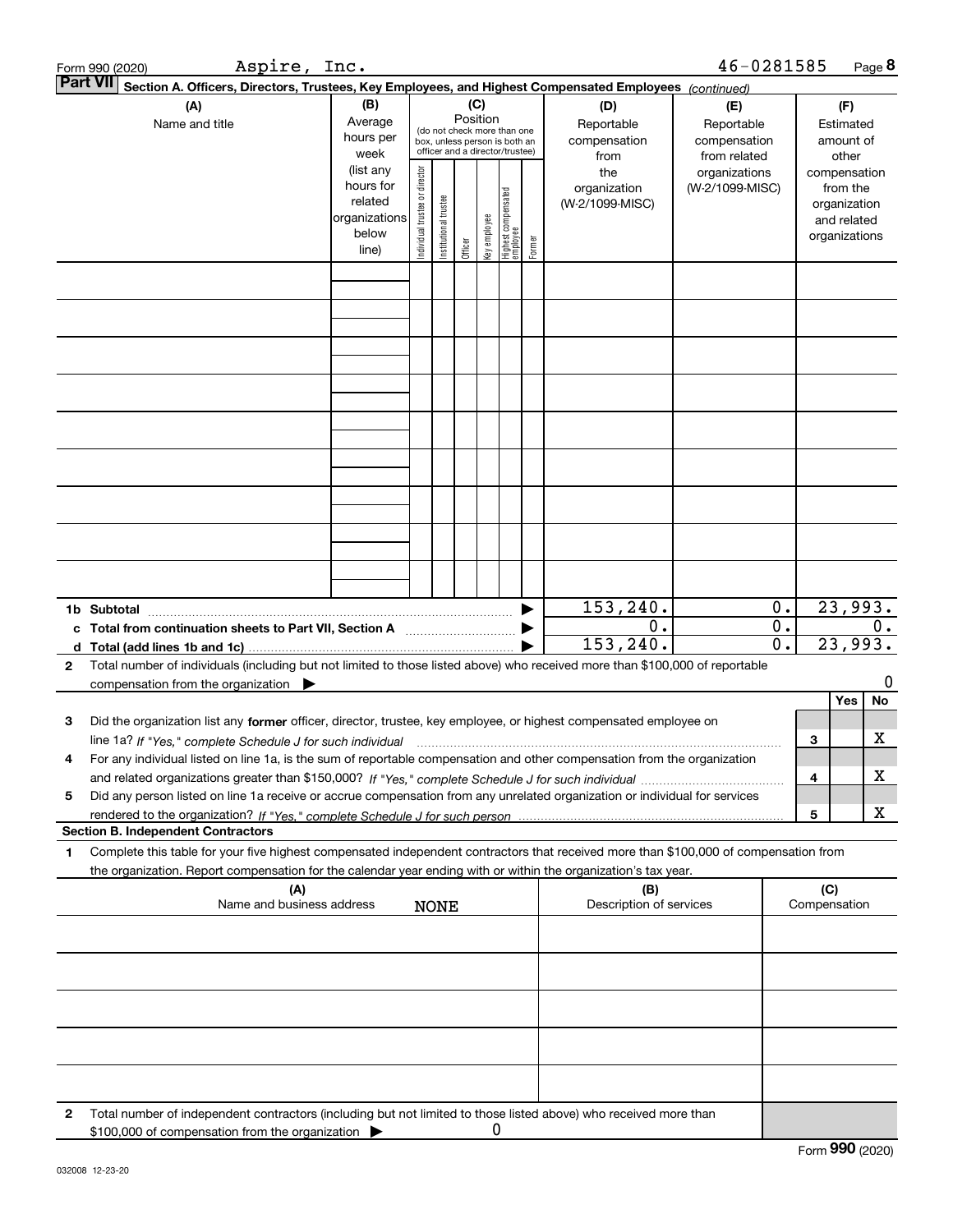|                                                           |                  |   | Form 990 (2020)                                                               | Aspire, Inc. |                 |                      |                                                       |                          | 46-0281585       | Page 9                  |
|-----------------------------------------------------------|------------------|---|-------------------------------------------------------------------------------|--------------|-----------------|----------------------|-------------------------------------------------------|--------------------------|------------------|-------------------------|
|                                                           | <b>Part VIII</b> |   | <b>Statement of Revenue</b>                                                   |              |                 |                      |                                                       |                          |                  |                         |
|                                                           |                  |   | Check if Schedule O contains a response or note to any line in this Part VIII |              |                 |                      |                                                       |                          |                  |                         |
|                                                           |                  |   |                                                                               |              |                 |                      | (A)<br>Total revenue                                  | (B)<br>Related or exempt | (C)<br>Unrelated | (D)<br>Revenue excluded |
|                                                           |                  |   |                                                                               |              |                 |                      |                                                       | function revenue         | business revenue | from tax under          |
|                                                           |                  |   |                                                                               |              |                 |                      |                                                       |                          |                  | sections 512 - 514      |
|                                                           |                  |   | 1 a Federated campaigns                                                       | .            | 1a              |                      |                                                       |                          |                  |                         |
|                                                           |                  |   | <b>b</b> Membership dues                                                      |              | 1 <sub>b</sub>  |                      |                                                       |                          |                  |                         |
|                                                           |                  |   | c Fundraising events                                                          |              | 1 <sub>c</sub>  |                      |                                                       |                          |                  |                         |
|                                                           |                  |   | d Related organizations                                                       |              | 1 <sub>d</sub>  |                      |                                                       |                          |                  |                         |
|                                                           |                  |   | e Government grants (contributions)                                           |              | 1e              | 2,539,627.           |                                                       |                          |                  |                         |
|                                                           |                  |   | f All other contributions, gifts, grants, and                                 |              |                 |                      |                                                       |                          |                  |                         |
|                                                           |                  |   | similar amounts not included above                                            |              | 1f              | 2,486.               |                                                       |                          |                  |                         |
| Contributions, Gifts, Grants<br>and Other Similar Amounts |                  |   | Noncash contributions included in lines 1a-1f                                 |              | $1g$ \$         |                      |                                                       |                          |                  |                         |
|                                                           |                  |   |                                                                               |              |                 |                      | 2,542,113.                                            |                          |                  |                         |
|                                                           |                  |   |                                                                               |              |                 | <b>Business Code</b> |                                                       |                          |                  |                         |
|                                                           |                  |   | 2 a Fees                                                                      |              |                 | 624120               | $\overline{5}$ , 561, 501. $\overline{5}$ , 561, 501. |                          |                  |                         |
|                                                           |                  |   | b Production                                                                  |              |                 | 624120               | 326,526.                                              | 326,526.                 |                  |                         |
|                                                           |                  |   | c Room and Board                                                              |              |                 | 632210               | 261,530.                                              | 261,530.                 |                  |                         |
|                                                           |                  |   | d Client Pay                                                                  |              |                 | 624120               | 92,676.                                               | 92,676.                  |                  |                         |
| Program Service<br>Revenue                                |                  |   | e Rental Income                                                               |              |                 | 624120               | 59,616.                                               | 59,616.                  |                  |                         |
|                                                           |                  |   | f All other program service revenue                                           |              |                 | 900099               | 104,183.                                              | 104,183.                 |                  |                         |
|                                                           |                  | a |                                                                               |              |                 | ▶                    | 6,406,032.                                            |                          |                  |                         |
|                                                           | 3                |   | Investment income (including dividends, interest, and                         |              |                 |                      |                                                       |                          |                  |                         |
|                                                           |                  |   |                                                                               |              |                 |                      | 13,898.                                               |                          |                  | 13,898.                 |
|                                                           | 4                |   | Income from investment of tax-exempt bond proceeds                            |              |                 |                      |                                                       |                          |                  |                         |
|                                                           | 5                |   |                                                                               |              |                 |                      |                                                       |                          |                  |                         |
|                                                           |                  |   |                                                                               |              | (i) Real        | (ii) Personal        |                                                       |                          |                  |                         |
|                                                           |                  |   | 6 a Gross rents<br>.                                                          | 6a           |                 |                      |                                                       |                          |                  |                         |
|                                                           |                  |   | <b>b</b> Less: rental expenses                                                | 6b           |                 |                      |                                                       |                          |                  |                         |
|                                                           |                  | с | Rental income or (loss)                                                       | 6c           |                 |                      |                                                       |                          |                  |                         |
|                                                           |                  |   | d Net rental income or (loss)                                                 |              |                 |                      |                                                       |                          |                  |                         |
|                                                           |                  |   | 7 a Gross amount from sales of                                                |              | (i) Securities  | (ii) Other           |                                                       |                          |                  |                         |
|                                                           |                  |   | assets other than inventory                                                   | 7a           |                 | 20, 212.             |                                                       |                          |                  |                         |
|                                                           |                  |   | <b>b</b> Less: cost or other basis                                            |              |                 |                      |                                                       |                          |                  |                         |
|                                                           |                  |   | and sales expenses                                                            | 7b           |                 | 23,962.              |                                                       |                          |                  |                         |
| venue                                                     |                  |   | c Gain or (loss)                                                              | 7c           |                 | $-3,750.$            |                                                       |                          |                  |                         |
|                                                           |                  |   |                                                                               |              |                 |                      | $-3,750.$                                             |                          |                  | $-3,750$ .              |
| Other Re                                                  |                  |   | 8 a Gross income from fundraising events (not                                 |              |                 |                      |                                                       |                          |                  |                         |
|                                                           |                  |   | including \$<br><u>of</u> of                                                  |              |                 |                      |                                                       |                          |                  |                         |
|                                                           |                  |   | contributions reported on line 1c). See                                       |              |                 |                      |                                                       |                          |                  |                         |
|                                                           |                  |   |                                                                               |              | 8a              |                      |                                                       |                          |                  |                         |
|                                                           |                  |   |                                                                               |              | ∣8b             |                      |                                                       |                          |                  |                         |
|                                                           |                  |   | c Net income or (loss) from fundraising events                                |              |                 | .                    |                                                       |                          |                  |                         |
|                                                           |                  |   | 9 a Gross income from gaming activities. See                                  |              |                 |                      |                                                       |                          |                  |                         |
|                                                           |                  |   |                                                                               |              | 9а              |                      |                                                       |                          |                  |                         |
|                                                           |                  |   |                                                                               |              | l 9b            |                      |                                                       |                          |                  |                         |
|                                                           |                  |   | c Net income or (loss) from gaming activities                                 |              |                 | ▶                    |                                                       |                          |                  |                         |
|                                                           |                  |   | 10 a Gross sales of inventory, less returns                                   |              |                 |                      |                                                       |                          |                  |                         |
|                                                           |                  |   |                                                                               |              | 10a             |                      |                                                       |                          |                  |                         |
|                                                           |                  |   | <b>b</b> Less: cost of goods sold                                             |              | 10 <sub>b</sub> |                      |                                                       |                          |                  |                         |
|                                                           |                  |   | c Net income or (loss) from sales of inventory                                |              |                 |                      |                                                       |                          |                  |                         |
|                                                           |                  |   |                                                                               |              |                 | <b>Business Code</b> |                                                       |                          |                  |                         |
| Miscellaneous                                             | 11a              |   |                                                                               |              |                 |                      |                                                       |                          |                  |                         |
| Revenue                                                   |                  | b |                                                                               |              |                 |                      |                                                       |                          |                  |                         |
|                                                           |                  | с |                                                                               |              |                 |                      |                                                       |                          |                  |                         |
|                                                           |                  |   |                                                                               |              |                 |                      |                                                       |                          |                  |                         |
|                                                           |                  |   |                                                                               |              |                 |                      |                                                       |                          |                  |                         |
|                                                           | 12               |   |                                                                               |              |                 |                      | $\triangleright$ 8,958,293.6,406,032.                 |                          | 0.               | 10, 148.                |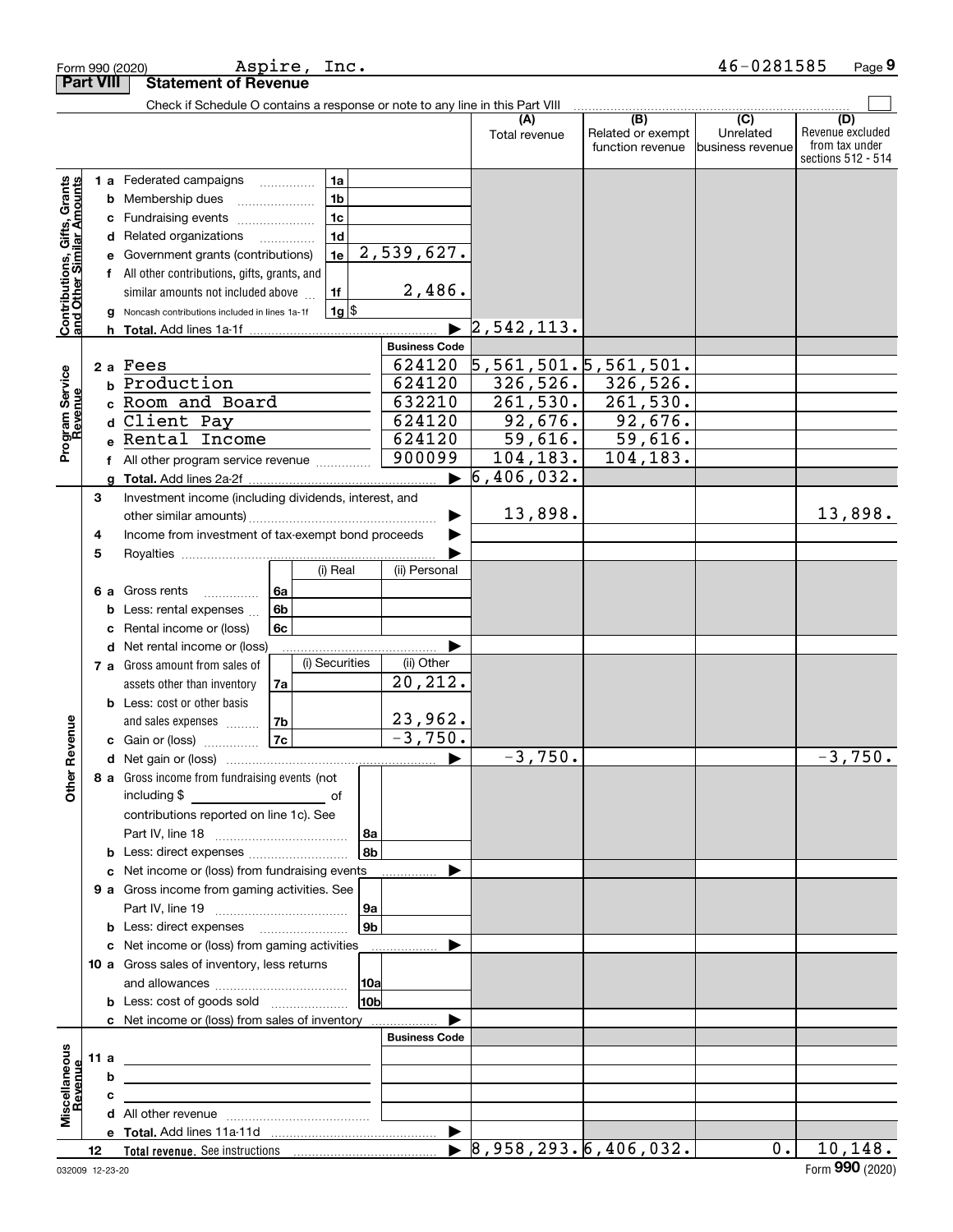Form 990 (2020) Page **Part IX Statement of Functional Expenses** Aspire, Inc. 46-0281585

|              | Section 501(c)(3) and 501(c)(4) organizations must complete all columns. All other organizations must complete column (A).                                                                                 |                            |                                    |                                           |                                |
|--------------|------------------------------------------------------------------------------------------------------------------------------------------------------------------------------------------------------------|----------------------------|------------------------------------|-------------------------------------------|--------------------------------|
|              | Check if Schedule O contains a response or note to any line in this Part IX                                                                                                                                |                            |                                    |                                           |                                |
|              | Do not include amounts reported on lines 6b,<br>7b, 8b, 9b, and 10b of Part VIII.                                                                                                                          | (A)<br>Total expenses      | (B)<br>Program service<br>expenses | (C)<br>Management and<br>general expenses | (D)<br>Fundraising<br>expenses |
| $\mathbf{1}$ | Grants and other assistance to domestic organizations<br>and domestic governments. See Part IV, line 21                                                                                                    |                            |                                    |                                           |                                |
| 2            | Grants and other assistance to domestic                                                                                                                                                                    |                            |                                    |                                           |                                |
|              | individuals. See Part IV, line 22                                                                                                                                                                          |                            |                                    |                                           |                                |
| 3            | Grants and other assistance to foreign                                                                                                                                                                     |                            |                                    |                                           |                                |
|              | organizations, foreign governments, and foreign                                                                                                                                                            |                            |                                    |                                           |                                |
|              | individuals. See Part IV, lines 15 and 16                                                                                                                                                                  |                            |                                    |                                           |                                |
| 4            | Benefits paid to or for members                                                                                                                                                                            |                            |                                    |                                           |                                |
| 5            | Compensation of current officers, directors,                                                                                                                                                               |                            |                                    |                                           |                                |
|              |                                                                                                                                                                                                            | 180,045.                   |                                    | 180,045.                                  |                                |
| 6            | Compensation not included above to disqualified                                                                                                                                                            |                            |                                    |                                           |                                |
|              | persons (as defined under section 4958(f)(1)) and                                                                                                                                                          |                            |                                    |                                           |                                |
|              | persons described in section 4958(c)(3)(B)                                                                                                                                                                 | 34,034.                    | <u>34,034.</u>                     |                                           |                                |
| 7            |                                                                                                                                                                                                            | 3,982,411.                 | 3,647,839.                         | 334,572.                                  |                                |
| 8            | Pension plan accruals and contributions (include                                                                                                                                                           |                            |                                    |                                           |                                |
|              | section 401(k) and 403(b) employer contributions)                                                                                                                                                          | $\frac{42,539}{754,713}$ . | $\frac{33,759}{671,033}$           | 8,780.                                    |                                |
| 9            |                                                                                                                                                                                                            |                            |                                    | 83,680.                                   |                                |
| 10           |                                                                                                                                                                                                            | 269,107.                   | 236,687.                           | 32,420.                                   |                                |
| 11           | Fees for services (nonemployees):                                                                                                                                                                          |                            |                                    |                                           |                                |
|              |                                                                                                                                                                                                            |                            |                                    |                                           |                                |
| b            |                                                                                                                                                                                                            |                            |                                    |                                           |                                |
| c            |                                                                                                                                                                                                            | 68,824.                    | 29,868.                            | 38,956.                                   |                                |
| d            |                                                                                                                                                                                                            |                            |                                    |                                           |                                |
|              | e Professional fundraising services. See Part IV, line 17                                                                                                                                                  |                            |                                    |                                           |                                |
| f            |                                                                                                                                                                                                            |                            |                                    |                                           |                                |
| q            | Other. (If line 11g amount exceeds 10% of line 25,                                                                                                                                                         |                            |                                    |                                           |                                |
|              | column (A) amount, list line 11g expenses on Sch O.)                                                                                                                                                       | 22,965.                    | 10,626.                            | <u>12,339.</u>                            |                                |
| 12           |                                                                                                                                                                                                            | 8,725.                     | 6,110.                             | 2,615.                                    |                                |
| 13           |                                                                                                                                                                                                            | 14,597.                    | 10,695.                            | 3,902.<br>2,798.                          |                                |
| 14           |                                                                                                                                                                                                            | 8,842.                     | 6,044.                             |                                           |                                |
| 15           |                                                                                                                                                                                                            | $\overline{201,297}$ .     | 177,001.                           | 24,296.                                   |                                |
| 16           |                                                                                                                                                                                                            | 49,496.                    | 46,840.                            | 2,656.                                    |                                |
| 17           | Payments of travel or entertainment expenses                                                                                                                                                               |                            |                                    |                                           |                                |
| 18           | for any federal, state, or local public officials                                                                                                                                                          |                            |                                    |                                           |                                |
| 19           | Conferences, conventions, and meetings                                                                                                                                                                     |                            |                                    |                                           |                                |
| 20           | Interest                                                                                                                                                                                                   |                            |                                    |                                           |                                |
| 21           |                                                                                                                                                                                                            |                            |                                    |                                           |                                |
| 22           | Depreciation, depletion, and amortization                                                                                                                                                                  | 138,949.                   | 131,172.                           | 7,777.                                    |                                |
| 23           | Insurance                                                                                                                                                                                                  | 32,906.                    | 22,816.                            | $\overline{10}$ , 090.                    |                                |
| 24           | Other expenses. Itemize expenses not covered<br>above (List miscellaneous expenses on line 24e. If<br>line 24e amount exceeds 10% of line 25, column (A)<br>amount, list line 24e expenses on Schedule O.) |                            |                                    |                                           |                                |
|              | a COVID Expenses                                                                                                                                                                                           | 592,232.                   | 592,232.                           |                                           |                                |
|              | Medical Supplies                                                                                                                                                                                           | 21,412.                    | 21,412.                            |                                           |                                |
| c.           | Food                                                                                                                                                                                                       | 19,210.                    | 19,210.                            |                                           |                                |
| d            | Dues/Memberships/Subscr                                                                                                                                                                                    | 11,555.                    | 1,434.                             | 10, 121.                                  |                                |
|              | e All other expenses                                                                                                                                                                                       | 824.                       | 824.                               |                                           |                                |
| 25           | Total functional expenses. Add lines 1 through 24e                                                                                                                                                         | 6,454,683.                 | 5,699,636.                         | 755,047.                                  | 0.                             |
| 26           | Joint costs. Complete this line only if the organization                                                                                                                                                   |                            |                                    |                                           |                                |
|              | reported in column (B) joint costs from a combined                                                                                                                                                         |                            |                                    |                                           |                                |
|              | educational campaign and fundraising solicitation.                                                                                                                                                         |                            |                                    |                                           |                                |
|              | Check here $\blacktriangleright$<br>if following SOP 98-2 (ASC 958-720)                                                                                                                                    |                            |                                    |                                           |                                |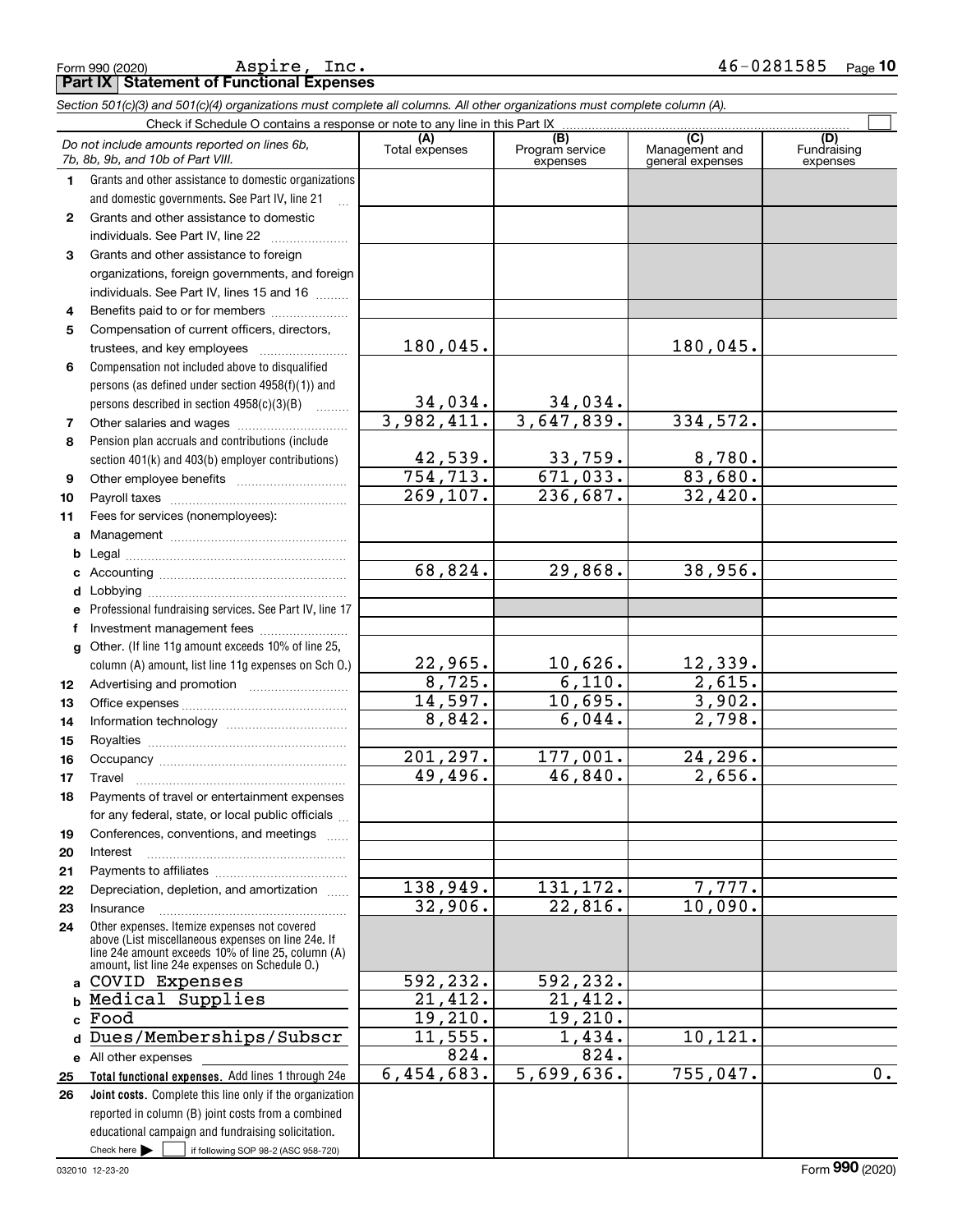| п |  |  |
|---|--|--|

|                             |    |                                                                                                                 |            | (A)<br>Beginning of year |                | (B)<br>End of year |
|-----------------------------|----|-----------------------------------------------------------------------------------------------------------------|------------|--------------------------|----------------|--------------------|
|                             | 1  |                                                                                                                 |            |                          | 1              |                    |
|                             | 2  |                                                                                                                 | 3,421,462. | $\mathbf{2}$             | 4,740,617.     |                    |
|                             | 3  |                                                                                                                 |            | 3                        |                |                    |
|                             | 4  |                                                                                                                 |            | 484,912.                 | $\overline{4}$ | 554,651.           |
|                             | 5  | Loans and other receivables from any current or former officer, director,                                       |            |                          |                |                    |
|                             |    | trustee, key employee, creator or founder, substantial contributor, or 35%                                      |            |                          |                |                    |
|                             |    | controlled entity or family member of any of these persons                                                      |            |                          | 5              |                    |
|                             | 6  | Loans and other receivables from other disqualified persons (as defined                                         |            |                          |                |                    |
|                             |    | under section $4958(f)(1)$ , and persons described in section $4958(c)(3)(B)$                                   | assess.    |                          | 6              |                    |
|                             | 7  |                                                                                                                 |            |                          | $\overline{7}$ |                    |
| Assets                      | 8  |                                                                                                                 |            |                          | 8              |                    |
|                             | 9  | Prepaid expenses and deferred charges                                                                           |            | 18,433.                  | 9              | 15, 249.           |
|                             |    | <b>10a</b> Land, buildings, and equipment: cost or other                                                        |            |                          |                |                    |
|                             |    |                                                                                                                 |            |                          |                |                    |
|                             |    | <b>b</b> Less: accumulated depreciation                                                                         | 733,049.   | 10 <sub>c</sub>          | 1,028,431.     |                    |
|                             | 11 |                                                                                                                 |            | 11                       |                |                    |
|                             | 12 |                                                                                                                 |            | 12                       |                |                    |
|                             | 13 |                                                                                                                 |            |                          | 13             |                    |
|                             | 14 |                                                                                                                 |            |                          | 14             |                    |
|                             | 15 |                                                                                                                 | 173,957.   | 15                       | 183,593.       |                    |
|                             | 16 |                                                                                                                 | 4,831,813. | 16                       | 6, 522, 541.   |                    |
|                             | 17 |                                                                                                                 | 550,808.   | 17                       | 765,818.       |                    |
|                             | 18 |                                                                                                                 |            | 18                       |                |                    |
|                             | 19 | Deferred revenue manual contracts and contracts are all the manual contracts and contracts are contracted and c |            |                          | 19             |                    |
|                             | 20 |                                                                                                                 |            |                          | 20             |                    |
|                             | 21 | Escrow or custodial account liability. Complete Part IV of Schedule D                                           |            |                          | 21             |                    |
|                             | 22 | Loans and other payables to any current or former officer, director,                                            |            |                          |                |                    |
| Liabilities                 |    | trustee, key employee, creator or founder, substantial contributor, or 35%                                      |            |                          |                |                    |
|                             |    | controlled entity or family member of any of these persons                                                      |            |                          | 22             |                    |
|                             | 23 | Secured mortgages and notes payable to unrelated third parties                                                  |            | 78,026.                  | 23             | 36,980.            |
|                             | 24 | Unsecured notes and loans payable to unrelated third parties                                                    |            | 986, 846.                | 24             | 0.                 |
|                             | 25 | Other liabilities (including federal income tax, payables to related third                                      |            |                          |                |                    |
|                             |    | parties, and other liabilities not included on lines 17-24). Complete Part X                                    |            |                          |                |                    |
|                             |    | of Schedule D                                                                                                   |            |                          | 25             |                    |
|                             | 26 |                                                                                                                 |            | 1,615,680.               | 26             | 802,798.           |
|                             |    | Organizations that follow FASB ASC 958, check here $\blacktriangleright \lfloor X \rfloor$                      |            |                          |                |                    |
|                             |    | and complete lines 27, 28, 32, and 33.                                                                          |            |                          |                |                    |
|                             | 27 |                                                                                                                 |            | 3, 216, 133.             | 27             | 5,719,743.         |
|                             | 28 |                                                                                                                 |            |                          | 28             |                    |
|                             |    | Organizations that do not follow FASB ASC 958, check here $\blacktriangleright$                                 |            |                          |                |                    |
| Net Assets or Fund Balances |    | and complete lines 29 through 33.                                                                               |            |                          |                |                    |
|                             | 29 |                                                                                                                 |            |                          | 29             |                    |
|                             | 30 | Paid-in or capital surplus, or land, building, or equipment fund                                                |            |                          | 30             |                    |
|                             | 31 | Retained earnings, endowment, accumulated income, or other funds                                                |            |                          | 31             |                    |
|                             | 32 |                                                                                                                 |            | $\overline{3,216,133}$ . | 32             | 5,719,743.         |
|                             | 33 |                                                                                                                 |            | 4,831,813.               | 33             | 6, 522, 541.       |

Form (2020) **990**

**Part X Balance Sheet**

Aspire, Inc.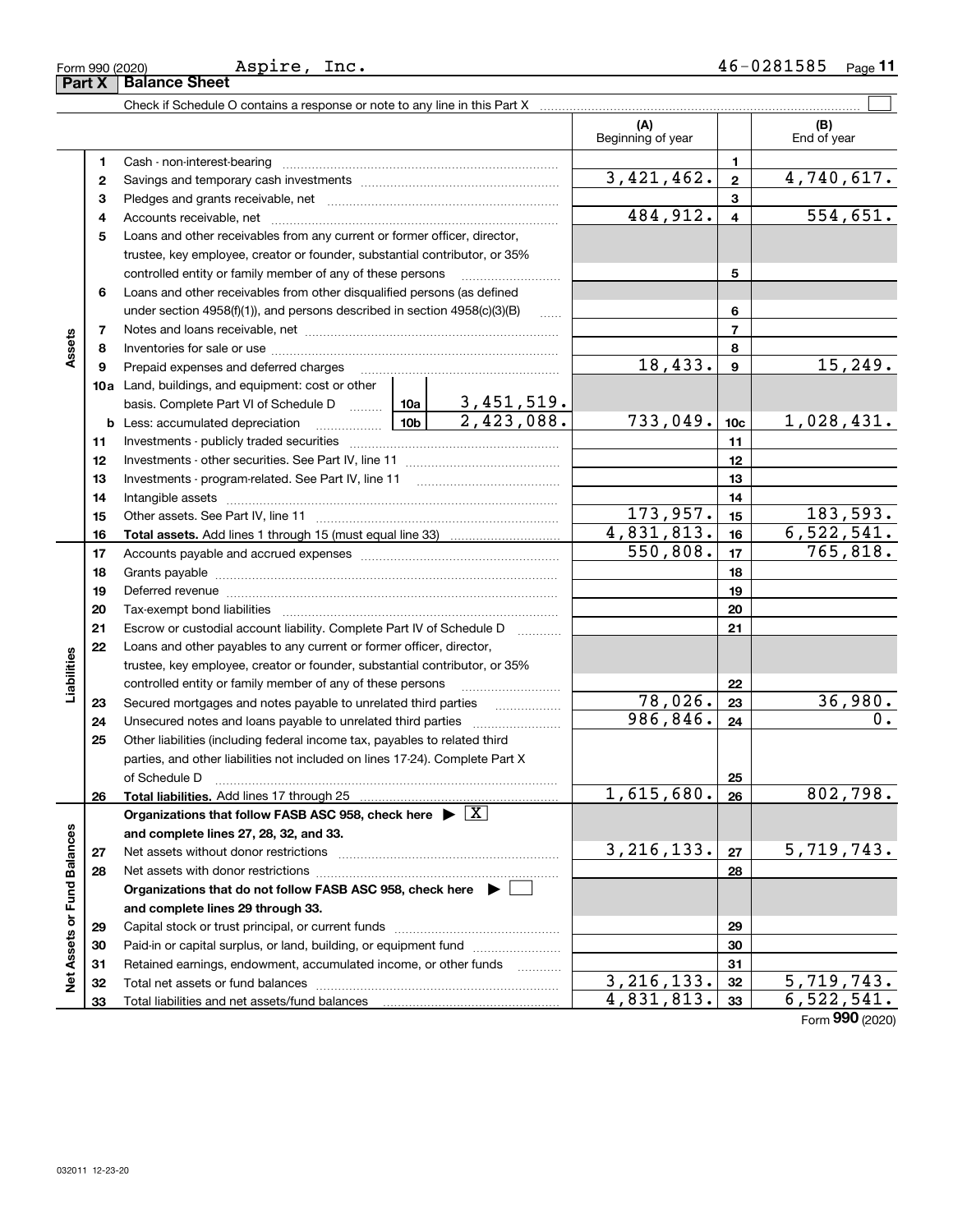|    | Aspire, Inc.<br>Form 990 (2020)                                                                                                                                                                                                |                | 46-0281585     |            | Page 12 |
|----|--------------------------------------------------------------------------------------------------------------------------------------------------------------------------------------------------------------------------------|----------------|----------------|------------|---------|
|    | <b>Reconciliation of Net Assets</b><br><b>Part XI</b>                                                                                                                                                                          |                |                |            |         |
|    |                                                                                                                                                                                                                                |                |                |            |         |
|    |                                                                                                                                                                                                                                |                |                |            |         |
| 1  | Total revenue (must equal Part VIII, column (A), line 12)                                                                                                                                                                      | $\mathbf{1}$   | 8,958,293.     |            |         |
| 2  |                                                                                                                                                                                                                                | $\overline{2}$ | 6,454,683.     |            |         |
| з  | Revenue less expenses. Subtract line 2 from line 1                                                                                                                                                                             | 3              | 2,503,610.     |            |         |
| 4  |                                                                                                                                                                                                                                | 4              | 3, 216, 133.   |            |         |
| 5  |                                                                                                                                                                                                                                | 5              |                |            |         |
| 6  | Donated services and use of facilities [111] matter contracts and the service of facilities [11] matter contracts and use of facilities [11] matter contracts and the service of facilities [11] matter contracts and the serv | 6              |                |            |         |
| 7  | Investment expenses                                                                                                                                                                                                            | $\overline{7}$ |                |            |         |
| 8  | Prior period adjustments                                                                                                                                                                                                       | 8              |                |            |         |
| 9  | Other changes in net assets or fund balances (explain on Schedule O)                                                                                                                                                           | 9              |                |            | 0.      |
| 10 | Net assets or fund balances at end of year. Combine lines 3 through 9 (must equal Part X, line 32,                                                                                                                             |                |                |            |         |
|    | column (B))                                                                                                                                                                                                                    | 10             | 5,719,743.     |            |         |
|    | Part XII Financial Statements and Reporting                                                                                                                                                                                    |                |                |            |         |
|    |                                                                                                                                                                                                                                |                |                |            |         |
|    |                                                                                                                                                                                                                                |                |                | <b>Yes</b> | No      |
| 1  | $\boxed{\mathbf{X}}$ Accrual<br>Accounting method used to prepare the Form 990: <u>June</u> Cash<br>Other                                                                                                                      |                |                |            |         |
|    | If the organization changed its method of accounting from a prior year or checked "Other," explain in Schedule O.                                                                                                              |                |                |            |         |
|    | 2a Were the organization's financial statements compiled or reviewed by an independent accountant?                                                                                                                             |                | 2a             |            | Х       |
|    | If "Yes," check a box below to indicate whether the financial statements for the year were compiled or reviewed on a                                                                                                           |                |                |            |         |
|    | separate basis, consolidated basis, or both:                                                                                                                                                                                   |                |                |            |         |
|    | Separate basis<br><b>Consolidated basis</b><br>Both consolidated and separate basis                                                                                                                                            |                |                |            |         |
|    | <b>b</b> Were the organization's financial statements audited by an independent accountant?                                                                                                                                    |                | 2 <sub>b</sub> | х          |         |
|    | If "Yes," check a box below to indicate whether the financial statements for the year were audited on a separate basis,                                                                                                        |                |                |            |         |
|    | consolidated basis, or both:                                                                                                                                                                                                   |                |                |            |         |
|    | $X$ Separate basis<br>Consolidated basis<br>Both consolidated and separate basis                                                                                                                                               |                |                |            |         |
| c  | If "Yes" to line 2a or 2b, does the organization have a committee that assumes responsibility for oversight of the audit,                                                                                                      |                |                |            |         |
|    | review, or compilation of its financial statements and selection of an independent accountant?                                                                                                                                 |                | 2c             | х          |         |
|    | If the organization changed either its oversight process or selection process during the tax year, explain on Schedule O.                                                                                                      |                |                |            |         |
|    | 3a As a result of a federal award, was the organization required to undergo an audit or audits as set forth in the Single Audit                                                                                                |                |                |            |         |
|    |                                                                                                                                                                                                                                |                | За             |            | х       |
|    | b If "Yes," did the organization undergo the required audit or audits? If the organization did not undergo the required audit                                                                                                  |                |                |            |         |
|    |                                                                                                                                                                                                                                |                | 3 <sub>b</sub> |            |         |

Form (2020) **990**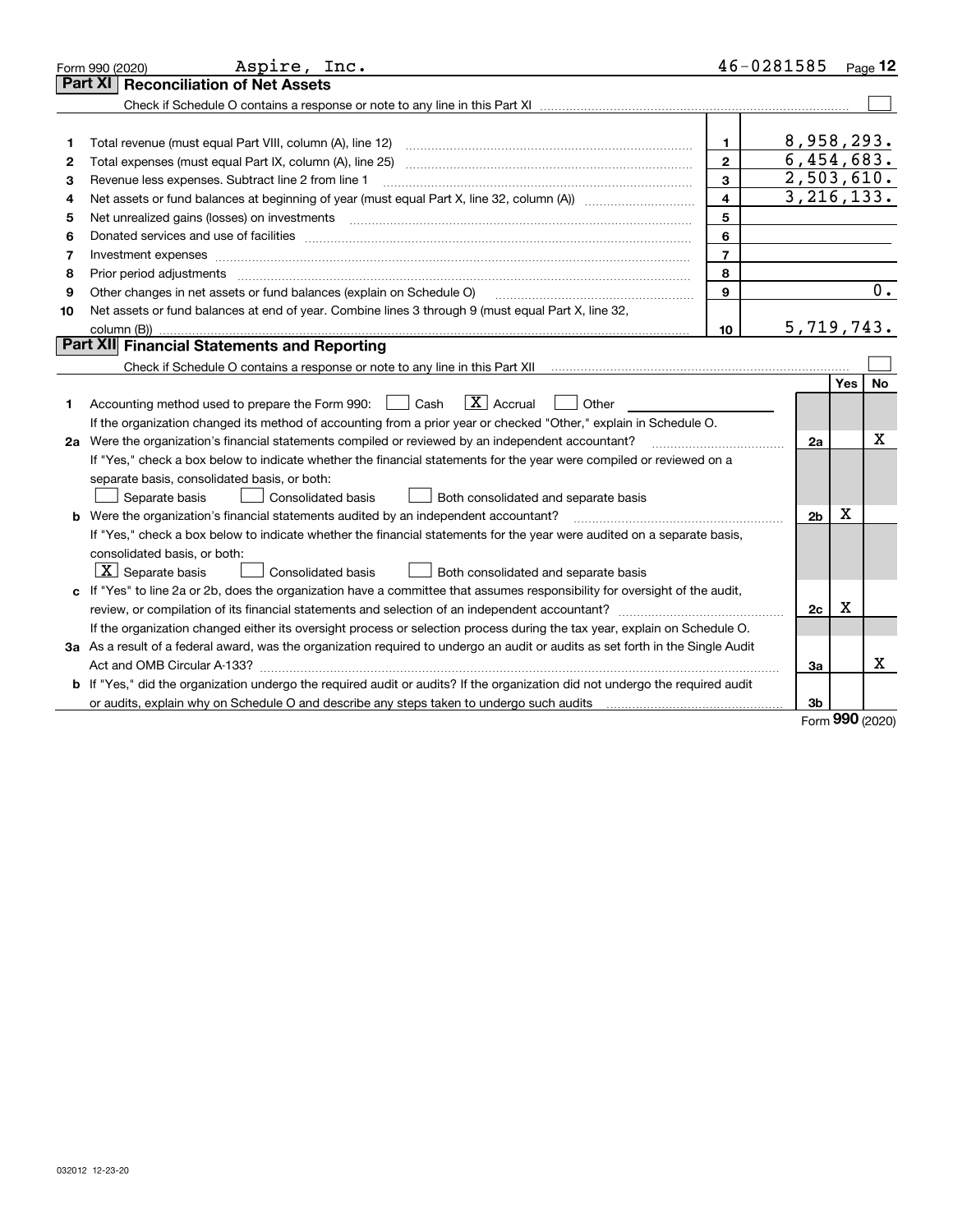|  | <b>SCHEDULE A</b> |
|--|-------------------|
|--|-------------------|

**(Form 990 or 990-EZ)**

# **Public Charity Status and Public Support**

**Complete if the organization is a section 501(c)(3) organization or a section 4947(a)(1) nonexempt charitable trust. | Attach to Form 990 or Form 990-EZ. | Go to www.irs.gov/Form990 for instructions and the latest information.**

| 2020                  |
|-----------------------|
|                       |
| <b>Open to Public</b> |
| Inspection            |

OMB No. 1545-0047

| Department of the Treasury<br>Internal Revenue Service |
|--------------------------------------------------------|
|                                                        |

| <b>Name of the organization</b> |
|---------------------------------|
|---------------------------------|

| Name of the organization |                     |                                                                                                                                              |          |                            |     |                                 |                            | <b>Employer identification number</b> |                            |  |  |  |  |
|--------------------------|---------------------|----------------------------------------------------------------------------------------------------------------------------------------------|----------|----------------------------|-----|---------------------------------|----------------------------|---------------------------------------|----------------------------|--|--|--|--|
|                          |                     | Aspire, Inc.<br>46-0281585<br>Reason for Public Charity Status. (All organizations must complete this part.) See instructions.               |          |                            |     |                                 |                            |                                       |                            |  |  |  |  |
|                          | Part I              |                                                                                                                                              |          |                            |     |                                 |                            |                                       |                            |  |  |  |  |
|                          |                     | The organization is not a private foundation because it is: (For lines 1 through 12, check only one box.)                                    |          |                            |     |                                 |                            |                                       |                            |  |  |  |  |
| 1                        |                     | A church, convention of churches, or association of churches described in section 170(b)(1)(A)(i).                                           |          |                            |     |                                 |                            |                                       |                            |  |  |  |  |
| 2                        |                     | A school described in section 170(b)(1)(A)(ii). (Attach Schedule E (Form 990 or 990-EZ).)                                                    |          |                            |     |                                 |                            |                                       |                            |  |  |  |  |
| 3                        |                     | A hospital or a cooperative hospital service organization described in section 170(b)(1)(A)(iii).                                            |          |                            |     |                                 |                            |                                       |                            |  |  |  |  |
| 4                        |                     | A medical research organization operated in conjunction with a hospital described in section 170(b)(1)(A)(iii). Enter the hospital's name,   |          |                            |     |                                 |                            |                                       |                            |  |  |  |  |
|                          |                     | city, and state:                                                                                                                             |          |                            |     |                                 |                            |                                       |                            |  |  |  |  |
| 5                        |                     | An organization operated for the benefit of a college or university owned or operated by a governmental unit described in                    |          |                            |     |                                 |                            |                                       |                            |  |  |  |  |
|                          |                     | section 170(b)(1)(A)(iv). (Complete Part II.)                                                                                                |          |                            |     |                                 |                            |                                       |                            |  |  |  |  |
| 6                        |                     | A federal, state, or local government or governmental unit described in section 170(b)(1)(A)(v).                                             |          |                            |     |                                 |                            |                                       |                            |  |  |  |  |
| $\overline{7}$           | $\lfloor x \rfloor$ | An organization that normally receives a substantial part of its support from a governmental unit or from the general public described in    |          |                            |     |                                 |                            |                                       |                            |  |  |  |  |
|                          |                     | section 170(b)(1)(A)(vi). (Complete Part II.)                                                                                                |          |                            |     |                                 |                            |                                       |                            |  |  |  |  |
| 8                        |                     | A community trust described in section 170(b)(1)(A)(vi). (Complete Part II.)                                                                 |          |                            |     |                                 |                            |                                       |                            |  |  |  |  |
| 9                        |                     | An agricultural research organization described in section 170(b)(1)(A)(ix) operated in conjunction with a land-grant college                |          |                            |     |                                 |                            |                                       |                            |  |  |  |  |
|                          |                     | or university or a non-land-grant college of agriculture (see instructions). Enter the name, city, and state of the college or               |          |                            |     |                                 |                            |                                       |                            |  |  |  |  |
|                          |                     | university:                                                                                                                                  |          |                            |     |                                 |                            |                                       |                            |  |  |  |  |
| 10                       |                     | An organization that normally receives (1) more than 33 1/3% of its support from contributions, membership fees, and gross receipts from     |          |                            |     |                                 |                            |                                       |                            |  |  |  |  |
|                          |                     | activities related to its exempt functions, subject to certain exceptions; and (2) no more than 33 1/3% of its support from gross investment |          |                            |     |                                 |                            |                                       |                            |  |  |  |  |
|                          |                     | income and unrelated business taxable income (less section 511 tax) from businesses acquired by the organization after June 30, 1975.        |          |                            |     |                                 |                            |                                       |                            |  |  |  |  |
|                          |                     | See section 509(a)(2). (Complete Part III.)                                                                                                  |          |                            |     |                                 |                            |                                       |                            |  |  |  |  |
| 11                       |                     | An organization organized and operated exclusively to test for public safety. See section 509(a)(4).                                         |          |                            |     |                                 |                            |                                       |                            |  |  |  |  |
| 12 <sub>2</sub>          |                     | An organization organized and operated exclusively for the benefit of, to perform the functions of, or to carry out the purposes of one or   |          |                            |     |                                 |                            |                                       |                            |  |  |  |  |
|                          |                     | more publicly supported organizations described in section 509(a)(1) or section 509(a)(2). See section 509(a)(3). Check the box in           |          |                            |     |                                 |                            |                                       |                            |  |  |  |  |
|                          |                     | lines 12a through 12d that describes the type of supporting organization and complete lines 12e, 12f, and 12g.                               |          |                            |     |                                 |                            |                                       |                            |  |  |  |  |
| a                        |                     | Type I. A supporting organization operated, supervised, or controlled by its supported organization(s), typically by giving                  |          |                            |     |                                 |                            |                                       |                            |  |  |  |  |
|                          |                     | the supported organization(s) the power to regularly appoint or elect a majority of the directors or trustees of the supporting              |          |                            |     |                                 |                            |                                       |                            |  |  |  |  |
|                          |                     | organization. You must complete Part IV, Sections A and B.                                                                                   |          |                            |     |                                 |                            |                                       |                            |  |  |  |  |
| b                        |                     | Type II. A supporting organization supervised or controlled in connection with its supported organization(s), by having                      |          |                            |     |                                 |                            |                                       |                            |  |  |  |  |
|                          |                     | control or management of the supporting organization vested in the same persons that control or manage the supported                         |          |                            |     |                                 |                            |                                       |                            |  |  |  |  |
|                          |                     | organization(s). You must complete Part IV, Sections A and C.                                                                                |          |                            |     |                                 |                            |                                       |                            |  |  |  |  |
| с                        |                     | Type III functionally integrated. A supporting organization operated in connection with, and functionally integrated with,                   |          |                            |     |                                 |                            |                                       |                            |  |  |  |  |
|                          |                     | its supported organization(s) (see instructions). You must complete Part IV, Sections A, D, and E.                                           |          |                            |     |                                 |                            |                                       |                            |  |  |  |  |
| d                        |                     | Type III non-functionally integrated. A supporting organization operated in connection with its supported organization(s)                    |          |                            |     |                                 |                            |                                       |                            |  |  |  |  |
|                          |                     | that is not functionally integrated. The organization generally must satisfy a distribution requirement and an attentiveness                 |          |                            |     |                                 |                            |                                       |                            |  |  |  |  |
|                          |                     | requirement (see instructions). You must complete Part IV, Sections A and D, and Part V.                                                     |          |                            |     |                                 |                            |                                       |                            |  |  |  |  |
| е                        |                     | Check this box if the organization received a written determination from the IRS that it is a Type I, Type II, Type III                      |          |                            |     |                                 |                            |                                       |                            |  |  |  |  |
|                          |                     | functionally integrated, or Type III non-functionally integrated supporting organization.                                                    |          |                            |     |                                 |                            |                                       |                            |  |  |  |  |
|                          |                     | f Enter the number of supported organizations                                                                                                |          |                            |     |                                 |                            |                                       |                            |  |  |  |  |
| a                        |                     | Provide the following information about the supported organization(s).<br>(i) Name of supported                                              | (ii) EIN | (iii) Type of organization |     | (iv) Is the organization listed | (v) Amount of monetary     |                                       | (vi) Amount of other       |  |  |  |  |
|                          |                     | organization                                                                                                                                 |          | (described on lines 1-10   |     | in your governing document?     | support (see instructions) |                                       | support (see instructions) |  |  |  |  |
|                          |                     |                                                                                                                                              |          | above (see instructions))  | Yes | No                              |                            |                                       |                            |  |  |  |  |
|                          |                     |                                                                                                                                              |          |                            |     |                                 |                            |                                       |                            |  |  |  |  |
|                          |                     |                                                                                                                                              |          |                            |     |                                 |                            |                                       |                            |  |  |  |  |
|                          |                     |                                                                                                                                              |          |                            |     |                                 |                            |                                       |                            |  |  |  |  |
|                          |                     |                                                                                                                                              |          |                            |     |                                 |                            |                                       |                            |  |  |  |  |
|                          |                     |                                                                                                                                              |          |                            |     |                                 |                            |                                       |                            |  |  |  |  |
|                          |                     |                                                                                                                                              |          |                            |     |                                 |                            |                                       |                            |  |  |  |  |
|                          |                     |                                                                                                                                              |          |                            |     |                                 |                            |                                       |                            |  |  |  |  |
|                          |                     |                                                                                                                                              |          |                            |     |                                 |                            |                                       |                            |  |  |  |  |
|                          |                     |                                                                                                                                              |          |                            |     |                                 |                            |                                       |                            |  |  |  |  |
| Total                    |                     |                                                                                                                                              |          |                            |     |                                 |                            |                                       |                            |  |  |  |  |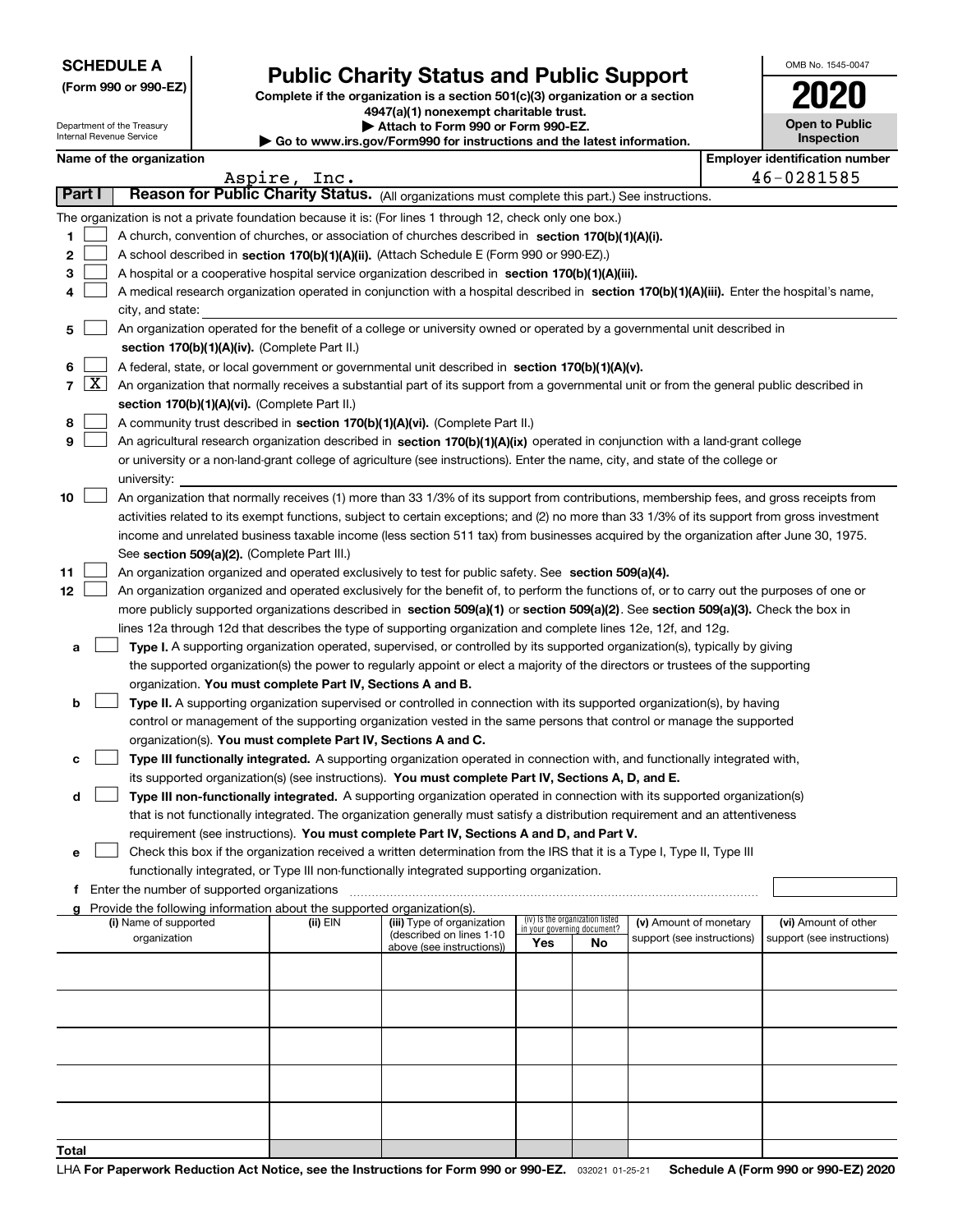#### Schedule A (Form 990 or 990-EZ) 2020 Page Aspire, Inc. 46-0281585

**2**

**Part II Support Schedule for Organizations Described in Sections 170(b)(1)(A)(iv) and 170(b)(1)(A)(vi)**

(Complete only if you checked the box on line 5, 7, or 8 of Part I or if the organization failed to qualify under Part III. If the organization fails to qualify under the tests listed below, please complete Part III.)

|    | <b>Section A. Public Support</b>                                                                                                               |          |          |            |            |          |                                          |
|----|------------------------------------------------------------------------------------------------------------------------------------------------|----------|----------|------------|------------|----------|------------------------------------------|
|    | Calendar year (or fiscal year beginning in)                                                                                                    | (a) 2016 | (b) 2017 | $(c)$ 2018 | $(d)$ 2019 | (e) 2020 | (f) Total                                |
|    | 1 Gifts, grants, contributions, and                                                                                                            |          |          |            |            |          |                                          |
|    | membership fees received. (Do not                                                                                                              |          |          |            |            |          |                                          |
|    | include any "unusual grants.")                                                                                                                 | 170,643. | 66,015.  | 63,268.    | 41,170.    | 2542113. | 2883209.                                 |
|    | 2 Tax revenues levied for the organ-                                                                                                           |          |          |            |            |          |                                          |
|    | ization's benefit and either paid to                                                                                                           |          |          |            |            |          |                                          |
|    | or expended on its behalf                                                                                                                      |          |          |            |            |          |                                          |
|    | 3 The value of services or facilities                                                                                                          |          |          |            |            |          |                                          |
|    | furnished by a governmental unit to                                                                                                            |          |          |            |            |          |                                          |
|    | the organization without charge                                                                                                                |          |          |            |            |          |                                          |
|    | 4 Total. Add lines 1 through 3                                                                                                                 | 170,643. | 66,015.  | 63,268.    | 41, 170.   | 2542113. | 2883209.                                 |
| 5. | The portion of total contributions                                                                                                             |          |          |            |            |          |                                          |
|    | by each person (other than a                                                                                                                   |          |          |            |            |          |                                          |
|    | governmental unit or publicly                                                                                                                  |          |          |            |            |          |                                          |
|    | supported organization) included                                                                                                               |          |          |            |            |          |                                          |
|    | on line 1 that exceeds 2% of the                                                                                                               |          |          |            |            |          |                                          |
|    | amount shown on line 11,                                                                                                                       |          |          |            |            |          |                                          |
|    |                                                                                                                                                |          |          |            |            |          |                                          |
|    | column (f)                                                                                                                                     |          |          |            |            |          | 2883209.                                 |
|    | 6 Public support. Subtract line 5 from line 4.<br><b>Section B. Total Support</b>                                                              |          |          |            |            |          |                                          |
|    |                                                                                                                                                |          |          |            |            |          |                                          |
|    | Calendar year (or fiscal year beginning in)                                                                                                    | (a) 2016 | (b) 2017 | $(c)$ 2018 | $(d)$ 2019 | (e) 2020 | (f) Total                                |
|    | <b>7</b> Amounts from line 4                                                                                                                   | 170,643. | 66,015.  | 63, 268.   | 41,170.    | 2542113. | 2883209.                                 |
|    | 8 Gross income from interest,                                                                                                                  |          |          |            |            |          |                                          |
|    | dividends, payments received on                                                                                                                |          |          |            |            |          |                                          |
|    | securities loans, rents, royalties,                                                                                                            |          |          |            |            |          |                                          |
|    | and income from similar sources                                                                                                                | 3,525.   | 10,701.  | 30,617.    | 27,667.    | 13,898.  | 86,408.                                  |
|    | 9 Net income from unrelated business                                                                                                           |          |          |            |            |          |                                          |
|    | activities, whether or not the                                                                                                                 |          |          |            |            |          |                                          |
|    | business is regularly carried on                                                                                                               |          |          |            |            |          |                                          |
|    | 10 Other income. Do not include gain                                                                                                           |          |          |            |            |          |                                          |
|    | or loss from the sale of capital                                                                                                               |          |          |            |            |          |                                          |
|    | assets (Explain in Part VI.)                                                                                                                   |          |          |            |            |          |                                          |
|    | 11 Total support. Add lines 7 through 10                                                                                                       |          |          |            |            |          | 2969617.                                 |
|    | 12 Gross receipts from related activities, etc. (see instructions)                                                                             |          |          |            |            | 12       | $\overline{29,973,494.}$                 |
|    | 13 First 5 years. If the Form 990 is for the organization's first, second, third, fourth, or fifth tax year as a section 501(c)(3)             |          |          |            |            |          |                                          |
|    | organization, check this box and stop here                                                                                                     |          |          |            |            |          |                                          |
|    | <b>Section C. Computation of Public Support Percentage</b>                                                                                     |          |          |            |            |          |                                          |
|    | 14 Public support percentage for 2020 (line 6, column (f), divided by line 11, column (f) <i>mummumumum</i>                                    |          |          |            |            | 14       | 97.09<br>%                               |
|    |                                                                                                                                                |          |          |            |            | 15       | 86.30<br>%                               |
|    | 16a 33 1/3% support test - 2020. If the organization did not check the box on line 13, and line 14 is 33 1/3% or more, check this box and      |          |          |            |            |          |                                          |
|    | stop here. The organization qualifies as a publicly supported organization                                                                     |          |          |            |            |          | $\blacktriangleright$ $\boxed{\text{X}}$ |
|    | b 33 1/3% support test - 2019. If the organization did not check a box on line 13 or 16a, and line 15 is 33 1/3% or more, check this box       |          |          |            |            |          |                                          |
|    | and stop here. The organization qualifies as a publicly supported organization                                                                 |          |          |            |            |          |                                          |
|    | 17a 10% -facts-and-circumstances test - 2020. If the organization did not check a box on line 13, 16a, or 16b, and line 14 is 10% or more,     |          |          |            |            |          |                                          |
|    | and if the organization meets the facts-and-circumstances test, check this box and stop here. Explain in Part VI how the organization          |          |          |            |            |          |                                          |
|    | meets the facts-and-circumstances test. The organization qualifies as a publicly supported organization                                        |          |          |            |            |          |                                          |
|    |                                                                                                                                                |          |          |            |            |          |                                          |
|    | <b>b 10% -facts-and-circumstances test - 2019.</b> If the organization did not check a box on line 13, 16a, 16b, or 17a, and line 15 is 10% or |          |          |            |            |          |                                          |
|    | more, and if the organization meets the facts-and-circumstances test, check this box and stop here. Explain in Part VI how the                 |          |          |            |            |          |                                          |
|    | organization meets the facts-and-circumstances test. The organization qualifies as a publicly supported organization                           |          |          |            |            |          |                                          |
|    | 18 Private foundation. If the organization did not check a box on line 13, 16a, 16b, 17a, or 17b, check this box and see instructions          |          |          |            |            |          |                                          |

**Schedule A (Form 990 or 990-EZ) 2020**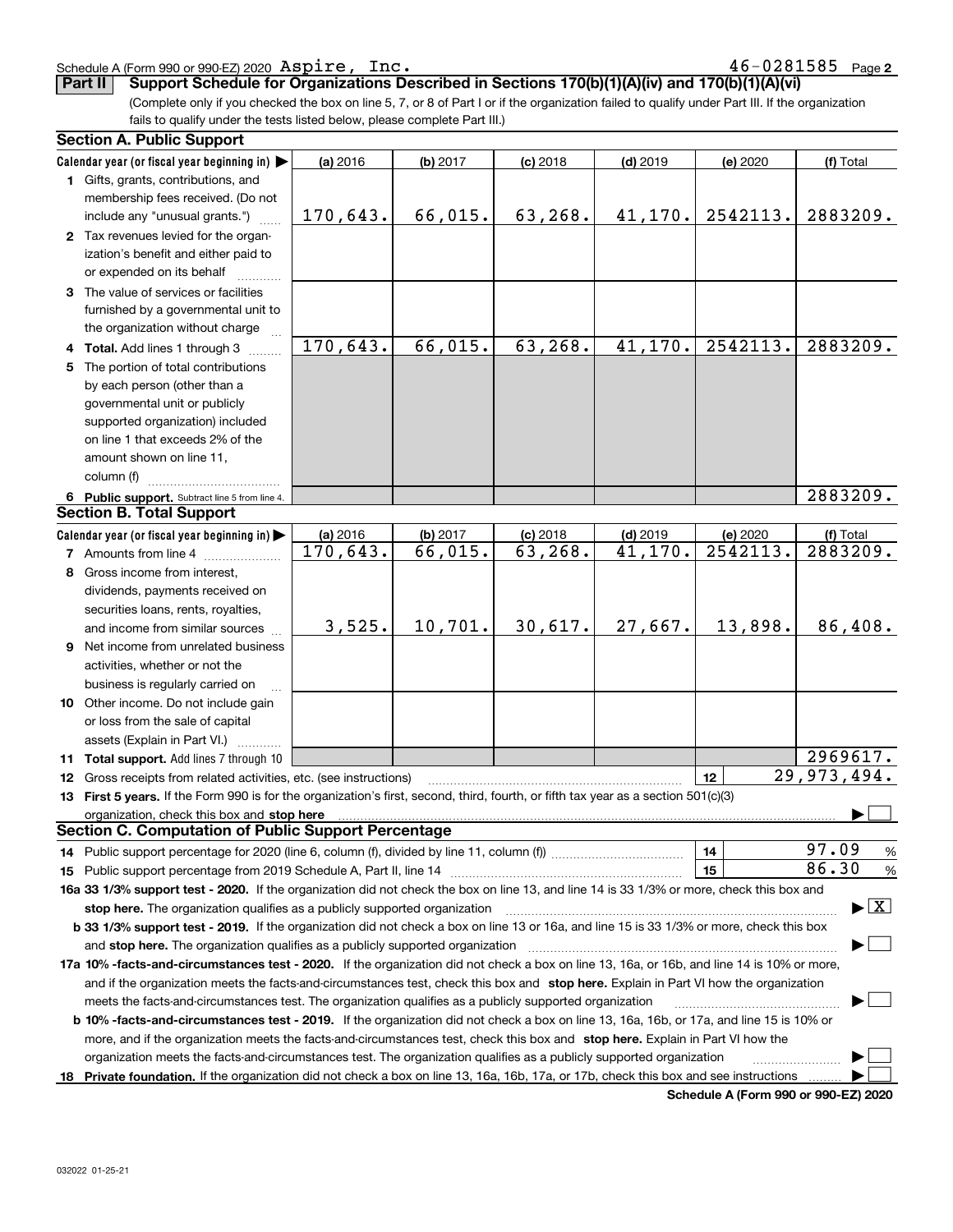|  | Schedule A (Form 990 or 990-EZ) 2020 $\>$ <code>ASPIre</code> , |  | Inc |  |  | 46-0281585 | Page 3 |
|--|-----------------------------------------------------------------|--|-----|--|--|------------|--------|
|  |                                                                 |  |     |  |  |            |        |

#### **Part III Support Schedule for Organizations Described in Section 509(a)(2)**

(Complete only if you checked the box on line 10 of Part I or if the organization failed to qualify under Part II. If the organization fails to qualify under the tests listed below, please complete Part II.)

|    | <b>Section A. Public Support</b>                                                                                                                 |          |          |            |            |    |          |           |        |
|----|--------------------------------------------------------------------------------------------------------------------------------------------------|----------|----------|------------|------------|----|----------|-----------|--------|
|    | Calendar year (or fiscal year beginning in) $\blacktriangleright$                                                                                | (a) 2016 | (b) 2017 | $(c)$ 2018 | $(d)$ 2019 |    | (e) 2020 | (f) Total |        |
|    | 1 Gifts, grants, contributions, and                                                                                                              |          |          |            |            |    |          |           |        |
|    | membership fees received. (Do not                                                                                                                |          |          |            |            |    |          |           |        |
|    | include any "unusual grants.")                                                                                                                   |          |          |            |            |    |          |           |        |
|    | <b>2</b> Gross receipts from admissions,                                                                                                         |          |          |            |            |    |          |           |        |
|    | merchandise sold or services per-                                                                                                                |          |          |            |            |    |          |           |        |
|    | formed, or facilities furnished in                                                                                                               |          |          |            |            |    |          |           |        |
|    | any activity that is related to the<br>organization's tax-exempt purpose                                                                         |          |          |            |            |    |          |           |        |
|    | 3 Gross receipts from activities that                                                                                                            |          |          |            |            |    |          |           |        |
|    | are not an unrelated trade or bus-                                                                                                               |          |          |            |            |    |          |           |        |
|    |                                                                                                                                                  |          |          |            |            |    |          |           |        |
|    | iness under section 513                                                                                                                          |          |          |            |            |    |          |           |        |
|    | 4 Tax revenues levied for the organ-                                                                                                             |          |          |            |            |    |          |           |        |
|    | ization's benefit and either paid to                                                                                                             |          |          |            |            |    |          |           |        |
|    | or expended on its behalf<br>.                                                                                                                   |          |          |            |            |    |          |           |        |
|    | 5 The value of services or facilities                                                                                                            |          |          |            |            |    |          |           |        |
|    | furnished by a governmental unit to                                                                                                              |          |          |            |            |    |          |           |        |
|    | the organization without charge                                                                                                                  |          |          |            |            |    |          |           |        |
|    | <b>6 Total.</b> Add lines 1 through 5                                                                                                            |          |          |            |            |    |          |           |        |
|    | 7a Amounts included on lines 1, 2, and                                                                                                           |          |          |            |            |    |          |           |        |
|    | 3 received from disqualified persons                                                                                                             |          |          |            |            |    |          |           |        |
|    | <b>b</b> Amounts included on lines 2 and 3 received                                                                                              |          |          |            |            |    |          |           |        |
|    | from other than disqualified persons that                                                                                                        |          |          |            |            |    |          |           |        |
|    | exceed the greater of \$5,000 or 1% of the<br>amount on line 13 for the year                                                                     |          |          |            |            |    |          |           |        |
|    | c Add lines 7a and 7b                                                                                                                            |          |          |            |            |    |          |           |        |
|    | 8 Public support. (Subtract line 7c from line 6.)                                                                                                |          |          |            |            |    |          |           |        |
|    | <b>Section B. Total Support</b>                                                                                                                  |          |          |            |            |    |          |           |        |
|    | Calendar year (or fiscal year beginning in)                                                                                                      | (a) 2016 | (b) 2017 | $(c)$ 2018 | $(d)$ 2019 |    | (e) 2020 | (f) Total |        |
|    | 9 Amounts from line 6                                                                                                                            |          |          |            |            |    |          |           |        |
|    | <b>10a</b> Gross income from interest,                                                                                                           |          |          |            |            |    |          |           |        |
|    | dividends, payments received on                                                                                                                  |          |          |            |            |    |          |           |        |
|    | securities loans, rents, royalties,<br>and income from similar sources                                                                           |          |          |            |            |    |          |           |        |
|    | <b>b</b> Unrelated business taxable income                                                                                                       |          |          |            |            |    |          |           |        |
|    | (less section 511 taxes) from businesses                                                                                                         |          |          |            |            |    |          |           |        |
|    | acquired after June 30, 1975 [10001]                                                                                                             |          |          |            |            |    |          |           |        |
|    |                                                                                                                                                  |          |          |            |            |    |          |           |        |
|    | c Add lines 10a and 10b<br>11 Net income from unrelated business                                                                                 |          |          |            |            |    |          |           |        |
|    | activities not included in line 10b,                                                                                                             |          |          |            |            |    |          |           |        |
|    | whether or not the business is                                                                                                                   |          |          |            |            |    |          |           |        |
|    | regularly carried on                                                                                                                             |          |          |            |            |    |          |           |        |
|    | <b>12</b> Other income. Do not include gain<br>or loss from the sale of capital                                                                  |          |          |            |            |    |          |           |        |
|    | assets (Explain in Part VI.)                                                                                                                     |          |          |            |            |    |          |           |        |
|    | <b>13</b> Total support. (Add lines 9, 10c, 11, and 12.)                                                                                         |          |          |            |            |    |          |           |        |
|    | 14 First 5 years. If the Form 990 is for the organization's first, second, third, fourth, or fifth tax year as a section 501(c)(3) organization, |          |          |            |            |    |          |           |        |
|    | check this box and stop here measurements are constructed as the state of the state of the state of the state o                                  |          |          |            |            |    |          |           |        |
|    | <b>Section C. Computation of Public Support Percentage</b>                                                                                       |          |          |            |            |    |          |           |        |
|    | 15 Public support percentage for 2020 (line 8, column (f), divided by line 13, column (f))                                                       |          |          |            |            | 15 |          |           | %      |
|    | 16 Public support percentage from 2019 Schedule A, Part III, line 15                                                                             |          |          |            |            | 16 |          |           | %      |
|    | <b>Section D. Computation of Investment Income Percentage</b>                                                                                    |          |          |            |            |    |          |           |        |
|    | 17 Investment income percentage for 2020 (line 10c, column (f), divided by line 13, column (f))                                                  |          |          |            |            | 17 |          |           | %      |
|    | <b>18</b> Investment income percentage from <b>2019</b> Schedule A, Part III, line 17                                                            |          |          |            |            | 18 |          |           | %      |
|    | 19a 33 1/3% support tests - 2020. If the organization did not check the box on line 14, and line 15 is more than 33 1/3%, and line 17 is not     |          |          |            |            |    |          |           |        |
|    | more than 33 1/3%, check this box and stop here. The organization qualifies as a publicly supported organization                                 |          |          |            |            |    |          | ▶         | $\sim$ |
|    | b 33 1/3% support tests - 2019. If the organization did not check a box on line 14 or line 19a, and line 16 is more than 33 1/3%, and            |          |          |            |            |    |          |           |        |
|    | line 18 is not more than 33 1/3%, check this box and stop here. The organization qualifies as a publicly supported organization                  |          |          |            |            |    |          |           |        |
| 20 |                                                                                                                                                  |          |          |            |            |    |          |           |        |
|    |                                                                                                                                                  |          |          |            |            |    |          |           |        |

**Schedule A (Form 990 or 990-EZ) 2020**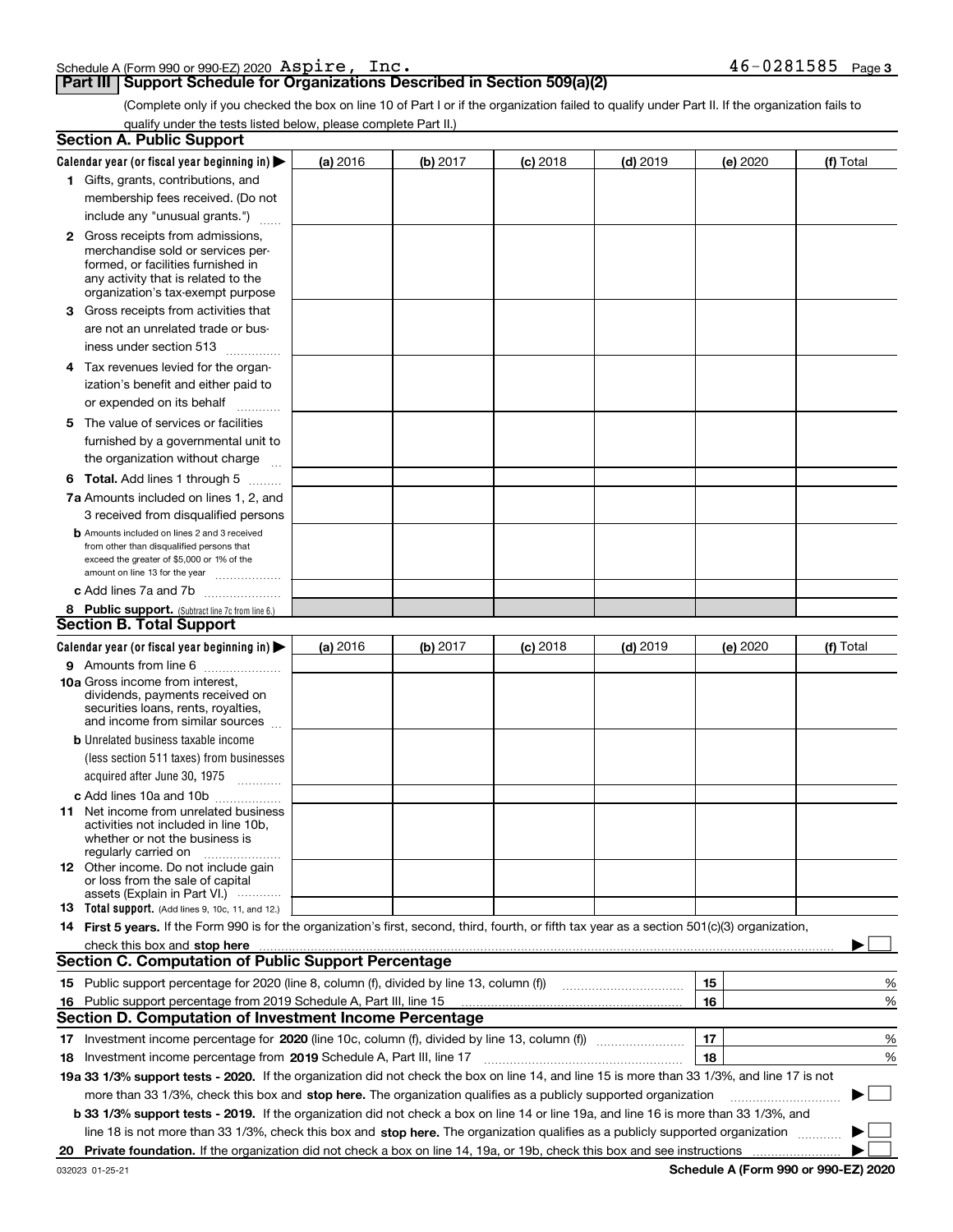**1**

**2**

**3a**

**YesNo**

## **Part IV Supporting Organizations**

(Complete only if you checked a box in line 12 on Part I. If you checked box 12a, Part I, complete Sections A and B. If you checked box 12b, Part I, complete Sections A and C. If you checked box 12c, Part I, complete Sections A, D, and E. If you checked box 12d, Part I, complete Sections A and D, and complete Part V.)

#### **Section A. All Supporting Organizations**

- **1** Are all of the organization's supported organizations listed by name in the organization's governing documents? If "No," describe in **Part VI** how the supported organizations are designated. If designated by *class or purpose, describe the designation. If historic and continuing relationship, explain.*
- **2** Did the organization have any supported organization that does not have an IRS determination of status under section 509(a)(1) or (2)? If "Yes," explain in Part VI how the organization determined that the supported *organization was described in section 509(a)(1) or (2).*
- **3a** Did the organization have a supported organization described in section 501(c)(4), (5), or (6)? If "Yes," answer *lines 3b and 3c below.*
- **b** Did the organization confirm that each supported organization qualified under section 501(c)(4), (5), or (6) and satisfied the public support tests under section 509(a)(2)? If "Yes," describe in **Part VI** when and how the *organization made the determination.*
- **c**Did the organization ensure that all support to such organizations was used exclusively for section 170(c)(2)(B) purposes? If "Yes," explain in **Part VI** what controls the organization put in place to ensure such use.
- **4a***If* Was any supported organization not organized in the United States ("foreign supported organization")? *"Yes," and if you checked box 12a or 12b in Part I, answer lines 4b and 4c below.*
- **b** Did the organization have ultimate control and discretion in deciding whether to make grants to the foreign supported organization? If "Yes," describe in **Part VI** how the organization had such control and discretion *despite being controlled or supervised by or in connection with its supported organizations.*
- **c** Did the organization support any foreign supported organization that does not have an IRS determination under sections 501(c)(3) and 509(a)(1) or (2)? If "Yes," explain in **Part VI** what controls the organization used *to ensure that all support to the foreign supported organization was used exclusively for section 170(c)(2)(B) purposes.*
- **5a***If "Yes,"* Did the organization add, substitute, or remove any supported organizations during the tax year? answer lines 5b and 5c below (if applicable). Also, provide detail in **Part VI,** including (i) the names and EIN *numbers of the supported organizations added, substituted, or removed; (ii) the reasons for each such action; (iii) the authority under the organization's organizing document authorizing such action; and (iv) how the action was accomplished (such as by amendment to the organizing document).*
- **b** Type I or Type II only. Was any added or substituted supported organization part of a class already designated in the organization's organizing document?
- **cSubstitutions only.**  Was the substitution the result of an event beyond the organization's control?
- **6** Did the organization provide support (whether in the form of grants or the provision of services or facilities) to **Part VI.** *If "Yes," provide detail in* support or benefit one or more of the filing organization's supported organizations? anyone other than (i) its supported organizations, (ii) individuals that are part of the charitable class benefited by one or more of its supported organizations, or (iii) other supporting organizations that also
- **7**Did the organization provide a grant, loan, compensation, or other similar payment to a substantial contributor *If "Yes," complete Part I of Schedule L (Form 990 or 990-EZ).* regard to a substantial contributor? (as defined in section 4958(c)(3)(C)), a family member of a substantial contributor, or a 35% controlled entity with
- **8** Did the organization make a loan to a disqualified person (as defined in section 4958) not described in line 7? *If "Yes," complete Part I of Schedule L (Form 990 or 990-EZ).*
- **9a** Was the organization controlled directly or indirectly at any time during the tax year by one or more in section 509(a)(1) or (2))? If "Yes," *provide detail in* <code>Part VI.</code> disqualified persons, as defined in section 4946 (other than foundation managers and organizations described
- **b** Did one or more disqualified persons (as defined in line 9a) hold a controlling interest in any entity in which the supporting organization had an interest? If "Yes," provide detail in P**art VI**.
- **c**Did a disqualified person (as defined in line 9a) have an ownership interest in, or derive any personal benefit from, assets in which the supporting organization also had an interest? If "Yes," provide detail in P**art VI.**
- **10a** Was the organization subject to the excess business holdings rules of section 4943 because of section supporting organizations)? If "Yes," answer line 10b below. 4943(f) (regarding certain Type II supporting organizations, and all Type III non-functionally integrated
- **b** Did the organization have any excess business holdings in the tax year? (Use Schedule C, Form 4720, to *determine whether the organization had excess business holdings.)*

**10b**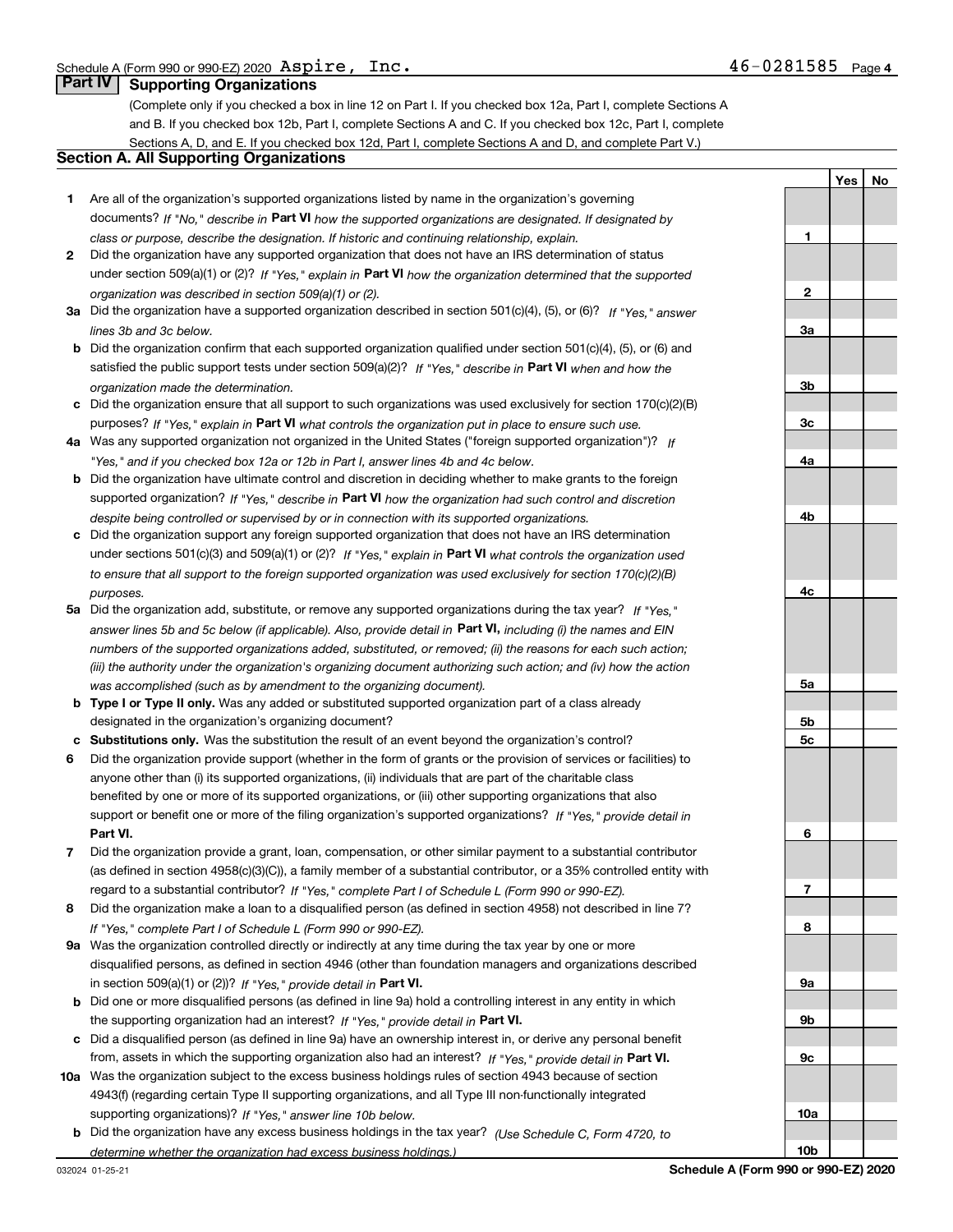| 46-0281585<br>Page 5 |  |
|----------------------|--|
|----------------------|--|

|                  |                                                                                                                                                                                                                                                                                                                                                                                                                                                                                                                                                                                                                                                      |                 | Yes        | No |
|------------------|------------------------------------------------------------------------------------------------------------------------------------------------------------------------------------------------------------------------------------------------------------------------------------------------------------------------------------------------------------------------------------------------------------------------------------------------------------------------------------------------------------------------------------------------------------------------------------------------------------------------------------------------------|-----------------|------------|----|
| 11               | Has the organization accepted a gift or contribution from any of the following persons?                                                                                                                                                                                                                                                                                                                                                                                                                                                                                                                                                              |                 |            |    |
|                  | a A person who directly or indirectly controls, either alone or together with persons described in lines 11b and                                                                                                                                                                                                                                                                                                                                                                                                                                                                                                                                     |                 |            |    |
|                  | 11c below, the governing body of a supported organization?                                                                                                                                                                                                                                                                                                                                                                                                                                                                                                                                                                                           | 11a             |            |    |
|                  | <b>b</b> A family member of a person described in line 11a above?                                                                                                                                                                                                                                                                                                                                                                                                                                                                                                                                                                                    | 11 <sub>b</sub> |            |    |
|                  | c A 35% controlled entity of a person described in line 11a or 11b above? If "Yes" to line 11a, 11b, or 11c, provide                                                                                                                                                                                                                                                                                                                                                                                                                                                                                                                                 |                 |            |    |
|                  | detail in Part VI.                                                                                                                                                                                                                                                                                                                                                                                                                                                                                                                                                                                                                                   | 11c             |            |    |
|                  | <b>Section B. Type I Supporting Organizations</b>                                                                                                                                                                                                                                                                                                                                                                                                                                                                                                                                                                                                    |                 |            |    |
|                  |                                                                                                                                                                                                                                                                                                                                                                                                                                                                                                                                                                                                                                                      |                 | <b>Yes</b> | No |
| 1                | Did the governing body, members of the governing body, officers acting in their official capacity, or membership of one or<br>more supported organizations have the power to regularly appoint or elect at least a majority of the organization's officers,<br>directors, or trustees at all times during the tax year? If "No," describe in Part VI how the supported organization(s)<br>effectively operated, supervised, or controlled the organization's activities. If the organization had more than one supported<br>organization, describe how the powers to appoint and/or remove officers, directors, or trustees were allocated among the | 1               |            |    |
|                  | supported organizations and what conditions or restrictions, if any, applied to such powers during the tax year.<br>2 Did the organization operate for the benefit of any supported organization other than the supported                                                                                                                                                                                                                                                                                                                                                                                                                            |                 |            |    |
|                  | organization(s) that operated, supervised, or controlled the supporting organization? If "Yes," explain in                                                                                                                                                                                                                                                                                                                                                                                                                                                                                                                                           |                 |            |    |
|                  |                                                                                                                                                                                                                                                                                                                                                                                                                                                                                                                                                                                                                                                      |                 |            |    |
|                  | <b>Part VI</b> how providing such benefit carried out the purposes of the supported organization(s) that operated,                                                                                                                                                                                                                                                                                                                                                                                                                                                                                                                                   | $\mathbf{2}$    |            |    |
|                  | supervised, or controlled the supporting organization.<br><b>Section C. Type II Supporting Organizations</b>                                                                                                                                                                                                                                                                                                                                                                                                                                                                                                                                         |                 |            |    |
|                  |                                                                                                                                                                                                                                                                                                                                                                                                                                                                                                                                                                                                                                                      |                 | Yes        | No |
|                  |                                                                                                                                                                                                                                                                                                                                                                                                                                                                                                                                                                                                                                                      |                 |            |    |
| 1.               | Were a majority of the organization's directors or trustees during the tax year also a majority of the directors                                                                                                                                                                                                                                                                                                                                                                                                                                                                                                                                     |                 |            |    |
|                  | or trustees of each of the organization's supported organization(s)? If "No," describe in Part VI how control                                                                                                                                                                                                                                                                                                                                                                                                                                                                                                                                        |                 |            |    |
|                  | or management of the supporting organization was vested in the same persons that controlled or managed                                                                                                                                                                                                                                                                                                                                                                                                                                                                                                                                               |                 |            |    |
|                  | the supported organization(s).<br><b>Section D. All Type III Supporting Organizations</b>                                                                                                                                                                                                                                                                                                                                                                                                                                                                                                                                                            | 1               |            |    |
|                  |                                                                                                                                                                                                                                                                                                                                                                                                                                                                                                                                                                                                                                                      |                 |            |    |
|                  |                                                                                                                                                                                                                                                                                                                                                                                                                                                                                                                                                                                                                                                      |                 | Yes        | No |
| 1.               | Did the organization provide to each of its supported organizations, by the last day of the fifth month of the                                                                                                                                                                                                                                                                                                                                                                                                                                                                                                                                       |                 |            |    |
|                  | organization's tax year, (i) a written notice describing the type and amount of support provided during the prior tax                                                                                                                                                                                                                                                                                                                                                                                                                                                                                                                                |                 |            |    |
|                  | year, (ii) a copy of the Form 990 that was most recently filed as of the date of notification, and (iii) copies of the                                                                                                                                                                                                                                                                                                                                                                                                                                                                                                                               |                 |            |    |
|                  | organization's governing documents in effect on the date of notification, to the extent not previously provided?                                                                                                                                                                                                                                                                                                                                                                                                                                                                                                                                     | 1               |            |    |
| 2                | Were any of the organization's officers, directors, or trustees either (i) appointed or elected by the supported                                                                                                                                                                                                                                                                                                                                                                                                                                                                                                                                     |                 |            |    |
|                  | organization(s) or (ii) serving on the governing body of a supported organization? If "No," explain in Part VI how                                                                                                                                                                                                                                                                                                                                                                                                                                                                                                                                   |                 |            |    |
| 3                | the organization maintained a close and continuous working relationship with the supported organization(s).<br>By reason of the relationship described in line 2, above, did the organization's supported organizations have a                                                                                                                                                                                                                                                                                                                                                                                                                       | $\mathbf{2}$    |            |    |
|                  | significant voice in the organization's investment policies and in directing the use of the organization's                                                                                                                                                                                                                                                                                                                                                                                                                                                                                                                                           |                 |            |    |
|                  | income or assets at all times during the tax year? If "Yes," describe in Part VI the role the organization's                                                                                                                                                                                                                                                                                                                                                                                                                                                                                                                                         |                 |            |    |
|                  | supported organizations played in this regard.                                                                                                                                                                                                                                                                                                                                                                                                                                                                                                                                                                                                       | 3               |            |    |
|                  | Section E. Type III Functionally Integrated Supporting Organizations                                                                                                                                                                                                                                                                                                                                                                                                                                                                                                                                                                                 |                 |            |    |
| 1<br>a<br>b<br>C | Check the box next to the method that the organization used to satisfy the Integral Part Test during the year (see instructions).<br>The organization satisfied the Activities Test. Complete line 2 below.<br>The organization is the parent of each of its supported organizations. Complete line 3 below.<br>The organization supported a governmental entity. Describe in Part VI how you supported a governmental entity (see instructions).                                                                                                                                                                                                    |                 |            |    |
| 2                | Activities Test. Answer lines 2a and 2b below.                                                                                                                                                                                                                                                                                                                                                                                                                                                                                                                                                                                                       |                 | <b>Yes</b> | No |
| а                | Did substantially all of the organization's activities during the tax year directly further the exempt purposes of                                                                                                                                                                                                                                                                                                                                                                                                                                                                                                                                   |                 |            |    |
|                  | the supported organization(s) to which the organization was responsive? If "Yes," then in Part VI identify                                                                                                                                                                                                                                                                                                                                                                                                                                                                                                                                           |                 |            |    |
|                  | those supported organizations and explain how these activities directly furthered their exempt purposes,                                                                                                                                                                                                                                                                                                                                                                                                                                                                                                                                             |                 |            |    |
|                  | how the organization was responsive to those supported organizations, and how the organization determined                                                                                                                                                                                                                                                                                                                                                                                                                                                                                                                                            |                 |            |    |
|                  | that these activities constituted substantially all of its activities.                                                                                                                                                                                                                                                                                                                                                                                                                                                                                                                                                                               | 2a              |            |    |
|                  | <b>b</b> Did the activities described in line 2a, above, constitute activities that, but for the organization's involvement,                                                                                                                                                                                                                                                                                                                                                                                                                                                                                                                         |                 |            |    |
|                  | one or more of the organization's supported organization(s) would have been engaged in? If "Yes," explain in                                                                                                                                                                                                                                                                                                                                                                                                                                                                                                                                         |                 |            |    |
|                  | Part VI the reasons for the organization's position that its supported organization(s) would have engaged in                                                                                                                                                                                                                                                                                                                                                                                                                                                                                                                                         |                 |            |    |
|                  | these activities but for the organization's involvement.                                                                                                                                                                                                                                                                                                                                                                                                                                                                                                                                                                                             | 2b              |            |    |

**3** Parent of Supported Organizations. Answer lines 3a and 3b below.

**a** Did the organization have the power to regularly appoint or elect a majority of the officers, directors, or trustees of each of the supported organizations? If "Yes" or "No" provide details in **Part VI.** 

**b** Did the organization exercise a substantial degree of direction over the policies, programs, and activities of each of its supported organizations? If "Yes," describe in Part VI the role played by the organization in this regard.

**3a**

**3b**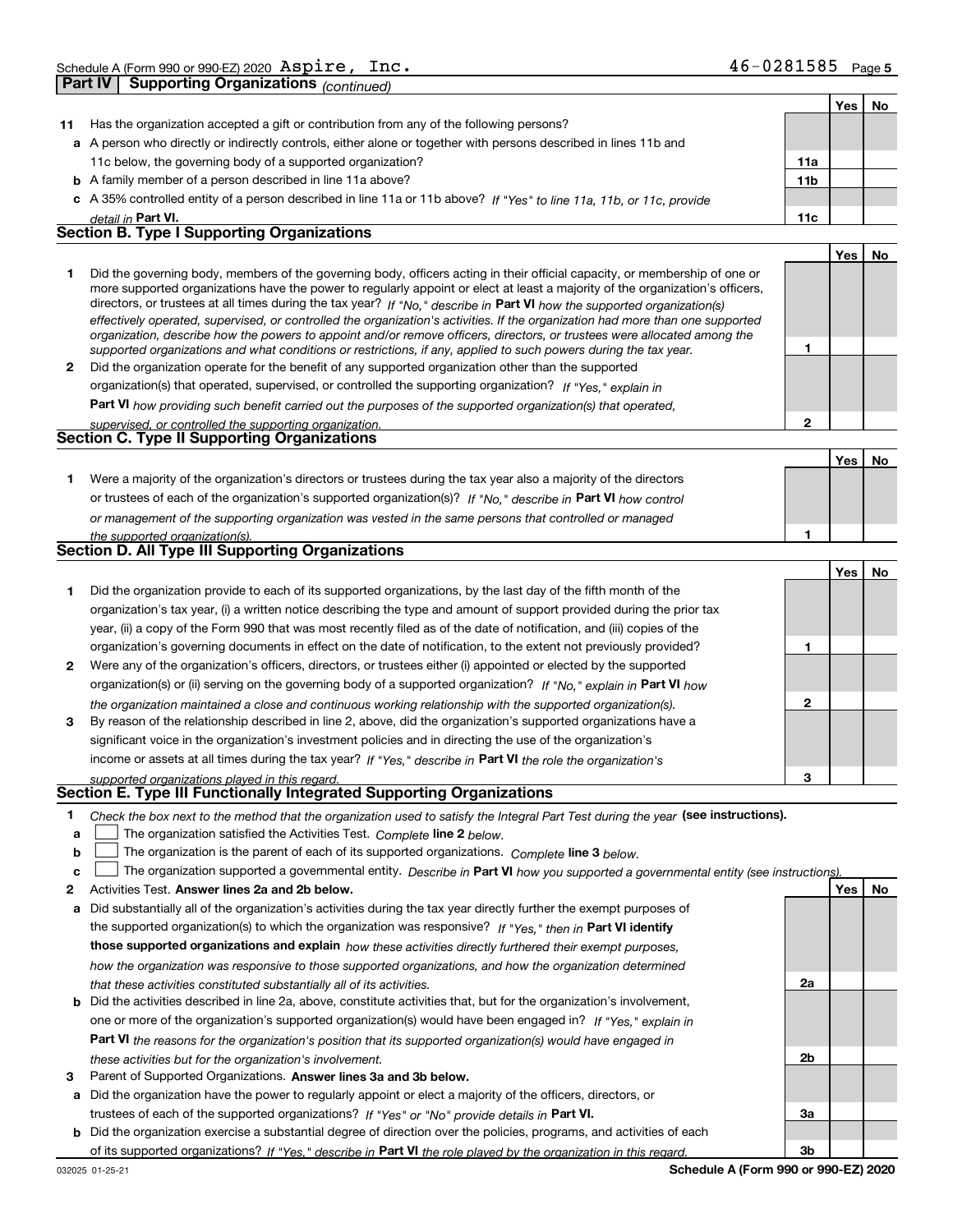Schedule A (Form 990 or 990-EZ) 2020 Page

|              | Type III Non-Functionally Integrated 509(a)(3) Supporting Organizations<br>Part V                                                              |                |                |                                |
|--------------|------------------------------------------------------------------------------------------------------------------------------------------------|----------------|----------------|--------------------------------|
| 1            | Check here if the organization satisfied the Integral Part Test as a qualifying trust on Nov. 20, 1970 (explain in Part VI). See instructions. |                |                |                                |
|              | All other Type III non-functionally integrated supporting organizations must complete Sections A through E.                                    |                |                |                                |
|              | Section A - Adjusted Net Income                                                                                                                |                | (A) Prior Year | (B) Current Year<br>(optional) |
| 1.           | Net short-term capital gain                                                                                                                    | 1              |                |                                |
| 2            | Recoveries of prior-year distributions                                                                                                         | $\mathbf{2}$   |                |                                |
| 3            | Other gross income (see instructions)                                                                                                          | 3              |                |                                |
| 4            | Add lines 1 through 3.                                                                                                                         | 4              |                |                                |
| 5            | Depreciation and depletion                                                                                                                     | 5              |                |                                |
| 6            | Portion of operating expenses paid or incurred for production or                                                                               |                |                |                                |
|              | collection of gross income or for management, conservation, or                                                                                 |                |                |                                |
|              | maintenance of property held for production of income (see instructions)                                                                       | 6              |                |                                |
| 7            | Other expenses (see instructions)                                                                                                              | $\overline{7}$ |                |                                |
| 8            | <b>Adjusted Net Income</b> (subtract lines 5, 6, and 7 from line 4)                                                                            | 8              |                |                                |
|              | <b>Section B - Minimum Asset Amount</b>                                                                                                        |                | (A) Prior Year | (B) Current Year<br>(optional) |
| 1            | Aggregate fair market value of all non-exempt-use assets (see                                                                                  |                |                |                                |
|              | instructions for short tax year or assets held for part of year):                                                                              |                |                |                                |
|              | a Average monthly value of securities                                                                                                          | 1a             |                |                                |
|              | <b>b</b> Average monthly cash balances                                                                                                         | 1 <sub>b</sub> |                |                                |
|              | c Fair market value of other non-exempt-use assets                                                                                             | 1c             |                |                                |
|              | d Total (add lines 1a, 1b, and 1c)                                                                                                             | 1d             |                |                                |
|              | <b>e</b> Discount claimed for blockage or other factors                                                                                        |                |                |                                |
|              | (explain in detail in Part VI):                                                                                                                |                |                |                                |
| $\mathbf{2}$ | Acquisition indebtedness applicable to non-exempt-use assets                                                                                   | $\mathbf{2}$   |                |                                |
| 3            | Subtract line 2 from line 1d.                                                                                                                  | 3              |                |                                |
| 4            | Cash deemed held for exempt use. Enter 0.015 of line 3 (for greater amount,                                                                    |                |                |                                |
|              | see instructions).                                                                                                                             | 4              |                |                                |
| 5            | Net value of non-exempt-use assets (subtract line 4 from line 3)                                                                               | 5              |                |                                |
| 6            | Multiply line 5 by 0.035.                                                                                                                      | 6              |                |                                |
| 7            | Recoveries of prior-year distributions                                                                                                         | $\overline{7}$ |                |                                |
| 8            | Minimum Asset Amount (add line 7 to line 6)                                                                                                    | 8              |                |                                |
|              | <b>Section C - Distributable Amount</b>                                                                                                        |                |                | <b>Current Year</b>            |
| 1            | Adjusted net income for prior year (from Section A, line 8, column A)                                                                          | 1              |                |                                |
| 2            | Enter 0.85 of line 1.                                                                                                                          | $\overline{2}$ |                |                                |
| з            | Minimum asset amount for prior year (from Section B, line 8, column A)                                                                         | 3              |                |                                |
| 4            | Enter greater of line 2 or line 3.                                                                                                             | 4              |                |                                |
| 5            | Income tax imposed in prior year                                                                                                               | 5              |                |                                |
| 6            | <b>Distributable Amount.</b> Subtract line 5 from line 4, unless subject to                                                                    |                |                |                                |
|              | emergency temporary reduction (see instructions).                                                                                              | 6              |                |                                |

**7**Check here if the current year is the organization's first as a non-functionally integrated Type III supporting organization (see instructions).

**Schedule A (Form 990 or 990-EZ) 2020**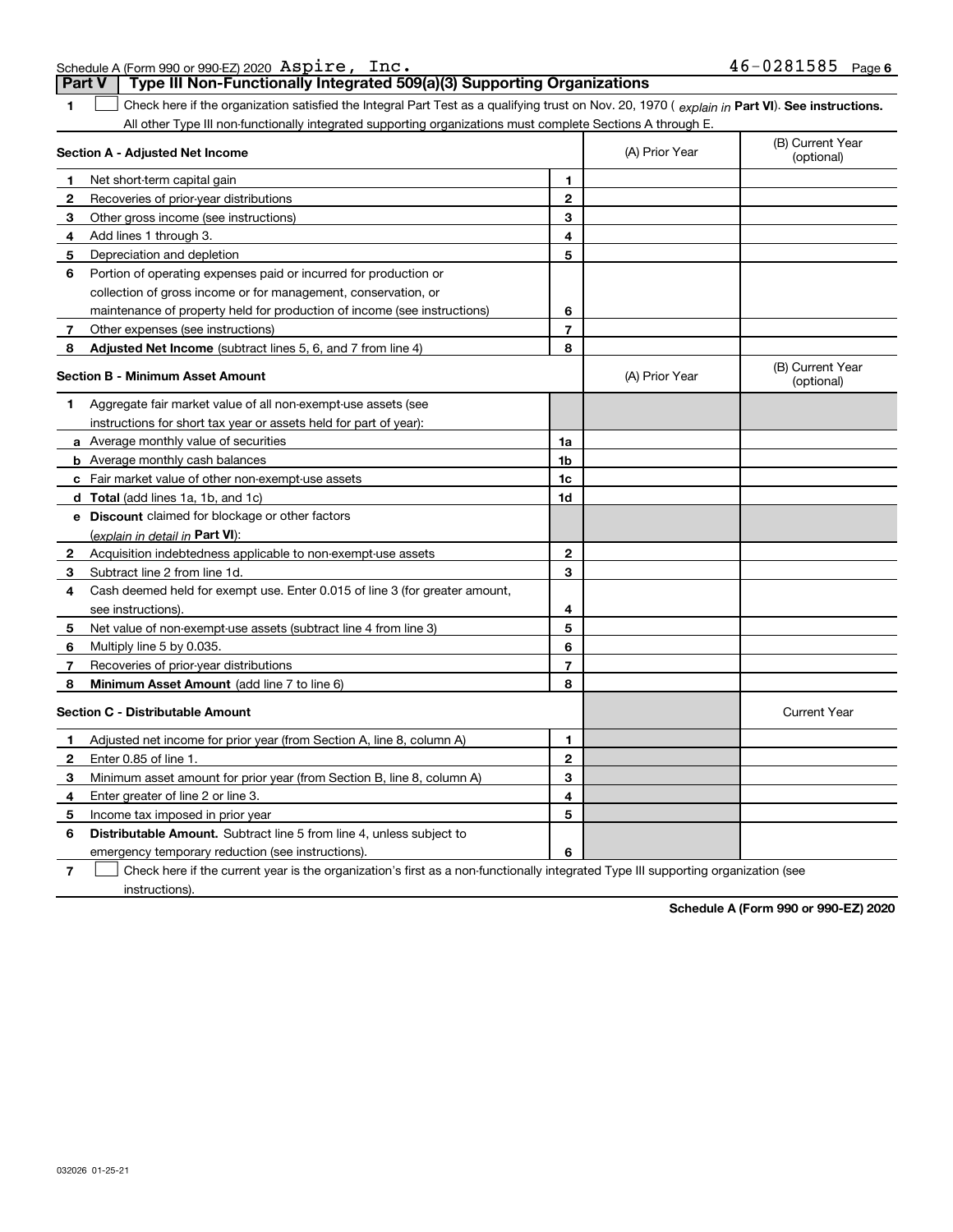| Schedule A (Form 990 or 990-EZ) 2020 $\>$ <code>ASDire</code> , | $\texttt{inc}.$ | 46-0281585 | Page |
|-----------------------------------------------------------------|-----------------|------------|------|
|                                                                 |                 |            |      |

| <b>Part V</b> | Type III Non-Functionally Integrated 509(a)(3) Supporting Organizations                    |                             | (continued)                           |                                         |  |  |  |
|---------------|--------------------------------------------------------------------------------------------|-----------------------------|---------------------------------------|-----------------------------------------|--|--|--|
|               | <b>Section D - Distributions</b><br><b>Current Year</b>                                    |                             |                                       |                                         |  |  |  |
| 1             | Amounts paid to supported organizations to accomplish exempt purposes                      |                             | 1                                     |                                         |  |  |  |
| 2             | Amounts paid to perform activity that directly furthers exempt purposes of supported       |                             |                                       |                                         |  |  |  |
|               | organizations, in excess of income from activity                                           |                             | $\mathbf{2}$                          |                                         |  |  |  |
| 3             | Administrative expenses paid to accomplish exempt purposes of supported organizations      |                             | 3                                     |                                         |  |  |  |
| 4             | Amounts paid to acquire exempt-use assets                                                  |                             | 4                                     |                                         |  |  |  |
| 5             | Qualified set-aside amounts (prior IRS approval required - provide details in Part VI)     |                             | 5                                     |                                         |  |  |  |
| 6             | Other distributions ( <i>describe in</i> Part VI). See instructions.                       |                             | 6                                     |                                         |  |  |  |
| 7             | Total annual distributions. Add lines 1 through 6.                                         |                             | $\overline{7}$                        |                                         |  |  |  |
| 8             | Distributions to attentive supported organizations to which the organization is responsive |                             |                                       |                                         |  |  |  |
|               | (provide details in Part VI). See instructions.                                            |                             | 8                                     |                                         |  |  |  |
| 9             | Distributable amount for 2020 from Section C, line 6                                       |                             | 9                                     |                                         |  |  |  |
| 10            | Line 8 amount divided by line 9 amount                                                     |                             | 10                                    |                                         |  |  |  |
|               |                                                                                            | (i)                         | (ii)                                  | (iii)                                   |  |  |  |
|               | <b>Section E - Distribution Allocations</b> (see instructions)                             | <b>Excess Distributions</b> | <b>Underdistributions</b><br>Pre-2020 | <b>Distributable</b><br>Amount for 2020 |  |  |  |
| 1             | Distributable amount for 2020 from Section C, line 6                                       |                             |                                       |                                         |  |  |  |
| 2             | Underdistributions, if any, for years prior to 2020 (reason-                               |                             |                                       |                                         |  |  |  |
|               | able cause required - explain in Part VI). See instructions.                               |                             |                                       |                                         |  |  |  |
| 3             | Excess distributions carryover, if any, to 2020                                            |                             |                                       |                                         |  |  |  |
|               | a From 2015                                                                                |                             |                                       |                                         |  |  |  |
|               | <b>b</b> From 2016                                                                         |                             |                                       |                                         |  |  |  |
|               | $c$ From 2017                                                                              |                             |                                       |                                         |  |  |  |
|               | d From 2018                                                                                |                             |                                       |                                         |  |  |  |
|               | e From 2019                                                                                |                             |                                       |                                         |  |  |  |
|               | f Total of lines 3a through 3e                                                             |                             |                                       |                                         |  |  |  |
|               | g Applied to underdistributions of prior years                                             |                             |                                       |                                         |  |  |  |
|               | <b>h</b> Applied to 2020 distributable amount                                              |                             |                                       |                                         |  |  |  |
|               | Carryover from 2015 not applied (see instructions)                                         |                             |                                       |                                         |  |  |  |
|               | Remainder. Subtract lines 3g, 3h, and 3i from line 3f.                                     |                             |                                       |                                         |  |  |  |
| 4             | Distributions for 2020 from Section D,                                                     |                             |                                       |                                         |  |  |  |
|               | line $7:$                                                                                  |                             |                                       |                                         |  |  |  |
|               | a Applied to underdistributions of prior years                                             |                             |                                       |                                         |  |  |  |
|               | <b>b</b> Applied to 2020 distributable amount                                              |                             |                                       |                                         |  |  |  |
|               | c Remainder. Subtract lines 4a and 4b from line 4.                                         |                             |                                       |                                         |  |  |  |
| 5.            | Remaining underdistributions for years prior to 2020, if                                   |                             |                                       |                                         |  |  |  |
|               | any. Subtract lines 3g and 4a from line 2. For result greater                              |                             |                                       |                                         |  |  |  |
|               | than zero, explain in Part VI. See instructions.                                           |                             |                                       |                                         |  |  |  |
| 6             | Remaining underdistributions for 2020. Subtract lines 3h                                   |                             |                                       |                                         |  |  |  |
|               | and 4b from line 1. For result greater than zero, explain in                               |                             |                                       |                                         |  |  |  |
|               | Part VI. See instructions.                                                                 |                             |                                       |                                         |  |  |  |
| 7             | Excess distributions carryover to 2021. Add lines 3j                                       |                             |                                       |                                         |  |  |  |
|               | and 4c.                                                                                    |                             |                                       |                                         |  |  |  |
| 8             | Breakdown of line 7:                                                                       |                             |                                       |                                         |  |  |  |
|               | a Excess from 2016                                                                         |                             |                                       |                                         |  |  |  |
|               | <b>b</b> Excess from 2017                                                                  |                             |                                       |                                         |  |  |  |
|               | c Excess from 2018                                                                         |                             |                                       |                                         |  |  |  |
|               | d Excess from 2019                                                                         |                             |                                       |                                         |  |  |  |
|               | e Excess from 2020                                                                         |                             |                                       |                                         |  |  |  |

**Schedule A (Form 990 or 990-EZ) 2020**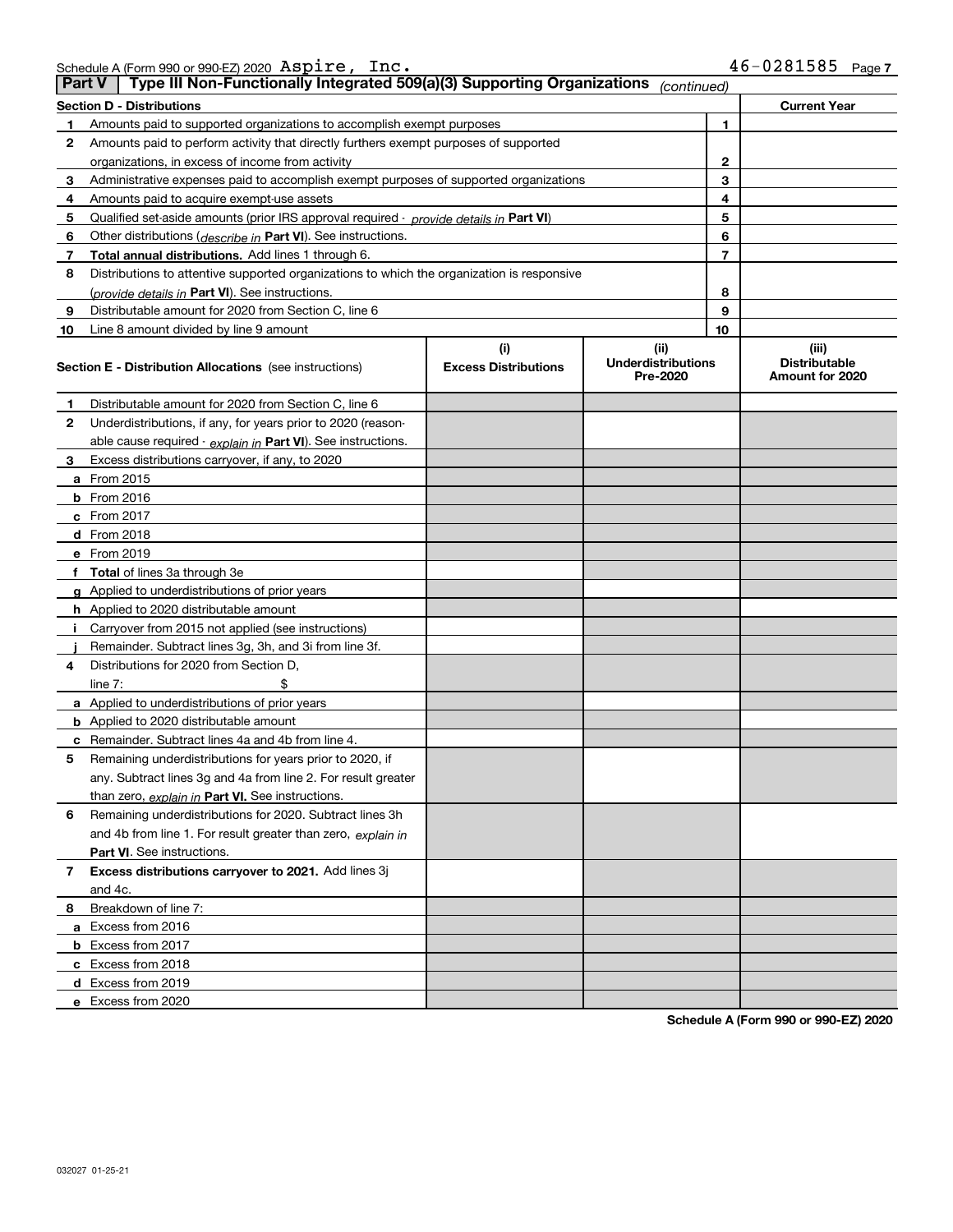| Part VI | Supplemental Information. Provide the explanations required by Part II, line 10; Part II, line 17a or 17b; Part III, line 12;                    |
|---------|--------------------------------------------------------------------------------------------------------------------------------------------------|
|         | Part IV, Section A, lines 1, 2, 3b, 3c, 4b, 4c, 5a, 6, 9a, 9b, 9c, 11a, 11b, and 11c; Part IV, Section B, lines 1 and 2; Part IV, Section C,     |
|         | line 1; Part IV, Section D, lines 2 and 3; Part IV, Section E, lines 1c, 2a, 2b, 3a, and 3b; Part V, line 1; Part V, Section B, line 1e; Part V, |
|         | Section D, lines 5, 6, and 8; and Part V, Section E, lines 2, 5, and 6. Also complete this part for any additional information.                  |
|         | (See instructions.)                                                                                                                              |
|         |                                                                                                                                                  |
|         |                                                                                                                                                  |
|         |                                                                                                                                                  |
|         |                                                                                                                                                  |
|         |                                                                                                                                                  |
|         |                                                                                                                                                  |
|         |                                                                                                                                                  |
|         |                                                                                                                                                  |
|         |                                                                                                                                                  |
|         |                                                                                                                                                  |
|         |                                                                                                                                                  |
|         |                                                                                                                                                  |
|         |                                                                                                                                                  |
|         |                                                                                                                                                  |
|         |                                                                                                                                                  |
|         |                                                                                                                                                  |
|         |                                                                                                                                                  |
|         |                                                                                                                                                  |
|         |                                                                                                                                                  |
|         |                                                                                                                                                  |
|         |                                                                                                                                                  |
|         |                                                                                                                                                  |
|         |                                                                                                                                                  |
|         |                                                                                                                                                  |
|         |                                                                                                                                                  |
|         |                                                                                                                                                  |
|         |                                                                                                                                                  |
|         |                                                                                                                                                  |
|         |                                                                                                                                                  |
|         |                                                                                                                                                  |
|         |                                                                                                                                                  |
|         |                                                                                                                                                  |
|         |                                                                                                                                                  |
|         |                                                                                                                                                  |
|         |                                                                                                                                                  |
|         |                                                                                                                                                  |
|         |                                                                                                                                                  |
|         |                                                                                                                                                  |
|         |                                                                                                                                                  |
|         |                                                                                                                                                  |
|         |                                                                                                                                                  |
|         |                                                                                                                                                  |
|         |                                                                                                                                                  |
|         |                                                                                                                                                  |
|         |                                                                                                                                                  |
|         |                                                                                                                                                  |
|         |                                                                                                                                                  |
|         |                                                                                                                                                  |
|         |                                                                                                                                                  |
|         |                                                                                                                                                  |
|         |                                                                                                                                                  |
|         |                                                                                                                                                  |
|         |                                                                                                                                                  |
|         |                                                                                                                                                  |
|         |                                                                                                                                                  |
|         |                                                                                                                                                  |
|         |                                                                                                                                                  |
|         |                                                                                                                                                  |
|         |                                                                                                                                                  |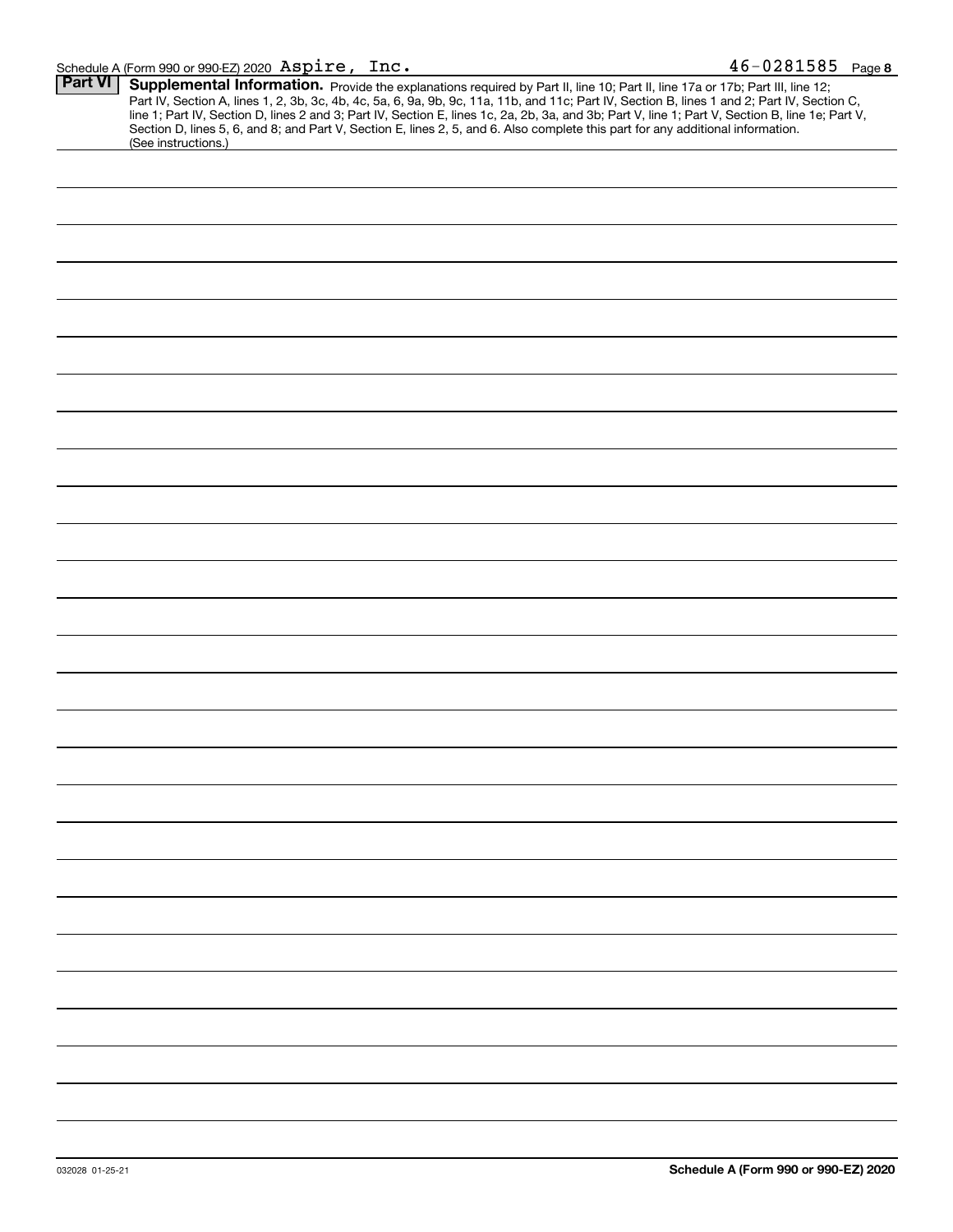Department of the Treasury Internal Revenue Service **(Form 990, 990-EZ, or 990-PF)**

Name of the organization

**Organization type** (check one):

#### \*\* PUBLIC DISCLOSURE COPY \*\*

# **Schedule B Schedule of Contributors**

**| Attach to Form 990, Form 990-EZ, or Form 990-PF. | Go to www.irs.gov/Form990 for the latest information.** OMB No. 1545-0047

# **2020**

**Employer identification number**

|  | 6-0281585 |
|--|-----------|
|--|-----------|

| Filers of:         | Section:                                                                    |
|--------------------|-----------------------------------------------------------------------------|
| Form 990 or 990-EZ | $ \mathbf{X} $ 501(c)( 3) (enter number) organization                       |
|                    | $4947(a)(1)$ nonexempt charitable trust not treated as a private foundation |
|                    | 527 political organization                                                  |
| Form 990-PF        | 501(c)(3) exempt private foundation                                         |
|                    | 4947(a)(1) nonexempt charitable trust treated as a private foundation       |
|                    | 501(c)(3) taxable private foundation                                        |

Check if your organization is covered by the **General Rule** or a **Special Rule. Note:**  Only a section 501(c)(7), (8), or (10) organization can check boxes for both the General Rule and a Special Rule. See instructions.

#### **General Rule**

 $\mathcal{L}^{\text{max}}$ 

For an organization filing Form 990, 990-EZ, or 990-PF that received, during the year, contributions totaling \$5,000 or more (in money or property) from any one contributor. Complete Parts I and II. See instructions for determining a contributor's total contributions.

#### **Special Rules**

any one contributor, during the year, total contributions of the greater of  $\,$  (1) \$5,000; or **(2)** 2% of the amount on (i) Form 990, Part VIII, line 1h;  $\boxed{\textbf{X}}$  For an organization described in section 501(c)(3) filing Form 990 or 990-EZ that met the 33 1/3% support test of the regulations under sections 509(a)(1) and 170(b)(1)(A)(vi), that checked Schedule A (Form 990 or 990-EZ), Part II, line 13, 16a, or 16b, and that received from or (ii) Form 990-EZ, line 1. Complete Parts I and II.

For an organization described in section 501(c)(7), (8), or (10) filing Form 990 or 990-EZ that received from any one contributor, during the year, total contributions of more than \$1,000 exclusively for religious, charitable, scientific, literary, or educational purposes, or for the prevention of cruelty to children or animals. Complete Parts I (entering "N/A" in column (b) instead of the contributor name and address), II, and III.  $\mathcal{L}^{\text{max}}$ 

purpose. Don't complete any of the parts unless the **General Rule** applies to this organization because it received *nonexclusively* year, contributions <sub>exclusively</sub> for religious, charitable, etc., purposes, but no such contributions totaled more than \$1,000. If this box is checked, enter here the total contributions that were received during the year for an  $\;$ exclusively religious, charitable, etc., For an organization described in section 501(c)(7), (8), or (10) filing Form 990 or 990-EZ that received from any one contributor, during the religious, charitable, etc., contributions totaling \$5,000 or more during the year  $\Box$ — $\Box$   $\Box$  $\mathcal{L}^{\text{max}}$ 

**Caution:**  An organization that isn't covered by the General Rule and/or the Special Rules doesn't file Schedule B (Form 990, 990-EZ, or 990-PF),  **must** but it answer "No" on Part IV, line 2, of its Form 990; or check the box on line H of its Form 990-EZ or on its Form 990-PF, Part I, line 2, to certify that it doesn't meet the filing requirements of Schedule B (Form 990, 990-EZ, or 990-PF).

**For Paperwork Reduction Act Notice, see the instructions for Form 990, 990-EZ, or 990-PF. Schedule B (Form 990, 990-EZ, or 990-PF) (2020)** LHA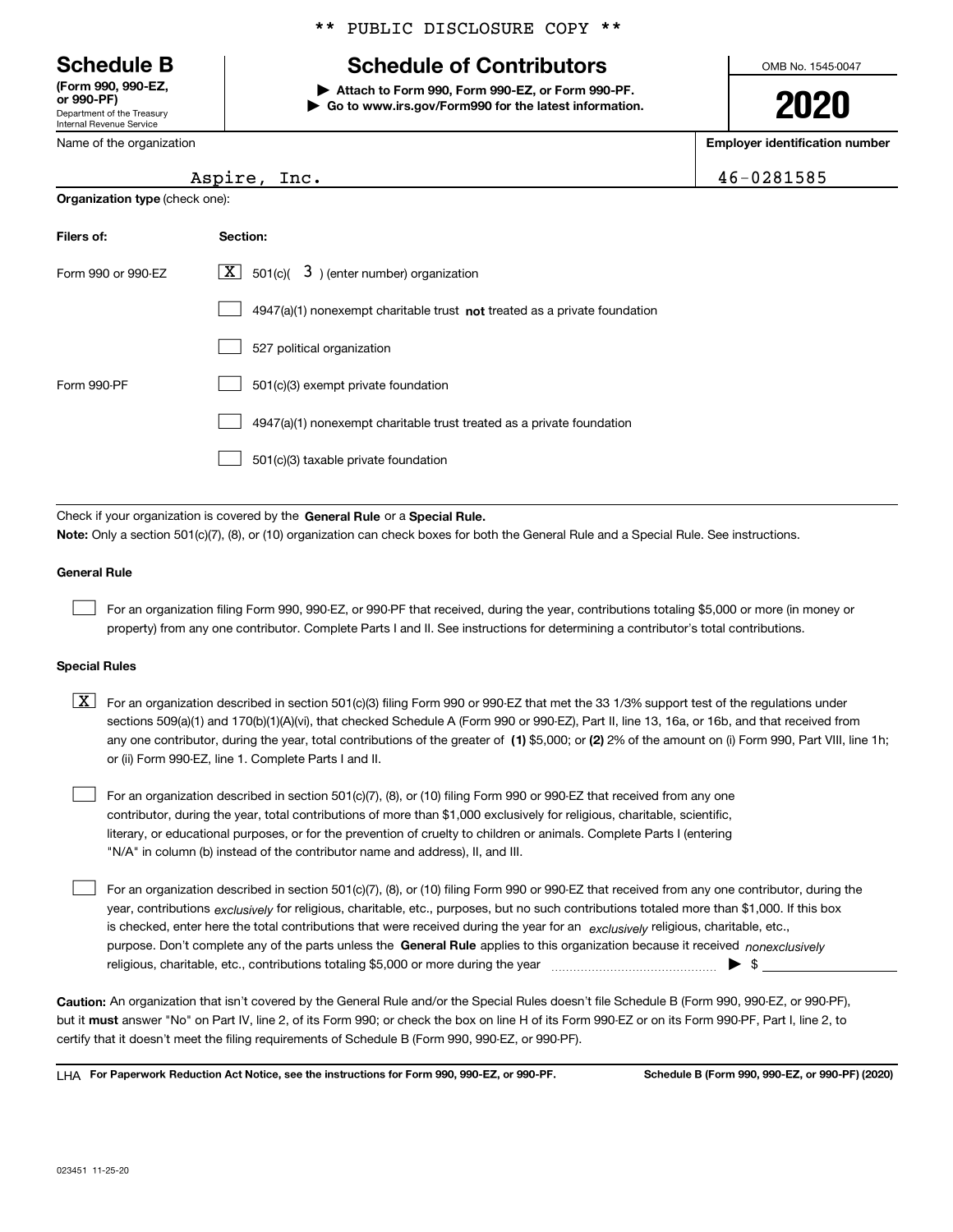## Schedule B (Form 990, 990-EZ, or 990-PF) (2020) Page 2 Name of organization

|                  | Schedule B (Form 990, 990-EZ, or 990-PF) (2020)                                                |                                   | Page 2                                                                                                      |
|------------------|------------------------------------------------------------------------------------------------|-----------------------------------|-------------------------------------------------------------------------------------------------------------|
|                  | Name of organization                                                                           |                                   | <b>Employer identification number</b>                                                                       |
|                  | Aspire, Inc.                                                                                   |                                   | 46-0281585                                                                                                  |
| Part I           | Contributors (see instructions). Use duplicate copies of Part I if additional space is needed. |                                   |                                                                                                             |
| (a)<br>No.       | (b)<br>Name, address, and ZIP + 4                                                              | (c)<br><b>Total contributions</b> | (d)<br>Type of contribution                                                                                 |
| 1                |                                                                                                | 986,846.<br>\$                    | $\overline{\mathbf{X}}$<br>Person<br>Payroll<br>Noncash<br>(Complete Part II for<br>noncash contributions.) |
| (a)<br>No.       | (b)<br>Name, address, and ZIP + 4                                                              | (c)<br><b>Total contributions</b> | (d)<br>Type of contribution                                                                                 |
| $\boldsymbol{2}$ |                                                                                                | 1,500,000.<br>\$                  | $\overline{\mathbf{X}}$<br>Person<br>Payroll<br>Noncash<br>(Complete Part II for<br>noncash contributions.) |
| (a)<br>No.       | (b)<br>Name, address, and ZIP + 4                                                              | (c)<br><b>Total contributions</b> | (d)<br>Type of contribution                                                                                 |
|                  |                                                                                                | \$                                | Person<br>Payroll<br>Noncash<br>(Complete Part II for<br>noncash contributions.)                            |
| (a)<br>No.       | (b)<br>Name, address, and ZIP + 4                                                              | (c)<br><b>Total contributions</b> | (d)<br>Type of contribution                                                                                 |
|                  |                                                                                                | \$                                | Person<br>Payroll<br>Noncash<br>(Complete Part II for<br>noncash contributions.)                            |
| (a)<br>No.       | (b)<br>Name, address, and ZIP + 4                                                              | (c)<br><b>Total contributions</b> | (d)<br>Type of contribution                                                                                 |
|                  |                                                                                                | \$                                | Person<br>Payroll<br>Noncash<br>(Complete Part II for<br>noncash contributions.)                            |
| (a)<br>No.       | (b)<br>Name, address, and ZIP + 4                                                              | (c)<br><b>Total contributions</b> | (d)<br>Type of contribution                                                                                 |
|                  |                                                                                                | \$                                | Person<br>Payroll<br>Noncash<br>(Complete Part II for<br>noncash contributions.)                            |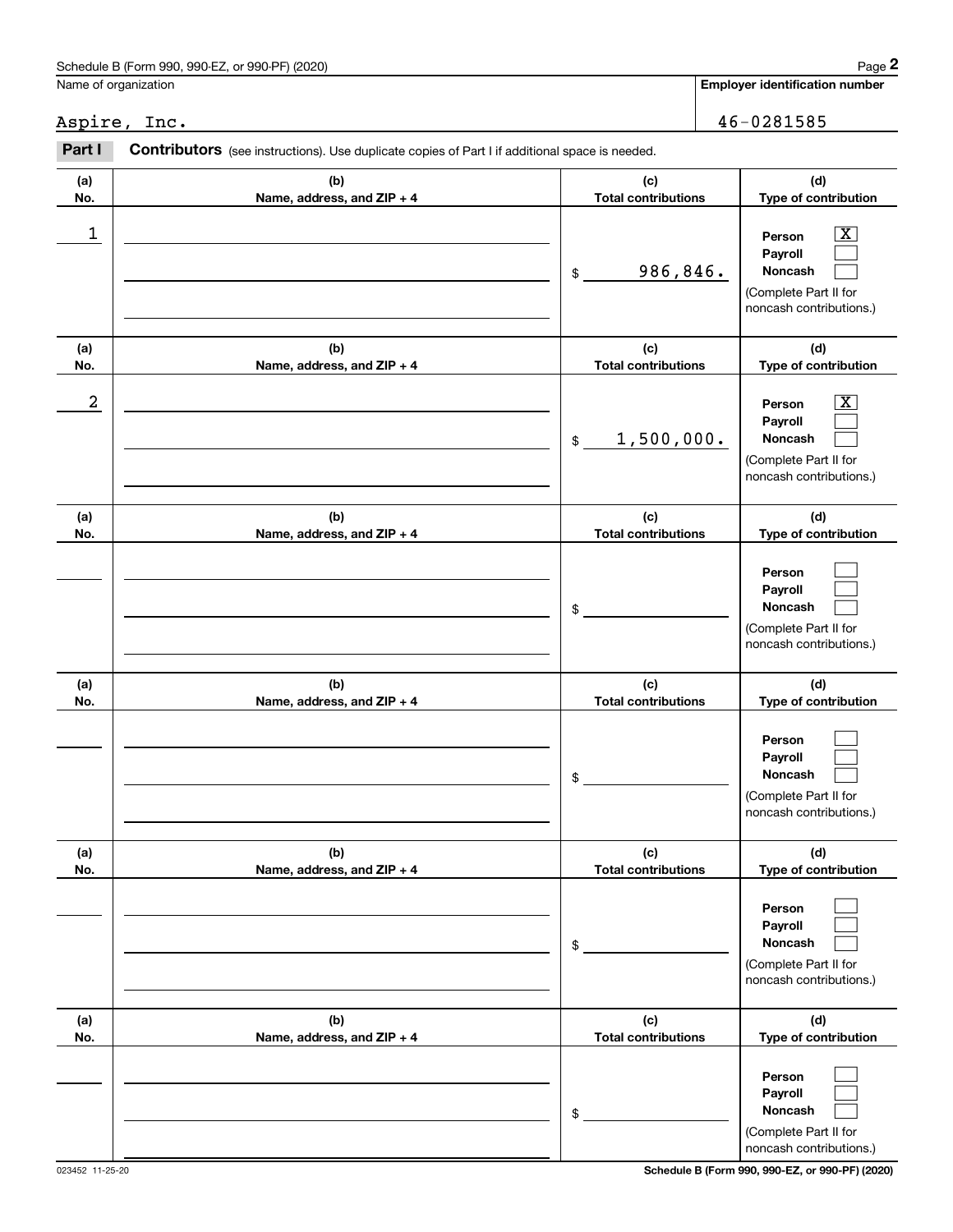| Schedule B (Form 990, 990-EZ, or 990-PF) (2020) | Page                           |
|-------------------------------------------------|--------------------------------|
| Name of organization                            | Emplover identification number |

|                              | Schedule B (Form 990, 990-EZ, or 990-PF) (2020)                                                     |                                                 | Page 3                                |
|------------------------------|-----------------------------------------------------------------------------------------------------|-------------------------------------------------|---------------------------------------|
| Name of organization         |                                                                                                     |                                                 | <b>Employer identification number</b> |
|                              | Aspire, Inc.                                                                                        |                                                 | 46-0281585                            |
| Part II                      | Noncash Property (see instructions). Use duplicate copies of Part II if additional space is needed. |                                                 |                                       |
| (a)<br>No.<br>from<br>Part I | (b)<br>Description of noncash property given                                                        | (c)<br>FMV (or estimate)<br>(See instructions.) | (d)<br>Date received                  |
|                              |                                                                                                     | \$                                              |                                       |
| (a)<br>No.<br>from<br>Part I | (b)<br>Description of noncash property given                                                        | (c)<br>FMV (or estimate)<br>(See instructions.) | (d)<br>Date received                  |
|                              |                                                                                                     | \$                                              |                                       |
| (a)<br>No.<br>from<br>Part I | (b)<br>Description of noncash property given                                                        | (c)<br>FMV (or estimate)<br>(See instructions.) | (d)<br>Date received                  |
|                              |                                                                                                     | \$                                              |                                       |
| (a)<br>No.<br>from<br>Part I | (b)<br>Description of noncash property given                                                        | (c)<br>FMV (or estimate)<br>(See instructions.) | (d)<br>Date received                  |
|                              |                                                                                                     | \$                                              |                                       |
| (a)<br>No.<br>from<br>Part I | (b)<br>Description of noncash property given                                                        | (c)<br>FMV (or estimate)<br>(See instructions.) | (d)<br>Date received                  |
|                              |                                                                                                     | \$                                              |                                       |
| (a)<br>No.<br>from<br>Part I | (b)<br>Description of noncash property given                                                        | (c)<br>FMV (or estimate)<br>(See instructions.) | (d)<br>Date received                  |
|                              |                                                                                                     |                                                 |                                       |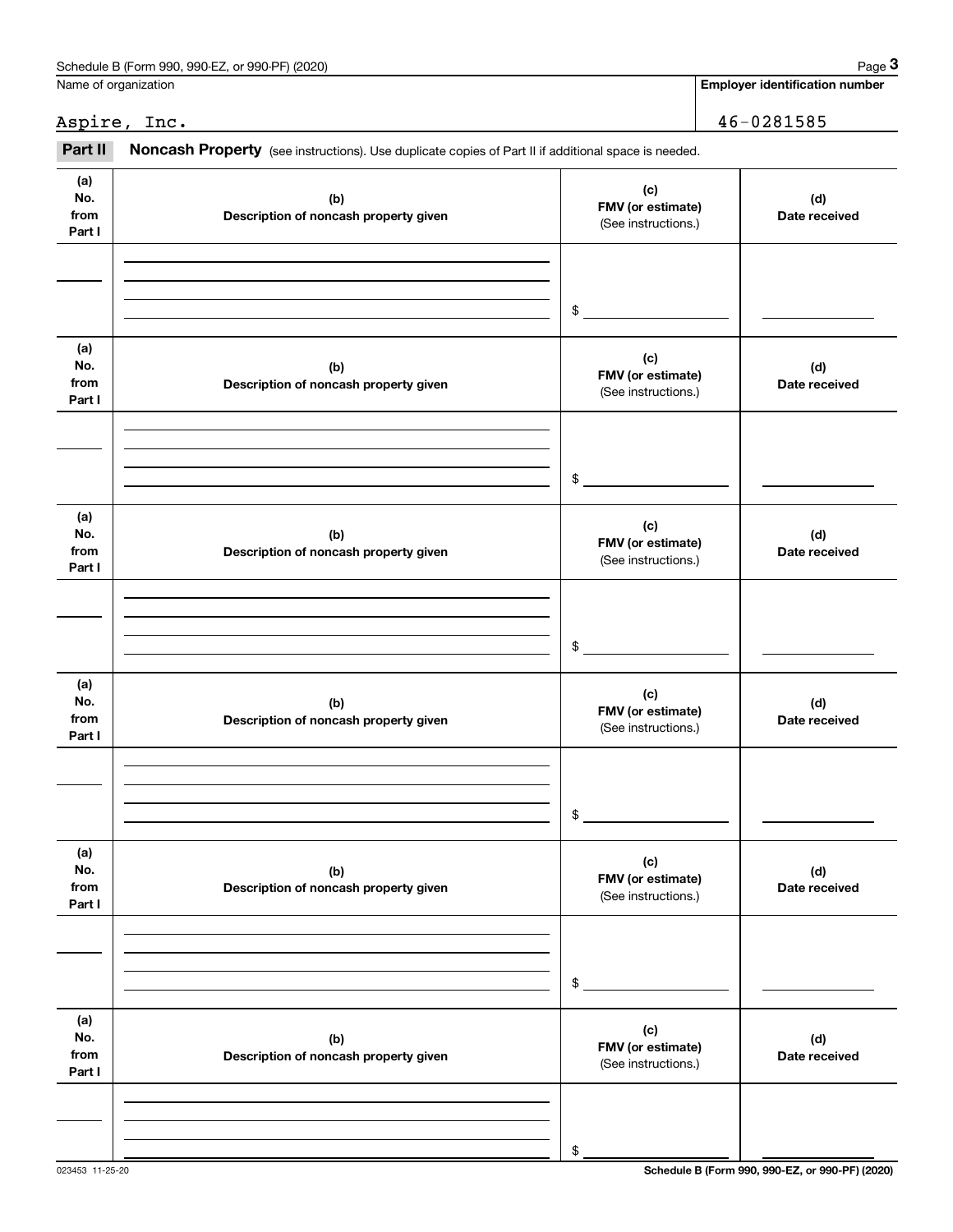|                           | Schedule B (Form 990, 990-EZ, or 990-PF) (2020)                                                                                                                                                                                                      |                      | Page 4                                                                                                                                                         |
|---------------------------|------------------------------------------------------------------------------------------------------------------------------------------------------------------------------------------------------------------------------------------------------|----------------------|----------------------------------------------------------------------------------------------------------------------------------------------------------------|
|                           | Name of organization                                                                                                                                                                                                                                 |                      | <b>Employer identification number</b>                                                                                                                          |
|                           | Aspire, Inc.                                                                                                                                                                                                                                         |                      | 46-0281585                                                                                                                                                     |
| Part III                  | from any one contributor. Complete columns (a) through (e) and the following line entry. For organizations                                                                                                                                           |                      | Exclusively religious, charitable, etc., contributions to organizations described in section 501(c)(7), (8), or (10) that total more than \$1,000 for the year |
|                           | completing Part III, enter the total of exclusively religious, charitable, etc., contributions of \$1,000 or less for the year. (Enter this info. once.) $\blacktriangleright$ \$<br>Use duplicate copies of Part III if additional space is needed. |                      |                                                                                                                                                                |
| (a) No.<br>from           |                                                                                                                                                                                                                                                      |                      |                                                                                                                                                                |
| Part I                    | (b) Purpose of gift                                                                                                                                                                                                                                  | (c) Use of gift      | (d) Description of how gift is held                                                                                                                            |
|                           |                                                                                                                                                                                                                                                      |                      |                                                                                                                                                                |
|                           |                                                                                                                                                                                                                                                      |                      |                                                                                                                                                                |
|                           |                                                                                                                                                                                                                                                      |                      |                                                                                                                                                                |
|                           |                                                                                                                                                                                                                                                      | (e) Transfer of gift |                                                                                                                                                                |
|                           | Transferee's name, address, and ZIP + 4                                                                                                                                                                                                              |                      | Relationship of transferor to transferee                                                                                                                       |
|                           |                                                                                                                                                                                                                                                      |                      |                                                                                                                                                                |
|                           |                                                                                                                                                                                                                                                      |                      |                                                                                                                                                                |
|                           |                                                                                                                                                                                                                                                      |                      |                                                                                                                                                                |
| (a) No.<br>from           | (b) Purpose of gift                                                                                                                                                                                                                                  | (c) Use of gift      | (d) Description of how gift is held                                                                                                                            |
| Part I                    |                                                                                                                                                                                                                                                      |                      |                                                                                                                                                                |
|                           |                                                                                                                                                                                                                                                      |                      |                                                                                                                                                                |
|                           |                                                                                                                                                                                                                                                      |                      |                                                                                                                                                                |
|                           |                                                                                                                                                                                                                                                      | (e) Transfer of gift |                                                                                                                                                                |
|                           |                                                                                                                                                                                                                                                      |                      |                                                                                                                                                                |
|                           | Transferee's name, address, and ZIP + 4                                                                                                                                                                                                              |                      | Relationship of transferor to transferee                                                                                                                       |
|                           |                                                                                                                                                                                                                                                      |                      |                                                                                                                                                                |
|                           |                                                                                                                                                                                                                                                      |                      |                                                                                                                                                                |
| (a) No.                   |                                                                                                                                                                                                                                                      |                      |                                                                                                                                                                |
| from<br>Part I            | (b) Purpose of gift                                                                                                                                                                                                                                  | (c) Use of gift      | (d) Description of how gift is held                                                                                                                            |
|                           |                                                                                                                                                                                                                                                      |                      |                                                                                                                                                                |
|                           |                                                                                                                                                                                                                                                      |                      |                                                                                                                                                                |
|                           |                                                                                                                                                                                                                                                      |                      |                                                                                                                                                                |
|                           |                                                                                                                                                                                                                                                      | (e) Transfer of gift |                                                                                                                                                                |
|                           | Transferee's name, address, and ZIP + 4                                                                                                                                                                                                              |                      | Relationship of transferor to transferee                                                                                                                       |
|                           |                                                                                                                                                                                                                                                      |                      |                                                                                                                                                                |
|                           |                                                                                                                                                                                                                                                      |                      |                                                                                                                                                                |
|                           |                                                                                                                                                                                                                                                      |                      |                                                                                                                                                                |
| (a) No.<br>from<br>Part I | (b) Purpose of gift                                                                                                                                                                                                                                  | (c) Use of gift      | (d) Description of how gift is held                                                                                                                            |
|                           |                                                                                                                                                                                                                                                      |                      |                                                                                                                                                                |
|                           |                                                                                                                                                                                                                                                      |                      |                                                                                                                                                                |
|                           |                                                                                                                                                                                                                                                      |                      |                                                                                                                                                                |
|                           |                                                                                                                                                                                                                                                      | (e) Transfer of gift |                                                                                                                                                                |
|                           | Transferee's name, address, and ZIP + 4                                                                                                                                                                                                              |                      | Relationship of transferor to transferee                                                                                                                       |
|                           |                                                                                                                                                                                                                                                      |                      |                                                                                                                                                                |
|                           |                                                                                                                                                                                                                                                      |                      |                                                                                                                                                                |
|                           |                                                                                                                                                                                                                                                      |                      |                                                                                                                                                                |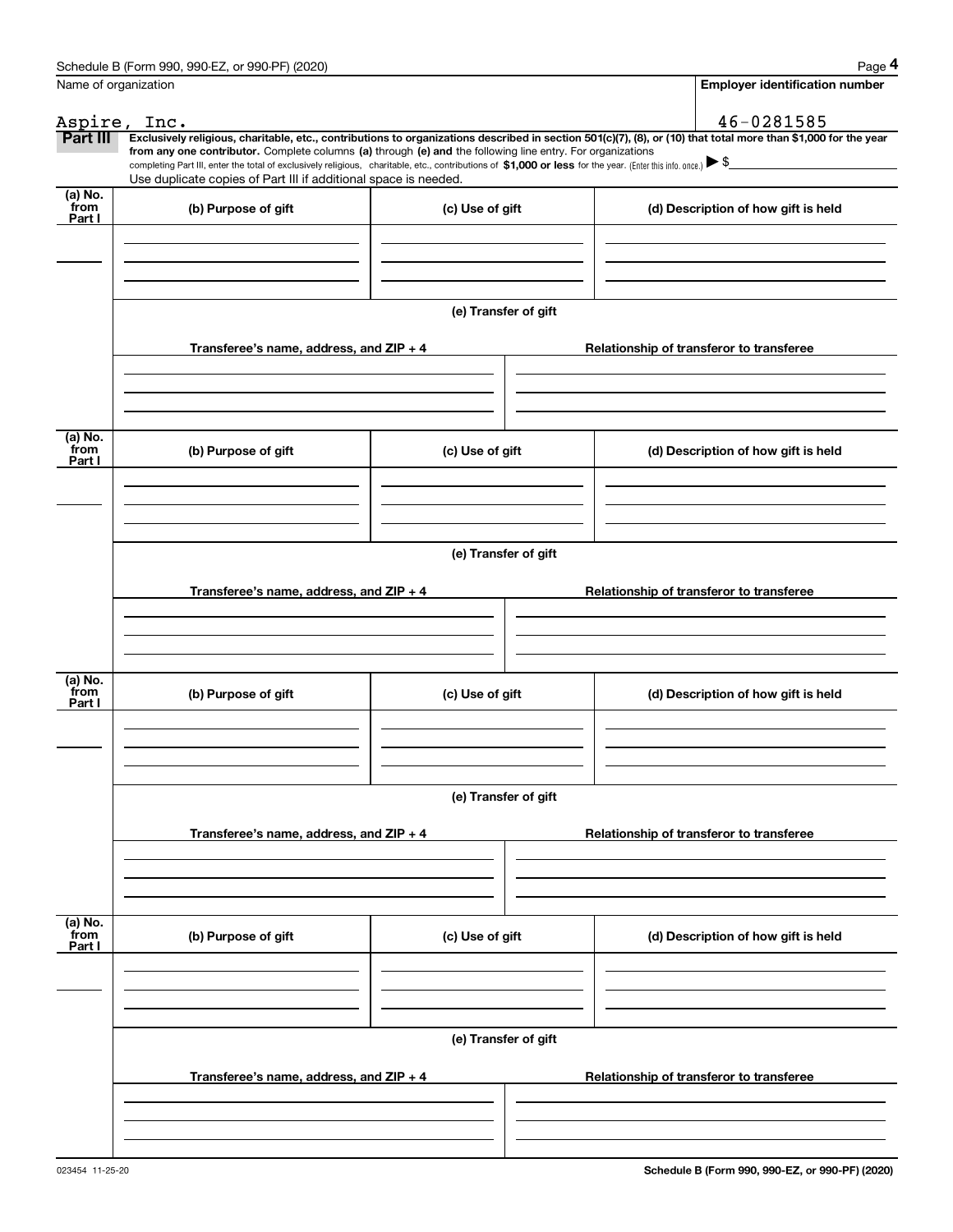Department of the Treasury Internal Revenue Service

032051 12-01-20

## **SCHEDULE D Supplemental Financial Statements**

(Form 990)<br>
Pepartment of the Treasury<br>
Department of the Treasury<br>
Department of the Treasury<br>
Department of the Treasury<br> **Co to www.irs.gov/Form990 for instructions and the latest information.**<br> **Co to www.irs.gov/Form9** 



|          | Name of the organization                                                                                                                                                                                                                |                         |            | <b>Employer identification number</b>              |  |  |  |  |  |
|----------|-----------------------------------------------------------------------------------------------------------------------------------------------------------------------------------------------------------------------------------------|-------------------------|------------|----------------------------------------------------|--|--|--|--|--|
|          | Aspire, Inc.                                                                                                                                                                                                                            |                         | 46-0281585 |                                                    |  |  |  |  |  |
| Part I   | Organizations Maintaining Donor Advised Funds or Other Similar Funds or Accounts. Complete if the                                                                                                                                       |                         |            |                                                    |  |  |  |  |  |
|          | organization answered "Yes" on Form 990, Part IV, line 6.                                                                                                                                                                               | (a) Donor advised funds |            | (b) Funds and other accounts                       |  |  |  |  |  |
|          |                                                                                                                                                                                                                                         |                         |            |                                                    |  |  |  |  |  |
| 1        |                                                                                                                                                                                                                                         |                         |            |                                                    |  |  |  |  |  |
| 2        | Aggregate value of contributions to (during year)                                                                                                                                                                                       |                         |            |                                                    |  |  |  |  |  |
| 3        |                                                                                                                                                                                                                                         |                         |            |                                                    |  |  |  |  |  |
| 4<br>5   | Did the organization inform all donors and donor advisors in writing that the assets held in donor advised funds                                                                                                                        |                         |            |                                                    |  |  |  |  |  |
|          |                                                                                                                                                                                                                                         |                         |            | Yes<br>No                                          |  |  |  |  |  |
| 6        |                                                                                                                                                                                                                                         |                         |            |                                                    |  |  |  |  |  |
|          | Did the organization inform all grantees, donors, and donor advisors in writing that grant funds can be used only<br>for charitable purposes and not for the benefit of the donor or donor advisor, or for any other purpose conferring |                         |            |                                                    |  |  |  |  |  |
|          | impermissible private benefit?<br>Yes<br>No                                                                                                                                                                                             |                         |            |                                                    |  |  |  |  |  |
|          | Part II<br>Conservation Easements. Complete if the organization answered "Yes" on Form 990, Part IV, line 7.                                                                                                                            |                         |            |                                                    |  |  |  |  |  |
|          | Purpose(s) of conservation easements held by the organization (check all that apply).                                                                                                                                                   |                         |            |                                                    |  |  |  |  |  |
|          | Preservation of land for public use (for example, recreation or education)                                                                                                                                                              |                         |            | Preservation of a historically important land area |  |  |  |  |  |
|          | Protection of natural habitat                                                                                                                                                                                                           |                         |            | Preservation of a certified historic structure     |  |  |  |  |  |
|          | Preservation of open space                                                                                                                                                                                                              |                         |            |                                                    |  |  |  |  |  |
| 2        | Complete lines 2a through 2d if the organization held a qualified conservation contribution in the form of a conservation easement on the last                                                                                          |                         |            |                                                    |  |  |  |  |  |
|          | day of the tax year.                                                                                                                                                                                                                    |                         |            | Held at the End of the Tax Year                    |  |  |  |  |  |
| а        |                                                                                                                                                                                                                                         |                         |            | 2a                                                 |  |  |  |  |  |
| b        | Total acreage restricted by conservation easements                                                                                                                                                                                      |                         |            | 2 <sub>b</sub>                                     |  |  |  |  |  |
|          | Number of conservation easements on a certified historic structure included in (a) <i>mummumumum</i>                                                                                                                                    |                         | 2c         |                                                    |  |  |  |  |  |
|          | d Number of conservation easements included in (c) acquired after 7/25/06, and not on a historic structure                                                                                                                              |                         |            |                                                    |  |  |  |  |  |
|          | 2d<br>listed in the National Register [111] Marshall Register [11] Marshall Register [11] Marshall Register [11] Marshall Register [11] Marshall Register [11] Marshall Register [11] Marshall Register [11] Marshall Register [11]     |                         |            |                                                    |  |  |  |  |  |
| 3        | Number of conservation easements modified, transferred, released, extinguished, or terminated by the organization during the tax                                                                                                        |                         |            |                                                    |  |  |  |  |  |
|          | year                                                                                                                                                                                                                                    |                         |            |                                                    |  |  |  |  |  |
| 4        | Number of states where property subject to conservation easement is located >                                                                                                                                                           |                         |            |                                                    |  |  |  |  |  |
| 5        | Does the organization have a written policy regarding the periodic monitoring, inspection, handling of                                                                                                                                  |                         |            |                                                    |  |  |  |  |  |
|          | violations, and enforcement of the conservation easements it holds?                                                                                                                                                                     |                         |            | Yes<br>No                                          |  |  |  |  |  |
| 6        | Staff and volunteer hours devoted to monitoring, inspecting, handling of violations, and enforcing conservation easements during the year                                                                                               |                         |            |                                                    |  |  |  |  |  |
|          |                                                                                                                                                                                                                                         |                         |            |                                                    |  |  |  |  |  |
| 7        | Amount of expenses incurred in monitoring, inspecting, handling of violations, and enforcing conservation easements during the year                                                                                                     |                         |            |                                                    |  |  |  |  |  |
|          | $\blacktriangleright$ s<br>Does each conservation easement reported on line 2(d) above satisfy the requirements of section 170(h)(4)(B)(i)                                                                                              |                         |            |                                                    |  |  |  |  |  |
| 8        |                                                                                                                                                                                                                                         |                         |            | Yes<br>No                                          |  |  |  |  |  |
|          | In Part XIII, describe how the organization reports conservation easements in its revenue and expense statement and                                                                                                                     |                         |            |                                                    |  |  |  |  |  |
|          | balance sheet, and include, if applicable, the text of the footnote to the organization's financial statements that describes the                                                                                                       |                         |            |                                                    |  |  |  |  |  |
|          | organization's accounting for conservation easements.                                                                                                                                                                                   |                         |            |                                                    |  |  |  |  |  |
| Part III | Organizations Maintaining Collections of Art, Historical Treasures, or Other Similar Assets.                                                                                                                                            |                         |            |                                                    |  |  |  |  |  |
|          | Complete if the organization answered "Yes" on Form 990, Part IV, line 8.                                                                                                                                                               |                         |            |                                                    |  |  |  |  |  |
|          | 1a If the organization elected, as permitted under FASB ASC 958, not to report in its revenue statement and balance sheet works                                                                                                         |                         |            |                                                    |  |  |  |  |  |
|          | of art, historical treasures, or other similar assets held for public exhibition, education, or research in furtherance of public                                                                                                       |                         |            |                                                    |  |  |  |  |  |
|          | service, provide in Part XIII the text of the footnote to its financial statements that describes these items.                                                                                                                          |                         |            |                                                    |  |  |  |  |  |
|          | <b>b</b> If the organization elected, as permitted under FASB ASC 958, to report in its revenue statement and balance sheet works of                                                                                                    |                         |            |                                                    |  |  |  |  |  |
|          | art, historical treasures, or other similar assets held for public exhibition, education, or research in furtherance of public service,                                                                                                 |                         |            |                                                    |  |  |  |  |  |
|          | provide the following amounts relating to these items:                                                                                                                                                                                  |                         |            |                                                    |  |  |  |  |  |
|          |                                                                                                                                                                                                                                         |                         |            |                                                    |  |  |  |  |  |
|          | (ii) Assets included in Form 990, Part X                                                                                                                                                                                                |                         |            |                                                    |  |  |  |  |  |
| 2        | If the organization received or held works of art, historical treasures, or other similar assets for financial gain, provide                                                                                                            |                         |            |                                                    |  |  |  |  |  |
|          | the following amounts required to be reported under FASB ASC 958 relating to these items:                                                                                                                                               |                         |            |                                                    |  |  |  |  |  |
| а        |                                                                                                                                                                                                                                         |                         |            | \$                                                 |  |  |  |  |  |
|          | <b>b</b> Assets included in Form 990, Part X                                                                                                                                                                                            |                         |            | - \$                                               |  |  |  |  |  |
|          | LHA For Paperwork Reduction Act Notice, see the Instructions for Form 990.                                                                                                                                                              |                         |            | Schedule D (Form 990) 2020                         |  |  |  |  |  |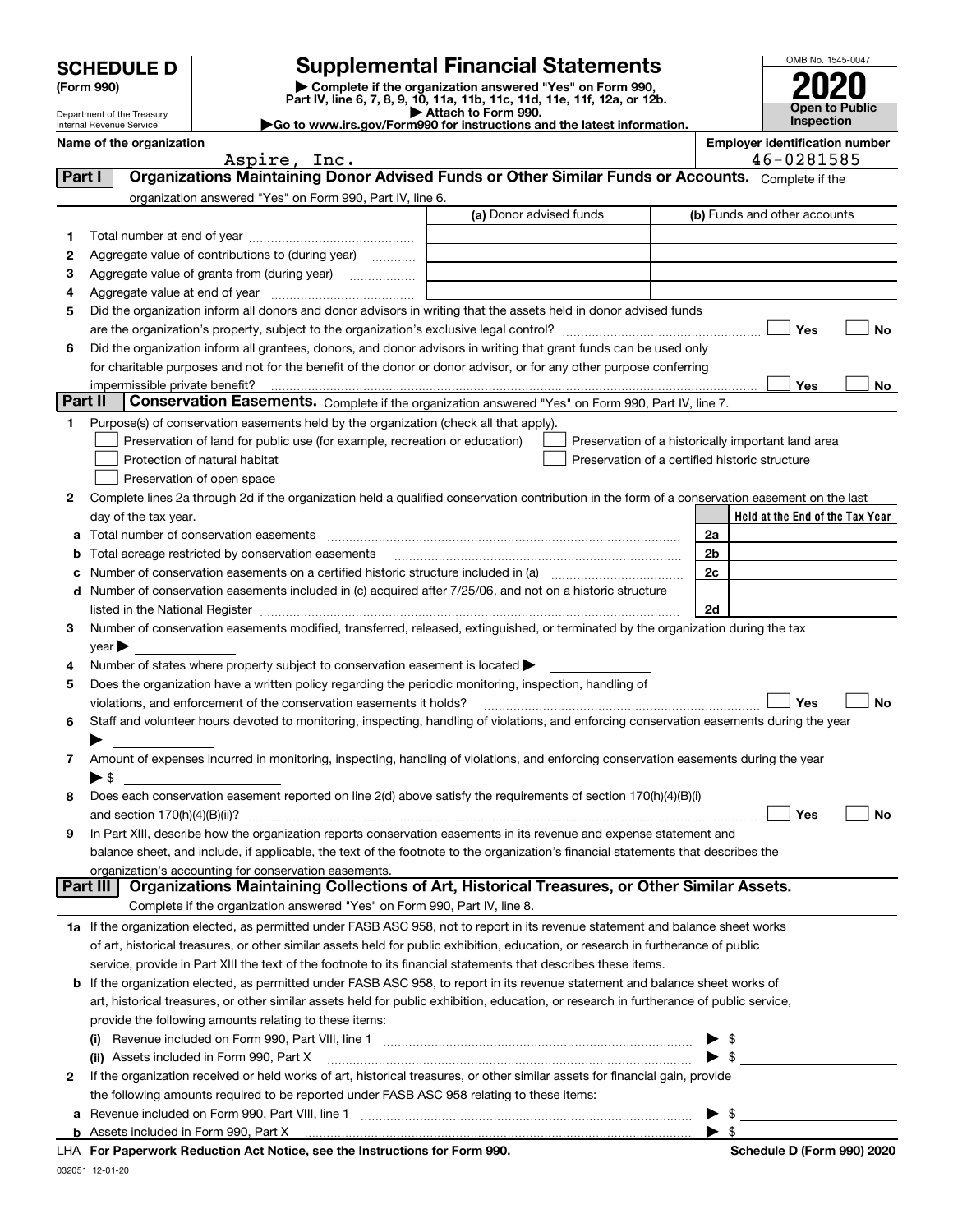|               | Aspire, Inc.<br>Schedule D (Form 990) 2020                                                                                                                                                                                     |                    |  |                |                                                                                                                                                                                                                               |  |                 | $46 - 0281585$ Page 2 |                 |          |             |
|---------------|--------------------------------------------------------------------------------------------------------------------------------------------------------------------------------------------------------------------------------|--------------------|--|----------------|-------------------------------------------------------------------------------------------------------------------------------------------------------------------------------------------------------------------------------|--|-----------------|-----------------------|-----------------|----------|-------------|
|               | Organizations Maintaining Collections of Art, Historical Treasures, or Other Similar Assets (continued)<br>Part III                                                                                                            |                    |  |                |                                                                                                                                                                                                                               |  |                 |                       |                 |          |             |
| 3             | Using the organization's acquisition, accession, and other records, check any of the following that make significant use of its                                                                                                |                    |  |                |                                                                                                                                                                                                                               |  |                 |                       |                 |          |             |
|               | collection items (check all that apply):                                                                                                                                                                                       |                    |  |                |                                                                                                                                                                                                                               |  |                 |                       |                 |          |             |
| a             | Public exhibition                                                                                                                                                                                                              | d                  |  |                | Loan or exchange program                                                                                                                                                                                                      |  |                 |                       |                 |          |             |
| b             | Scholarly research                                                                                                                                                                                                             | е                  |  |                | Other and the contract of the contract of the contract of the contract of the contract of the contract of the contract of the contract of the contract of the contract of the contract of the contract of the contract of the |  |                 |                       |                 |          |             |
| c             | Preservation for future generations                                                                                                                                                                                            |                    |  |                |                                                                                                                                                                                                                               |  |                 |                       |                 |          |             |
| 4             | Provide a description of the organization's collections and explain how they further the organization's exempt purpose in Part XIII.                                                                                           |                    |  |                |                                                                                                                                                                                                                               |  |                 |                       |                 |          |             |
| 5             | During the year, did the organization solicit or receive donations of art, historical treasures, or other similar assets                                                                                                       |                    |  |                |                                                                                                                                                                                                                               |  |                 |                       |                 |          |             |
|               | to be sold to raise funds rather than to be maintained as part of the organization's collection?                                                                                                                               |                    |  |                |                                                                                                                                                                                                                               |  |                 |                       | Yes             |          | No          |
|               | <b>Part IV</b><br>Escrow and Custodial Arrangements. Complete if the organization answered "Yes" on Form 990, Part IV, line 9, or                                                                                              |                    |  |                |                                                                                                                                                                                                                               |  |                 |                       |                 |          |             |
|               | reported an amount on Form 990, Part X, line 21.                                                                                                                                                                               |                    |  |                |                                                                                                                                                                                                                               |  |                 |                       |                 |          |             |
|               | 1a Is the organization an agent, trustee, custodian or other intermediary for contributions or other assets not included                                                                                                       |                    |  |                |                                                                                                                                                                                                                               |  |                 |                       |                 |          |             |
|               | on Form 990, Part X? [11] matter contracts and contracts and contracts are contracted as a function of the set of the set of the set of the set of the set of the set of the set of the set of the set of the set of the set o |                    |  |                |                                                                                                                                                                                                                               |  |                 |                       | $\boxed{X}$ Yes |          | No          |
|               | b If "Yes," explain the arrangement in Part XIII and complete the following table:                                                                                                                                             |                    |  |                |                                                                                                                                                                                                                               |  |                 |                       |                 |          |             |
|               |                                                                                                                                                                                                                                |                    |  |                |                                                                                                                                                                                                                               |  |                 |                       | Amount          |          |             |
| c             | Beginning balance                                                                                                                                                                                                              |                    |  |                |                                                                                                                                                                                                                               |  | 1c              |                       |                 |          |             |
|               | Additions during the year manufactured and an annual contract of the year manufactured and all the year manufactured and all the year manufactured and all the year manufactured and all the year manufactured and all the yea |                    |  |                |                                                                                                                                                                                                                               |  | 1d              |                       |                 |          |             |
| е             | Distributions during the year manufactured and continuum and contained and the year manufactured and contained                                                                                                                 |                    |  |                |                                                                                                                                                                                                                               |  | 1e              |                       |                 |          |             |
|               | Ending balance manufactured and contact the control of the control of the control of the control of the control of the control of the control of the control of the control of the control of the control of the control of th |                    |  |                |                                                                                                                                                                                                                               |  | 1f              |                       |                 |          |             |
|               | 2a Did the organization include an amount on Form 990, Part X, line 21, for escrow or custodial account liability?                                                                                                             |                    |  |                |                                                                                                                                                                                                                               |  |                 |                       | Yes             |          | $X \vert N$ |
| <b>Part V</b> | b If "Yes," explain the arrangement in Part XIII. Check here if the explanation has been provided on Part XIII                                                                                                                 |                    |  |                |                                                                                                                                                                                                                               |  |                 |                       |                 |          |             |
|               | Endowment Funds. Complete if the organization answered "Yes" on Form 990, Part IV, line 10.                                                                                                                                    |                    |  |                |                                                                                                                                                                                                                               |  |                 |                       |                 |          |             |
|               |                                                                                                                                                                                                                                | (a) Current year   |  | (b) Prior year | (c) Two years back $\vert$ (d) Three years back $\vert$ (e) Four years back                                                                                                                                                   |  |                 |                       |                 |          |             |
| 1a            | Beginning of year balance                                                                                                                                                                                                      |                    |  |                |                                                                                                                                                                                                                               |  |                 |                       |                 |          |             |
|               |                                                                                                                                                                                                                                |                    |  |                |                                                                                                                                                                                                                               |  |                 |                       |                 |          |             |
|               | Net investment earnings, gains, and losses                                                                                                                                                                                     |                    |  |                |                                                                                                                                                                                                                               |  |                 |                       |                 |          |             |
|               |                                                                                                                                                                                                                                |                    |  |                |                                                                                                                                                                                                                               |  |                 |                       |                 |          |             |
| е             | Other expenditures for facilities                                                                                                                                                                                              |                    |  |                |                                                                                                                                                                                                                               |  |                 |                       |                 |          |             |
|               | and programs                                                                                                                                                                                                                   |                    |  |                |                                                                                                                                                                                                                               |  |                 |                       |                 |          |             |
|               |                                                                                                                                                                                                                                |                    |  |                |                                                                                                                                                                                                                               |  |                 |                       |                 |          |             |
| g             | End of year balance                                                                                                                                                                                                            |                    |  |                |                                                                                                                                                                                                                               |  |                 |                       |                 |          |             |
| 2             | Provide the estimated percentage of the current year end balance (line 1g, column (a)) held as:<br>Board designated or quasi-endowment > ____                                                                                  |                    |  |                |                                                                                                                                                                                                                               |  |                 |                       |                 |          |             |
|               |                                                                                                                                                                                                                                | %                  |  |                |                                                                                                                                                                                                                               |  |                 |                       |                 |          |             |
| b             | Term endowment $\blacktriangleright$                                                                                                                                                                                           | %                  |  |                |                                                                                                                                                                                                                               |  |                 |                       |                 |          |             |
| с             | The percentages on lines 2a, 2b, and 2c should equal 100%.                                                                                                                                                                     |                    |  |                |                                                                                                                                                                                                                               |  |                 |                       |                 |          |             |
|               | 3a Are there endowment funds not in the possession of the organization that are held and administered for the organization                                                                                                     |                    |  |                |                                                                                                                                                                                                                               |  |                 |                       |                 |          |             |
|               | by:                                                                                                                                                                                                                            |                    |  |                |                                                                                                                                                                                                                               |  |                 |                       |                 | Yes      | No          |
|               | (i)                                                                                                                                                                                                                            |                    |  |                |                                                                                                                                                                                                                               |  |                 |                       | 3a(i)           |          |             |
|               |                                                                                                                                                                                                                                |                    |  |                |                                                                                                                                                                                                                               |  |                 |                       | 3a(ii)          |          |             |
|               | b If "Yes" on line 3a(ii), are the related organizations listed as required on Schedule R? [[[[[[[[[[[[[[[[[[                                                                                                                  |                    |  |                |                                                                                                                                                                                                                               |  |                 |                       | 3b              |          |             |
| 4             | Describe in Part XIII the intended uses of the organization's endowment funds.                                                                                                                                                 |                    |  |                |                                                                                                                                                                                                                               |  |                 |                       |                 |          |             |
|               | Land, Buildings, and Equipment.<br><b>Part VI</b>                                                                                                                                                                              |                    |  |                |                                                                                                                                                                                                                               |  |                 |                       |                 |          |             |
|               | Complete if the organization answered "Yes" on Form 990, Part IV, line 11a. See Form 990, Part X, line 10.                                                                                                                     |                    |  |                |                                                                                                                                                                                                                               |  |                 |                       |                 |          |             |
|               | Description of property                                                                                                                                                                                                        | (a) Cost or other  |  |                | (b) Cost or other                                                                                                                                                                                                             |  | (c) Accumulated |                       | (d) Book value  |          |             |
|               |                                                                                                                                                                                                                                | basis (investment) |  |                | basis (other)                                                                                                                                                                                                                 |  | depreciation    |                       |                 |          |             |
|               |                                                                                                                                                                                                                                |                    |  |                | 127,611.                                                                                                                                                                                                                      |  |                 |                       |                 | 127,611. |             |
|               |                                                                                                                                                                                                                                |                    |  |                | $\overline{2,808,566}$ .                                                                                                                                                                                                      |  | 2,079,847.      |                       |                 | 728,719. |             |
|               |                                                                                                                                                                                                                                |                    |  |                |                                                                                                                                                                                                                               |  |                 |                       |                 |          |             |
|               |                                                                                                                                                                                                                                |                    |  |                | 482,196.                                                                                                                                                                                                                      |  | 314,677.        |                       |                 | 167,519. |             |
|               | e Other                                                                                                                                                                                                                        |                    |  |                | 33,146.                                                                                                                                                                                                                       |  | 28,564.         |                       |                 | 4,582.   |             |
|               | Total. Add lines 1a through 1e. (Column (d) must equal Form 990. Part X. column (B). line 10c.)                                                                                                                                |                    |  |                |                                                                                                                                                                                                                               |  |                 |                       | 1,028,431.      |          |             |

**Schedule D (Form 990) 2020**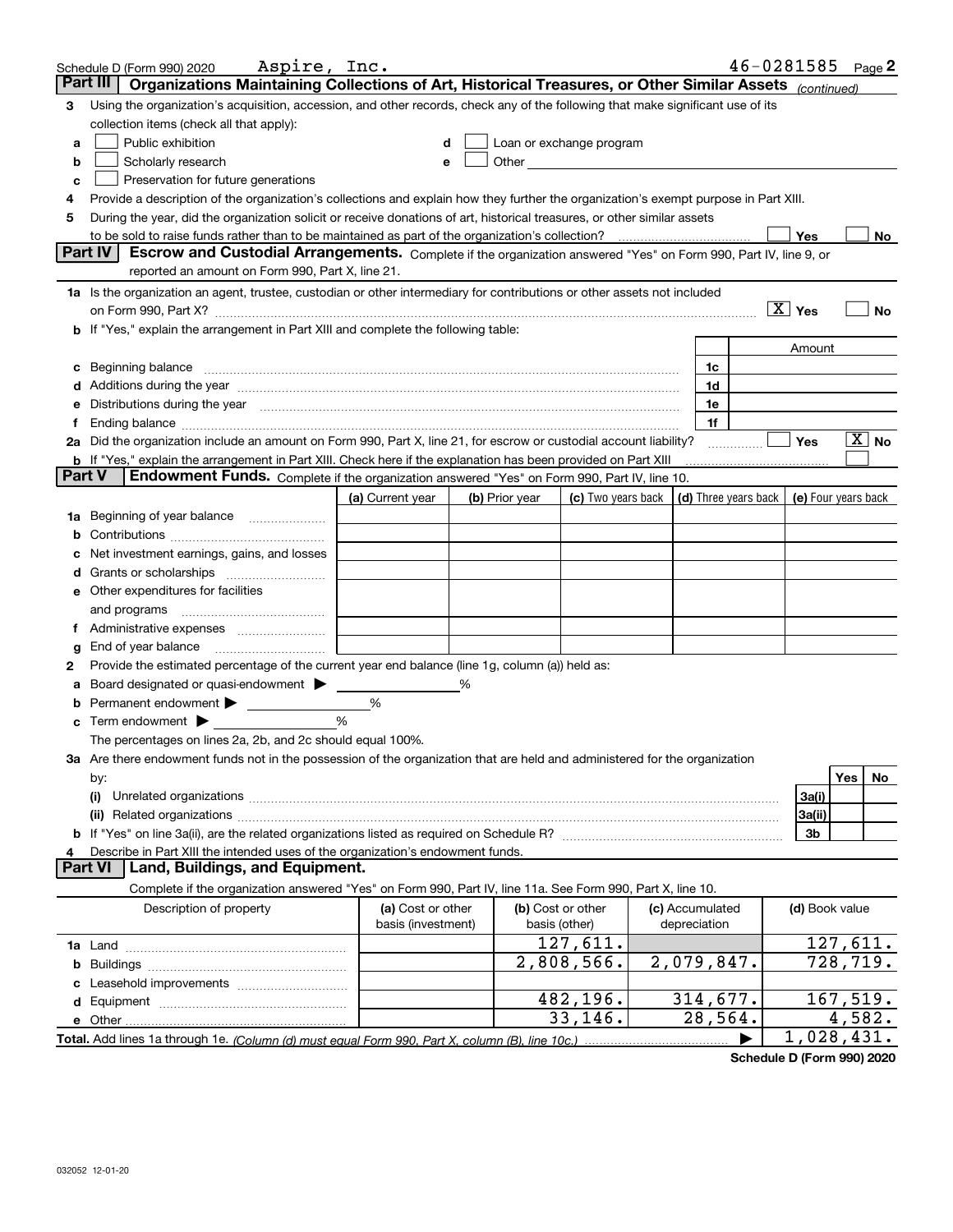|    | - --- - - --<br>Complete if the organization answered "Yes" on Form 990, Part IV, line 11b. See Form 990, Part X, line 12. |                 |                                                           |                |
|----|----------------------------------------------------------------------------------------------------------------------------|-----------------|-----------------------------------------------------------|----------------|
|    | (a) Description of security or category (including name of security)                                                       | (b) Book value  | (c) Method of valuation: Cost or end-of-year market value |                |
|    |                                                                                                                            |                 |                                                           |                |
|    |                                                                                                                            |                 |                                                           |                |
|    | (3) Other                                                                                                                  |                 |                                                           |                |
|    | (A)                                                                                                                        |                 |                                                           |                |
|    | (B)                                                                                                                        |                 |                                                           |                |
|    | (C)                                                                                                                        |                 |                                                           |                |
|    | (D)                                                                                                                        |                 |                                                           |                |
|    | (E)                                                                                                                        |                 |                                                           |                |
|    | (F)                                                                                                                        |                 |                                                           |                |
|    | (G)                                                                                                                        |                 |                                                           |                |
|    | (H)                                                                                                                        |                 |                                                           |                |
|    | Total. (Col. (b) must equal Form 990, Part X, col. (B) line 12.)                                                           |                 |                                                           |                |
|    | Part VIII Investments - Program Related.                                                                                   |                 |                                                           |                |
|    | Complete if the organization answered "Yes" on Form 990, Part IV, line 11c. See Form 990, Part X, line 13.                 |                 |                                                           |                |
|    | (a) Description of investment                                                                                              | (b) Book value  | (c) Method of valuation: Cost or end-of-year market value |                |
|    | (1)                                                                                                                        |                 |                                                           |                |
|    | (2)                                                                                                                        |                 |                                                           |                |
|    | (3)                                                                                                                        |                 |                                                           |                |
|    | (4)                                                                                                                        |                 |                                                           |                |
|    | (5)                                                                                                                        |                 |                                                           |                |
|    | (6)                                                                                                                        |                 |                                                           |                |
|    | (7)                                                                                                                        |                 |                                                           |                |
|    | (8)                                                                                                                        |                 |                                                           |                |
|    | (9)                                                                                                                        |                 |                                                           |                |
|    | Total. (Col. (b) must equal Form 990, Part X, col. (B) line 13.)                                                           |                 |                                                           |                |
|    | <b>Other Assets.</b><br>  Part IX                                                                                          |                 |                                                           |                |
|    | Complete if the organization answered "Yes" on Form 990, Part IV, line 11d. See Form 990, Part X, line 15.                 |                 |                                                           |                |
|    |                                                                                                                            | (a) Description |                                                           | (b) Book value |
|    | (1)                                                                                                                        |                 |                                                           |                |
|    | (2)                                                                                                                        |                 |                                                           |                |
|    | (3)                                                                                                                        |                 |                                                           |                |
|    | (4)                                                                                                                        |                 |                                                           |                |
|    | (5)                                                                                                                        |                 |                                                           |                |
|    | (6)                                                                                                                        |                 |                                                           |                |
|    | (7)                                                                                                                        |                 |                                                           |                |
|    | (8)                                                                                                                        |                 |                                                           |                |
|    | (9)                                                                                                                        |                 |                                                           |                |
|    |                                                                                                                            |                 |                                                           |                |
|    | Total. (Column (b) must equal Form 990. Part X. col. (B) line 15.)<br><b>Other Liabilities.</b><br><b>Part X</b>           |                 |                                                           |                |
|    | Complete if the organization answered "Yes" on Form 990, Part IV, line 11e or 11f. See Form 990, Part X, line 25.          |                 |                                                           |                |
| 1. | (a) Description of liability                                                                                               |                 |                                                           | (b) Book value |
|    | (1)<br>Federal income taxes                                                                                                |                 |                                                           |                |
|    | (2)                                                                                                                        |                 |                                                           |                |
|    | (3)                                                                                                                        |                 |                                                           |                |
|    | (4)                                                                                                                        |                 |                                                           |                |
|    |                                                                                                                            |                 |                                                           |                |
|    | (5)                                                                                                                        |                 |                                                           |                |
|    | (6)                                                                                                                        |                 |                                                           |                |
|    | (7)                                                                                                                        |                 |                                                           |                |
|    | (8)                                                                                                                        |                 |                                                           |                |
|    | (9)                                                                                                                        |                 |                                                           |                |
|    | Total. (Column (b) must equal Form 990, Part X, col. (B) line 25.)                                                         |                 |                                                           |                |

**Total.**  *(Column (b) must equal Form 990, Part X, col. (B) line 25.)* 

**2.**Liability for uncertain tax positions. In Part XIII, provide the text of the footnote to the organization's financial statements that reports the

organization's liability for uncertain tax positions under FASB ASC 740. Check here if the text of the footnote has been provided in Part XIII

 $\vert$  X  $\vert$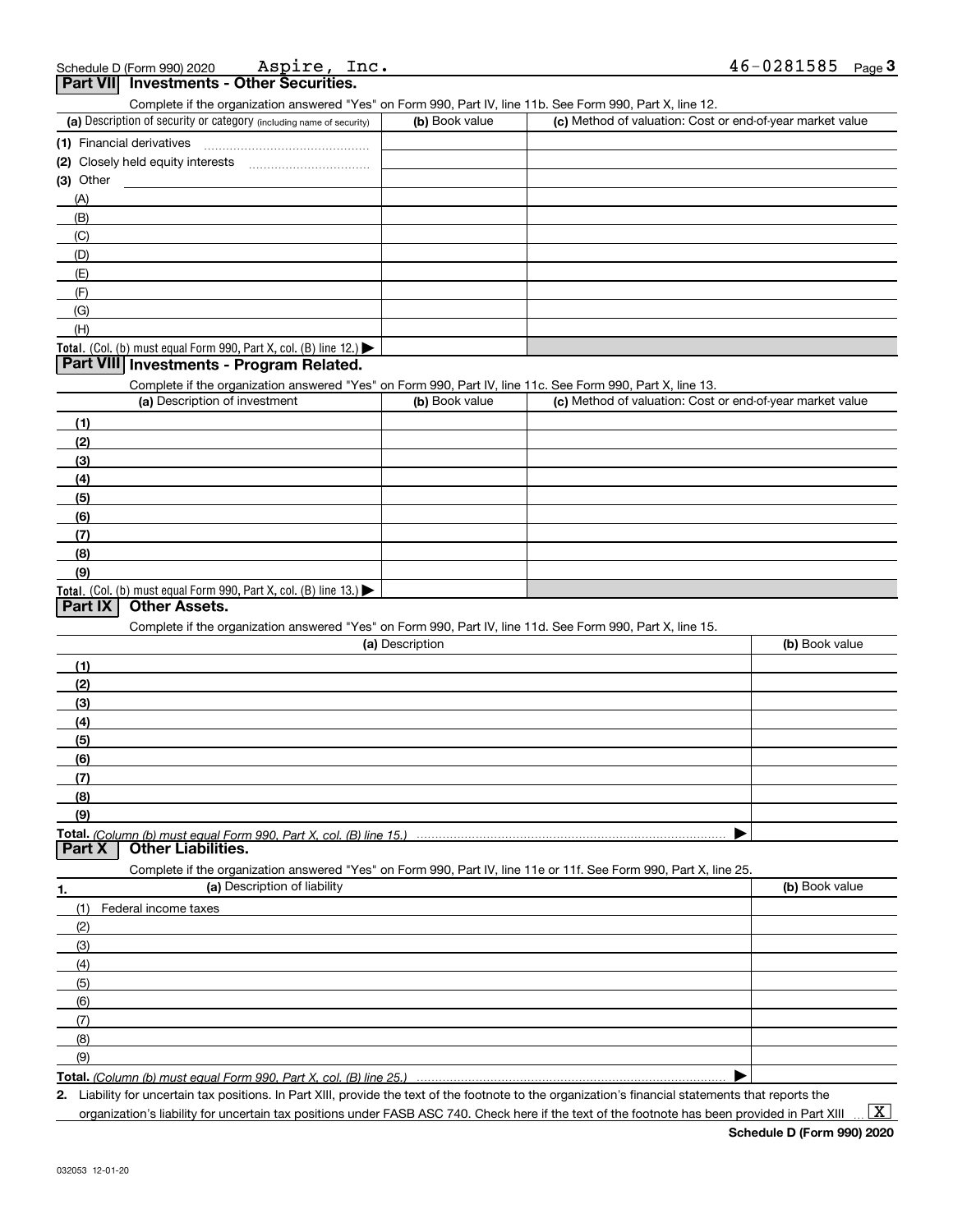|              | Aspire, Inc.<br>Schedule D (Form 990) 2020                                                                                                                                                                                          |                |           |                | 46-0281585 | Page $4$  |
|--------------|-------------------------------------------------------------------------------------------------------------------------------------------------------------------------------------------------------------------------------------|----------------|-----------|----------------|------------|-----------|
|              | Reconciliation of Revenue per Audited Financial Statements With Revenue per Return.<br><b>Part XI</b>                                                                                                                               |                |           |                |            |           |
|              | Complete if the organization answered "Yes" on Form 990, Part IV, line 12a.                                                                                                                                                         |                |           |                |            |           |
| 1            | Total revenue, gains, and other support per audited financial statements                                                                                                                                                            |                |           | $\mathbf{1}$   | 8,962,043. |           |
| $\mathbf{2}$ | Amounts included on line 1 but not on Form 990, Part VIII, line 12:                                                                                                                                                                 |                |           |                |            |           |
| a            | Net unrealized gains (losses) on investments [11] matter contracts and the unrealized gains (losses) on investments                                                                                                                 | 2a             |           |                |            |           |
|              |                                                                                                                                                                                                                                     | 2 <sub>b</sub> |           |                |            |           |
| c            | Recoveries of prior year grants [11] matter contracts and prior year grants [11] matter contracts and prior year grants and prior year of the contracts and prior year of the contracts and prior year of the contracts and pr      | 2c             |           |                |            |           |
| d            | Other (Describe in Part XIII.) <b>2006</b> 2007 2010 2010 2010 2010 2011 2012 2013 2014 2015 2016 2017 2018 2019 2016 2016 2017 2018 2019 2016 2017 2018 2019 2016 2017 2018 2019 2018 2019 2016 2017 2018 2019 2018 2019 2018 2019 | 2d             |           |                |            |           |
| е            | Add lines 2a through 2d <b>must be a constructed as the constant of the construction of the construction</b> and the construction of the construction of the construction of the construction of the construction of the constructi |                |           | <b>2e</b>      |            |           |
| 3            |                                                                                                                                                                                                                                     |                |           | $\mathbf{3}$   | 8,962,043. |           |
|              | Amounts included on Form 990, Part VIII, line 12, but not on line 1:                                                                                                                                                                |                |           |                |            |           |
|              |                                                                                                                                                                                                                                     | 4a             |           |                |            |           |
| b            | Other (Describe in Part XIII.) <b>Construction Construction</b> Chern Construction Chern Chern Chern Chern Chern Chern                                                                                                              | 4 <sub>b</sub> | $-3,750.$ |                |            |           |
|              | Add lines 4a and 4b                                                                                                                                                                                                                 |                |           | 4c             |            | $-3,750.$ |
|              |                                                                                                                                                                                                                                     |                |           |                |            |           |
| 5            |                                                                                                                                                                                                                                     |                |           | $\overline{5}$ | 8,958,293. |           |
|              | Part XII   Reconciliation of Expenses per Audited Financial Statements With Expenses per Return.                                                                                                                                    |                |           |                |            |           |
|              | Complete if the organization answered "Yes" on Form 990, Part IV, line 12a.                                                                                                                                                         |                |           |                |            |           |
| 1            |                                                                                                                                                                                                                                     |                |           | $\blacksquare$ | 6,458,433. |           |
| 2            | Amounts included on line 1 but not on Form 990, Part IX, line 25:                                                                                                                                                                   |                |           |                |            |           |
| a            |                                                                                                                                                                                                                                     | 2a             |           |                |            |           |
| b            |                                                                                                                                                                                                                                     | 2 <sub>b</sub> |           |                |            |           |
|              |                                                                                                                                                                                                                                     | 2c             |           |                |            |           |
|              |                                                                                                                                                                                                                                     | 2d             | 3,750.    |                |            |           |
| e            |                                                                                                                                                                                                                                     |                |           | 2e             |            | 3,750.    |
| З.           | Add lines 2a through 2d <b>manufactures</b> and contained the state of the state of the state of the state of the state of the state of the state of the state of the state of the state of the state of the state of the state of  |                |           | $\mathbf{3}$   | 6,454,683. |           |
| 4            | Amounts included on Form 990, Part IX, line 25, but not on line 1:                                                                                                                                                                  |                |           |                |            |           |
| a            | Investment expenses not included on Form 990, Part VIII, line 7b [100] [100] [100] [100] [100] [100] [100] [10                                                                                                                      | 4a             |           |                |            |           |
|              | Other (Describe in Part XIII.) <b>Construction Contract Construction</b> (Describe in Part XIII.)                                                                                                                                   | 4 <sub>b</sub> |           |                |            |           |
|              | Add lines 4a and 4b                                                                                                                                                                                                                 |                |           | 4c             |            | 0.        |
|              | Part XIII Supplemental Information.                                                                                                                                                                                                 |                |           | 5              | 6,454,683. |           |

Provide the descriptions required for Part II, lines 3, 5, and 9; Part III, lines 1a and 4; Part IV, lines 1b and 2b; Part V, line 4; Part X, line 2; Part XI, lines 2d and 4b; and Part XII, lines 2d and 4b. Also complete this part to provide any additional information.

# Part IV, line 1b:

| Aspire, Inc. may agree to become the representative payee for Supplemental |
|----------------------------------------------------------------------------|
| Security Income (SSI) and Social Security (SS) benefits upon request of    |
| the person we support, the person's guardian/conservator or the Social     |
| Security Administration. Separate accounting of funds is kept for each     |
| participant. Each participant has their own account. The accounts are      |
| titled in a way that shows the beneficiary owns the account and the        |
| organization, the payee, has only a fiduciary interest. Aspire, Inc.       |
| receives payment from participants for room and board, co-pays, and        |
|                                                                            |
| protective payee fee charges from those accounts through an ACH.           |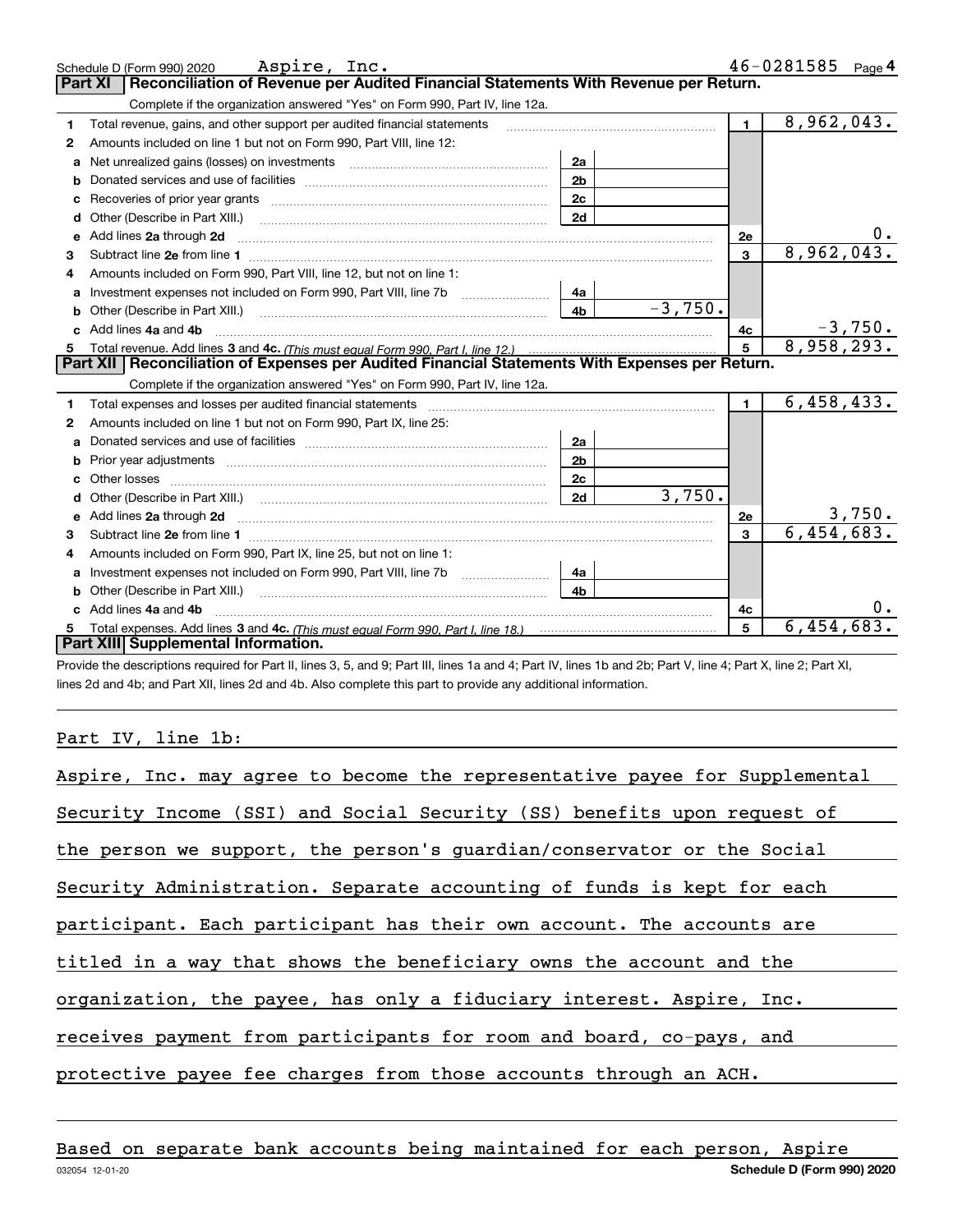*(continued)* **Part XIII Supplemental Information** 

has chosen not to report the balances on Schedule D.

Part X, Line 2:

Management believes that it has appropriate support for any tax positions

taken affecting its annual filing requirements and, as such, does not have

any uncertain tax positions that are material to the financial statements.

The Organization would recognize future accrued interest and penalties

related to unrecognized tax benefits and liabilities in income tax expense

if such interest and penalties are incurred.

Part XI, Line 4b - Other Adjustments:

Loss on Sale of Assets in Revenue for Tax Purposes -3,750.

Part XII, Line 2d - Other Adjustments:

Loss on Sale of Assets in Revenue for Tax Purposes 3,750.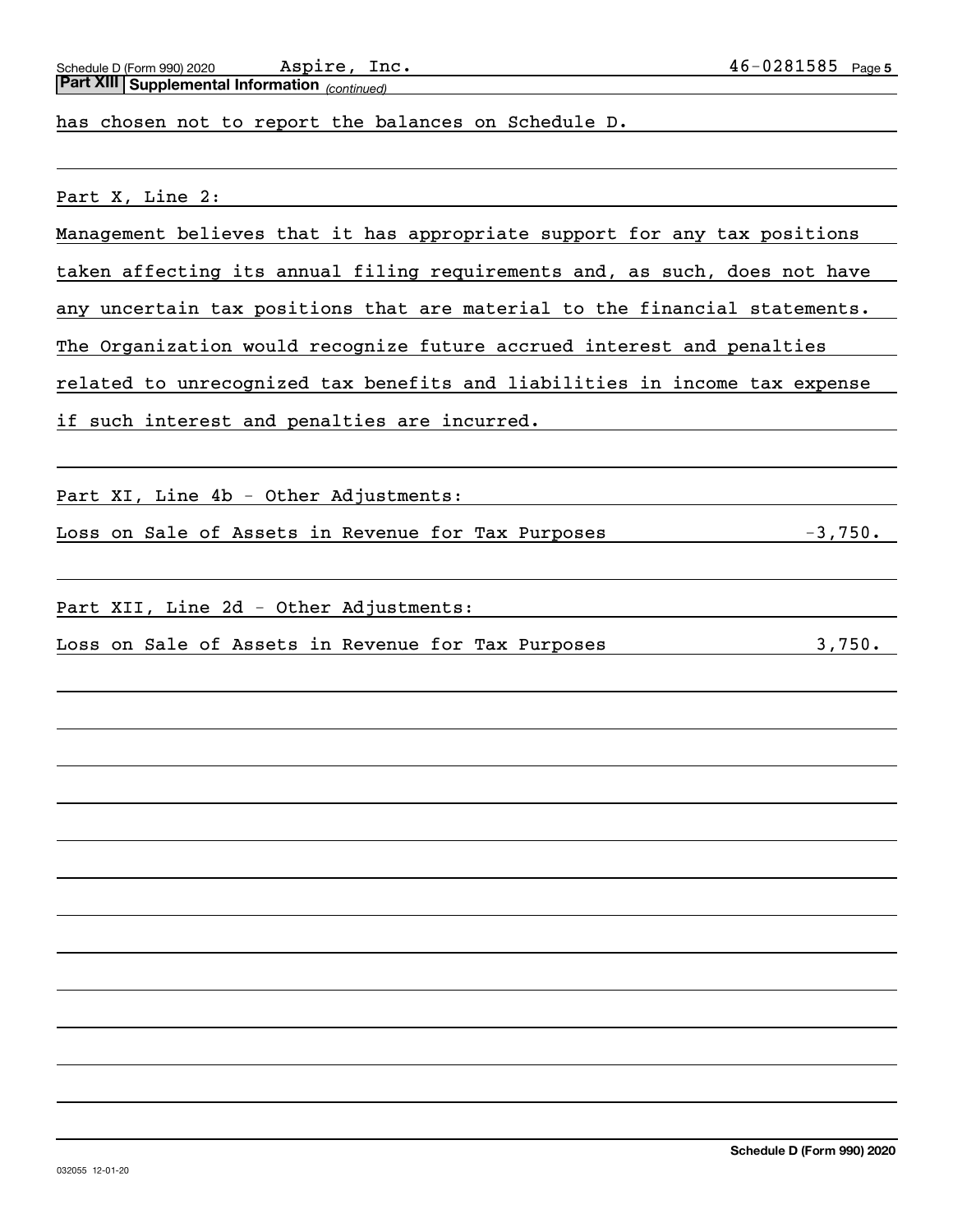| <b>SCHEDULE L</b>                                                                                                    |                                                                                                                                    | <b>Transactions With Interested Persons</b>                           |    |                            |                                                       |                                                                        |          |          |                                       | OMB No. 1545-0047            |     |                           |
|----------------------------------------------------------------------------------------------------------------------|------------------------------------------------------------------------------------------------------------------------------------|-----------------------------------------------------------------------|----|----------------------------|-------------------------------------------------------|------------------------------------------------------------------------|----------|----------|---------------------------------------|------------------------------|-----|---------------------------|
| (Form 990 or 990-EZ)   Complete if the organization answered "Yes" on Form 990, Part IV, line 25a, 25b, 26, 27, 28a, |                                                                                                                                    |                                                                       |    |                            | 28b, or 28c, or Form 990-EZ, Part V, line 38a or 40b. |                                                                        |          |          | 2020                                  |                              |     |                           |
| Department of the Treasury<br><b>Internal Revenue Service</b>                                                        |                                                                                                                                    |                                                                       |    |                            | Attach to Form 990 or Form 990-EZ.                    | Go to www.irs.gov/Form990 for instructions and the latest information. |          |          | <b>Open To Public</b><br>Inspection   |                              |     |                           |
| Name of the organization                                                                                             |                                                                                                                                    |                                                                       |    |                            |                                                       |                                                                        |          |          | <b>Employer identification number</b> |                              |     |                           |
|                                                                                                                      | Aspire, Inc.                                                                                                                       |                                                                       |    |                            |                                                       |                                                                        |          |          | 46-0281585                            |                              |     |                           |
| Part I                                                                                                               | Excess Benefit Transactions (section 501(c)(3), section 501(c)(4), and section 501(c)(29) organizations only).                     |                                                                       |    |                            |                                                       |                                                                        |          |          |                                       |                              |     |                           |
|                                                                                                                      | Complete if the organization answered "Yes" on Form 990, Part IV, line 25a or 25b, or Form 990-EZ, Part V, line 40b.               |                                                                       |    |                            |                                                       |                                                                        |          |          |                                       |                              |     |                           |
| 1<br>(a) Name of disqualified person                                                                                 |                                                                                                                                    | (b) Relationship between disqualified                                 |    |                            |                                                       | (c) Description of transaction                                         |          |          |                                       |                              |     | (d) Corrected?            |
|                                                                                                                      |                                                                                                                                    | person and organization                                               |    |                            |                                                       |                                                                        |          |          |                                       |                              | Yes | No                        |
|                                                                                                                      |                                                                                                                                    |                                                                       |    |                            |                                                       |                                                                        |          |          |                                       |                              |     |                           |
|                                                                                                                      |                                                                                                                                    |                                                                       |    |                            |                                                       |                                                                        |          |          |                                       |                              |     |                           |
|                                                                                                                      |                                                                                                                                    |                                                                       |    |                            |                                                       |                                                                        |          |          |                                       |                              |     |                           |
|                                                                                                                      |                                                                                                                                    |                                                                       |    |                            |                                                       |                                                                        |          |          |                                       |                              |     |                           |
|                                                                                                                      |                                                                                                                                    |                                                                       |    |                            |                                                       |                                                                        |          |          |                                       |                              |     |                           |
| 2 Enter the amount of tax incurred by the organization managers or disqualified persons during the year under        |                                                                                                                                    |                                                                       |    |                            |                                                       |                                                                        |          |          |                                       |                              |     |                           |
| section 4958<br>3 Enter the amount of tax, if any, on line 2, above, reimbursed by the organization                  |                                                                                                                                    |                                                                       |    |                            |                                                       |                                                                        |          |          | $\triangleright$ \$                   |                              |     |                           |
|                                                                                                                      |                                                                                                                                    |                                                                       |    |                            |                                                       |                                                                        |          |          |                                       |                              |     |                           |
| Part II                                                                                                              | Loans to and/or From Interested Persons.                                                                                           |                                                                       |    |                            |                                                       |                                                                        |          |          |                                       |                              |     |                           |
|                                                                                                                      | Complete if the organization answered "Yes" on Form 990-EZ, Part V, line 38a or Form 990, Part IV, line 26; or if the organization |                                                                       |    |                            |                                                       |                                                                        |          |          |                                       |                              |     |                           |
|                                                                                                                      | reported an amount on Form 990, Part X, line 5, 6, or 22.                                                                          |                                                                       |    |                            |                                                       |                                                                        |          |          |                                       |                              |     |                           |
| (a) Name of<br>interested person                                                                                     | (b) Relationship<br>with organization                                                                                              | (c) Purpose<br>of loan                                                |    | (d) Loan to or<br>from the | (e) Original<br>principal amount                      | (f) Balance due                                                        | default? | $(g)$ In | (h) Approved<br>by board or           |                              |     | (i) Written<br>agreement? |
|                                                                                                                      |                                                                                                                                    |                                                                       |    | organization?              |                                                       |                                                                        |          |          | committee?                            |                              |     |                           |
|                                                                                                                      |                                                                                                                                    |                                                                       | To | From                       |                                                       |                                                                        | Yes      | No       | Yes                                   | No                           | Yes | No                        |
|                                                                                                                      |                                                                                                                                    |                                                                       |    |                            |                                                       |                                                                        |          |          |                                       |                              |     |                           |
|                                                                                                                      |                                                                                                                                    |                                                                       |    |                            |                                                       |                                                                        |          |          |                                       |                              |     |                           |
|                                                                                                                      |                                                                                                                                    |                                                                       |    |                            |                                                       |                                                                        |          |          |                                       |                              |     |                           |
|                                                                                                                      |                                                                                                                                    |                                                                       |    |                            |                                                       |                                                                        |          |          |                                       |                              |     |                           |
|                                                                                                                      |                                                                                                                                    |                                                                       |    |                            |                                                       |                                                                        |          |          |                                       |                              |     |                           |
|                                                                                                                      |                                                                                                                                    |                                                                       |    |                            |                                                       |                                                                        |          |          |                                       |                              |     |                           |
|                                                                                                                      |                                                                                                                                    |                                                                       |    |                            |                                                       |                                                                        |          |          |                                       |                              |     |                           |
|                                                                                                                      |                                                                                                                                    |                                                                       |    |                            |                                                       |                                                                        |          |          |                                       |                              |     |                           |
| <b>Total</b>                                                                                                         |                                                                                                                                    |                                                                       |    |                            | $\blacktriangleright$ \$                              |                                                                        |          |          |                                       |                              |     |                           |
| Part III                                                                                                             | <b>Grants or Assistance Benefiting Interested Persons.</b>                                                                         |                                                                       |    |                            |                                                       |                                                                        |          |          |                                       |                              |     |                           |
|                                                                                                                      | Complete if the organization answered "Yes" on Form 990, Part IV, line 27.                                                         |                                                                       |    |                            |                                                       |                                                                        |          |          |                                       |                              |     |                           |
| (a) Name of interested person                                                                                        |                                                                                                                                    | (b) Relationship between<br>interested person and<br>the organization |    |                            | (c) Amount of<br>assistance                           | (d) Type of<br>assistance                                              |          |          |                                       | (e) Purpose of<br>assistance |     |                           |
|                                                                                                                      |                                                                                                                                    |                                                                       |    |                            |                                                       |                                                                        |          |          |                                       |                              |     |                           |
|                                                                                                                      |                                                                                                                                    |                                                                       |    |                            |                                                       |                                                                        |          |          |                                       |                              |     |                           |
|                                                                                                                      |                                                                                                                                    |                                                                       |    |                            |                                                       |                                                                        |          |          |                                       |                              |     |                           |
|                                                                                                                      |                                                                                                                                    |                                                                       |    |                            |                                                       |                                                                        |          |          |                                       |                              |     |                           |
|                                                                                                                      |                                                                                                                                    |                                                                       |    |                            |                                                       |                                                                        |          |          |                                       |                              |     |                           |
|                                                                                                                      |                                                                                                                                    |                                                                       |    |                            |                                                       |                                                                        |          |          |                                       |                              |     |                           |
|                                                                                                                      |                                                                                                                                    |                                                                       |    |                            |                                                       |                                                                        |          |          |                                       |                              |     |                           |
|                                                                                                                      |                                                                                                                                    |                                                                       |    |                            |                                                       |                                                                        |          |          |                                       |                              |     |                           |
|                                                                                                                      |                                                                                                                                    |                                                                       |    |                            |                                                       |                                                                        |          |          |                                       |                              |     |                           |

LHA For Paperwork Reduction Act Notice, see the Instructions for Form 990 or 990-EZ. Schedule L (Form 990 or 990-EZ) 2020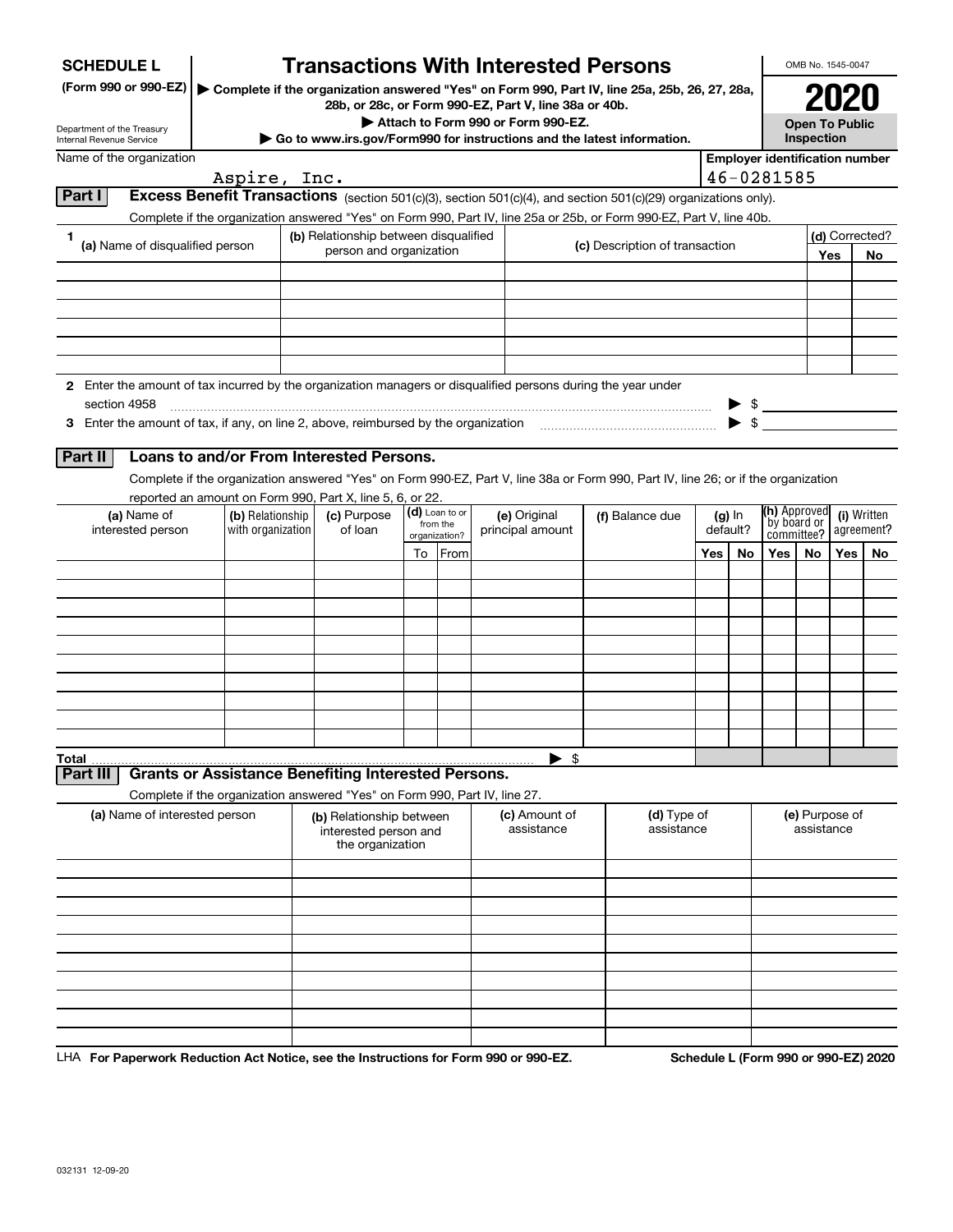Schedule L (Form 990 or 990-EZ) 2020 Page Aspire, Inc.

#### **Part IV** Business Transactions Involving Interested Persons.

Complete if the organization answered "Yes" on Form 990, Part IV, line 28a, 28b, or 28c.

| Complete in the organization anowered need on nomineou, narthy, line zoa, zoo, or zoo.<br>(a) Name of interested person | (b) Relationship between interested<br>person and the organization | (c) Amount of<br>transaction | (d) Description of<br>transaction | (e) Sharing of<br>organization's<br>revenues? |    |  |
|-------------------------------------------------------------------------------------------------------------------------|--------------------------------------------------------------------|------------------------------|-----------------------------------|-----------------------------------------------|----|--|
|                                                                                                                         |                                                                    |                              |                                   | <b>Yes</b>                                    | No |  |
| Craig Millett                                                                                                           | Spouse of Board Mem                                                | 34,034. Wages                |                                   |                                               | Χ  |  |
|                                                                                                                         |                                                                    |                              |                                   |                                               |    |  |
|                                                                                                                         |                                                                    |                              |                                   |                                               |    |  |
|                                                                                                                         |                                                                    |                              |                                   |                                               |    |  |
|                                                                                                                         |                                                                    |                              |                                   |                                               |    |  |
|                                                                                                                         |                                                                    |                              |                                   |                                               |    |  |
|                                                                                                                         |                                                                    |                              |                                   |                                               |    |  |
|                                                                                                                         |                                                                    |                              |                                   |                                               |    |  |
|                                                                                                                         |                                                                    |                              |                                   |                                               |    |  |
|                                                                                                                         |                                                                    |                              |                                   |                                               |    |  |

#### **Part V** Supplemental Information.

Provide additional information for responses to questions on Schedule L (see instructions).

#### Sch L, Part IV, Business Transactions Involving Interested Persons:

(a) Name of Person: Craig Millett

(b) Relationship Between Interested Person and Organization:

#### Spouse of Board Member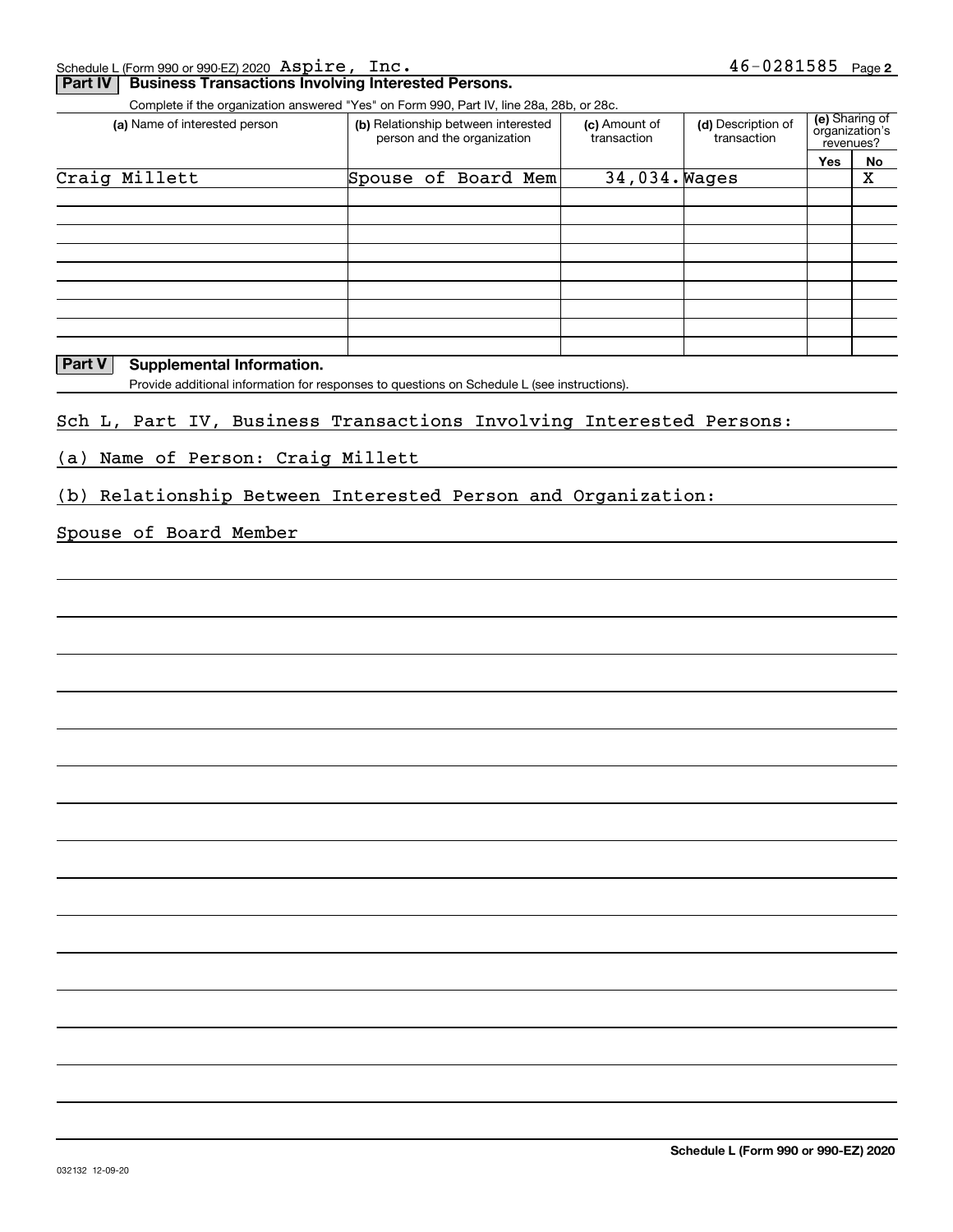| <b>SCHEDULE O</b>                                      | Supplemental Information to Form 990 or 990-EZ                                                                                         | OMB No. 1545-0047                          |
|--------------------------------------------------------|----------------------------------------------------------------------------------------------------------------------------------------|--------------------------------------------|
| (Form 990 or 990-EZ)                                   | Complete to provide information for responses to specific questions on<br>Form 990 or 990-EZ or to provide any additional information. | 2020                                       |
| Department of the Treasury<br>Internal Revenue Service | Attach to Form 990 or 990-EZ.<br>Go to www.irs.gov/Form990 for the latest information.                                                 | <b>Open to Public</b><br><b>Inspection</b> |
| Name of the organization                               |                                                                                                                                        | <b>Employer identification numb</b>        |

Aspire, Inc. 46-0281585

**Example r** identification number

### Form 990, Part VI, Section A, line 1:

The Executive Committee consists of the officers of the Aspire Board and the executive director. This committee will meet as necessary to prepare issues to be presented to the full Board and/or to make emergency decisions on behalf of the Board when it is not possible to assemble a quorum of the Board. This committee will have no power other than emergency action or

other powers as may be delegated to it by the full Aspire Board from time

to time.

Form 990, Part VI, Section B, line 11b:

A draft copy of Form 990 was provided to all board members for their review prior to filing with the IRS.

Form 990, Part VI, Section B, Line 12c:

Potential conflicts of interest may arise due to a board member having a product or service which could be purchased by the Organization or when a board member has a family member receiving support from the Organization. When a potential conflict of interests arises, all facts must be presented. The board member must abstain from voting. The minutes of the meeting reflect the abstention from voting for any board member who identifies a conflict of interest.

Form 990, Part VI, Section B, Line 15:

The process for determining compensation:

The compensation process for top officials is determined and approved by